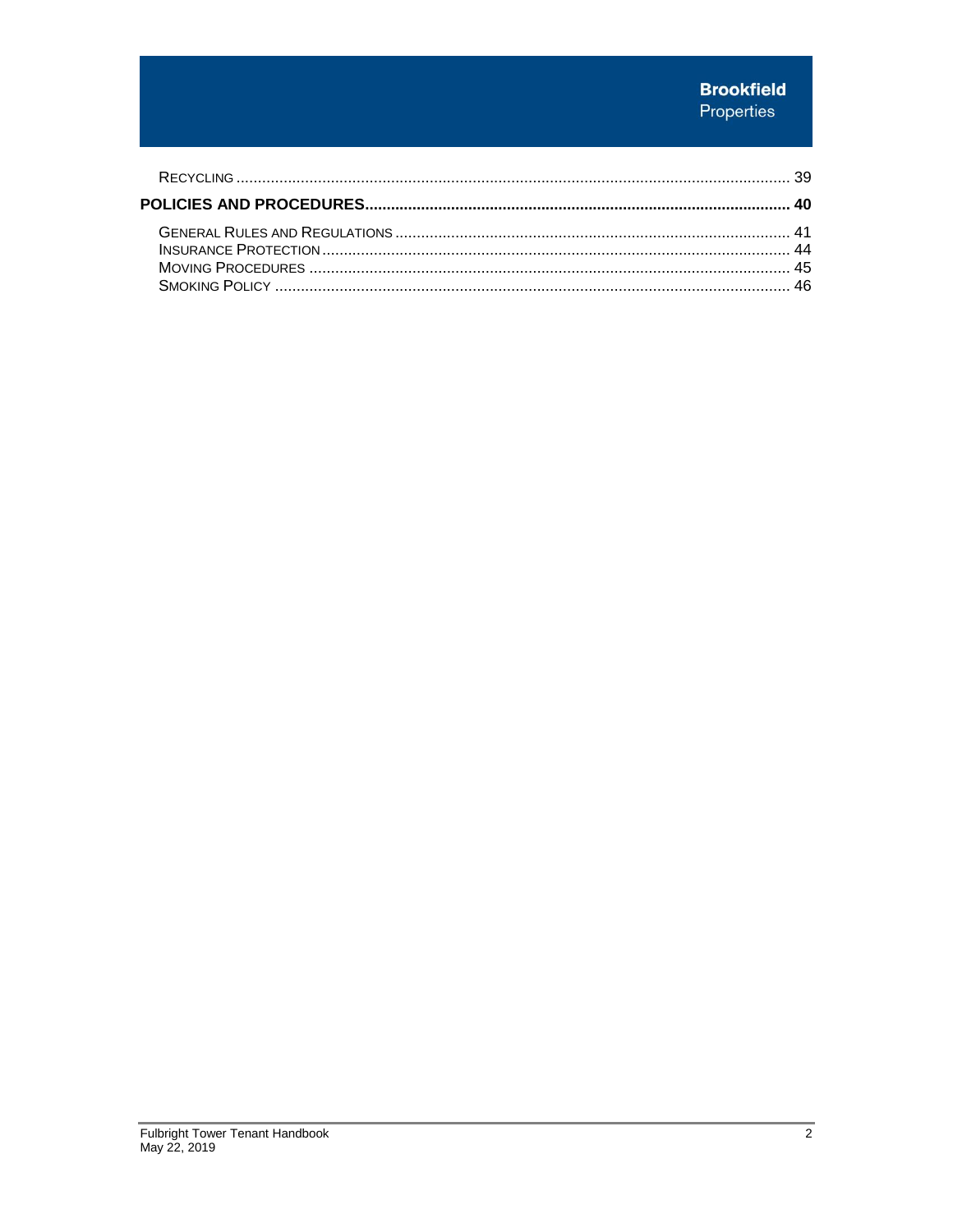## <span id="page-3-0"></span>**Introduction**

## <span id="page-3-1"></span>**Welcome**

Brookfield Properties is committed to providing you the highest level of Tenant Services and Support. Please let us know how we can assist you, as we would be happy to provide any information or coordinate any services that you may require.

This Tenant Handbook should answer many of the immediate questions you may have about property regulations, policies, and operating procedures. We have provided important Building personnel names and phone numbers, as well as emergency contact phone numbers.

The information contained within this Handbook is general in nature and may differ from your lease. In all cases, the lease takes precedence over the Tenant Handbook.

Brookfield Properties prides itself on quality service and responsive attention to the needs of our tenants. We encourage you to work with us in upholding our service goals and provide feedback to improve our premises and your surrounding business environment.

We hope you find this Tenant Handbook to be a useful guide.

#### <span id="page-3-2"></span>**About Brookfield**

Brookfield Properties is a premier real estate operating company, providing integrated services across all property investment strategies of Brookfield Asset Management ("Brookfield") – a global alternative asset manager with over \$265 billion in AUM. The combination of Brookfield's highly regarded network of investment professionals around the globe and vast access to capital, along with Brookfield Properties' well-established position as the commercial property landlord of choice in many of the world's most dynamic markets, provides a competitive advantage in the marketplace. More importantly, it assures premier quality and optimal outcomes for our tenants, business partners and the communities in which we do business.

## <span id="page-3-3"></span>**About Fulbright Tower**

Fulbright Tower is a 51 story, class "A" office building in the master planned, 3.4 million square foot, four-building Houston Center complex. Fulbright Tower is located at 1301 McKinney Street in the Houston Central Business District.

## <span id="page-3-4"></span>**Property Management Office and Operations**

The Building Management Office is located in Fulbright Tower on Level 29 in Suite 2920. Office hours are 8:00 am to 5:00 pm , Monday through Friday, except holidays.

Please do not hesitate to contact the management office at:

Phone: 713-425-4444 Fax: 713-425-4404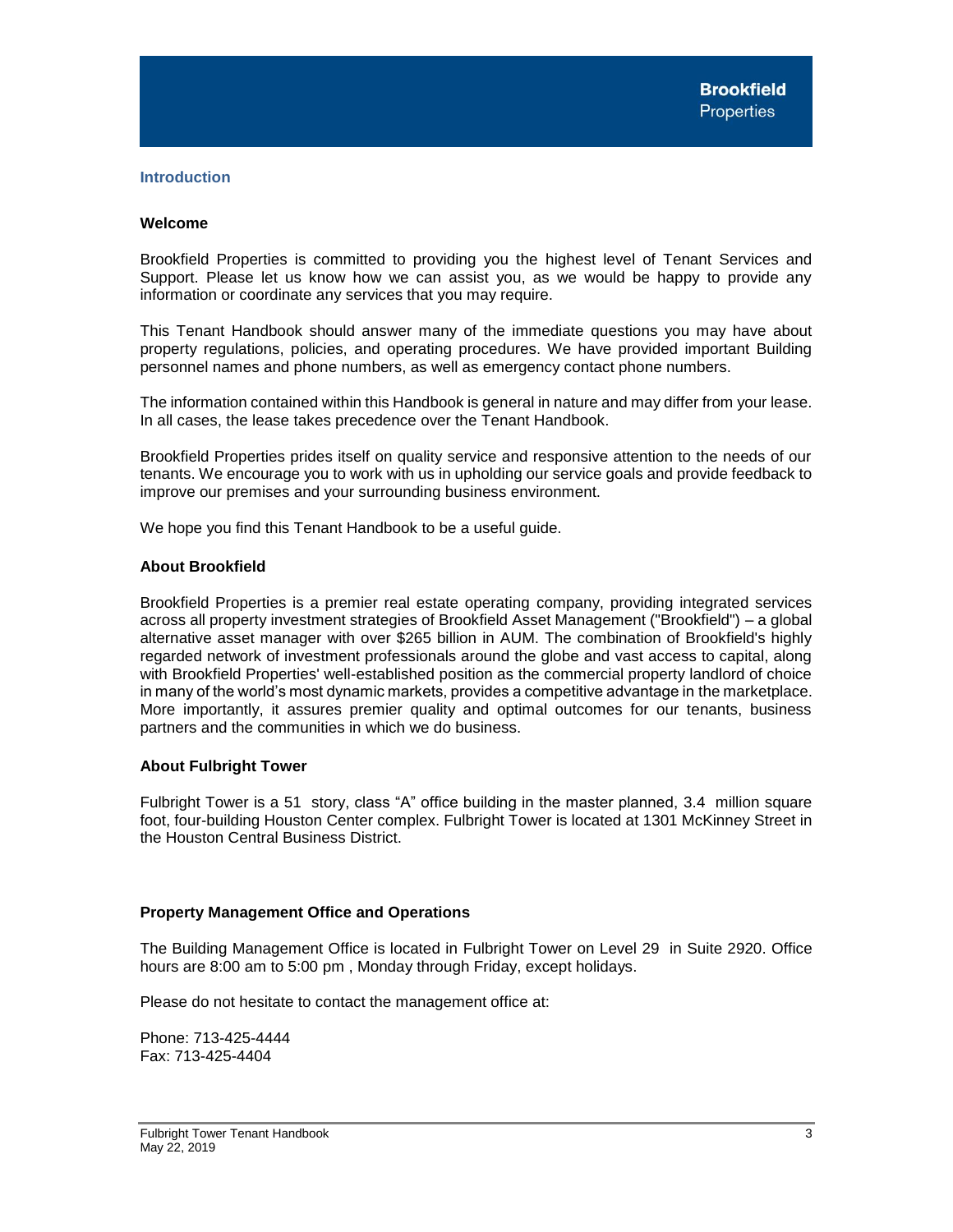Address: Fulbright Tower 1301 McKinney Street, Suite 2920 Houston, Texas 77010

Security personnel answer our telephone lines after business hours. They are in contact with our management, engineering, janitorial and security staff.

# <span id="page-4-0"></span>**Management Directory**

Property Manager Ashley Norman Email: Ashley.norman@brookfieldproperties.com

Assistant, Property Manager Wendi Beck Email: [wendi.beck@brookfieldproperties.com](mailto:wendi.beck@brookfieldproperties.com)

Administrative Assistant Melissa Gloria Email: [Melissa.gloria@brookfieldproperties.com](mailto:Melissa.gloria@brookfieldproperties.com)

Property Assistant Stephany Mireles Email: [Stephany.mireles@brookfieldproperties.com](mailto:Stephany.mireles@brookfieldproperties.com)

Chief Engineer Ignacio Lupercio Email: [Ignacio.lupercio@brookfieldproperties.com](mailto:Ignacio.lupercio@brookfieldproperties.com)

Assistant, Chief Engineer William "Pete" Rieche Email: William,rieche@brookfieldproperties.com

# <span id="page-4-1"></span>**Leasing Information**

LINKS TO: <https://www.brookfieldproperties.com/portfolio/houston/fulbright-tower/>

## <span id="page-4-2"></span>**Hours of Operation**

Building services including HVAC, janitorial and building staff are provided during the following normal business hours:

**Monday to Friday............................................... 7:30 a.m. to 6:00 p.m. Saturday ……………………………………………7:00 a.m. to 1:00 p.m.**

Services outside of these hours, including After-hours HVAC and Freight Elevator access, may be arranged via the [Online Tenant Request System](http://www.ng1.angusanywhere.com/Tenant/Trizec/Brookfield/Default.aspx) 24 hours a day, 7 days a week.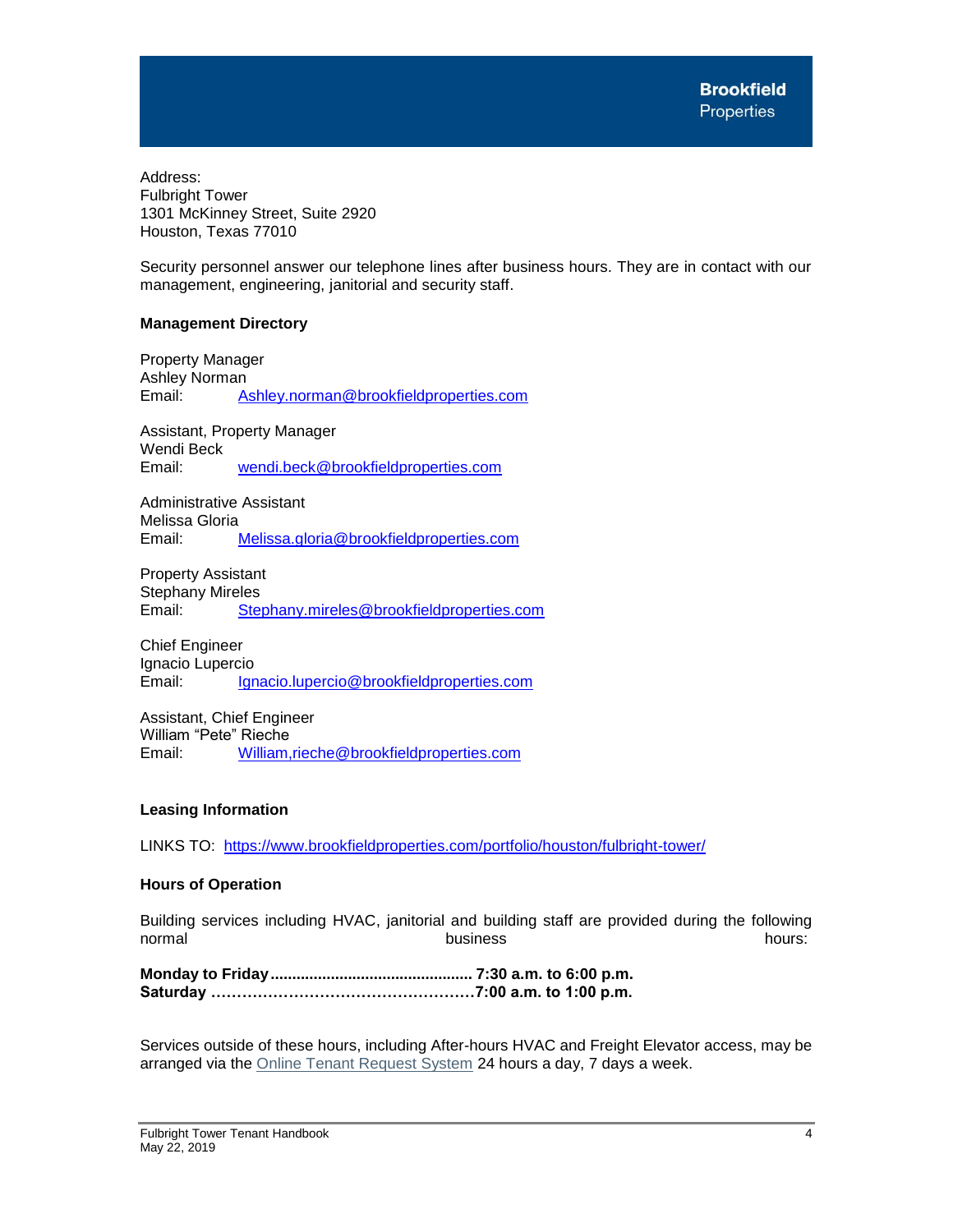# <span id="page-5-0"></span>**Building Holidays**

Fulbright Tower will be closed on the following major holidays:

- New Years Day
- Memorial Day
- Independence Day

# **Building Holidays (Continued)**

- Labor Day
- Thanksgiving Day
- Christmas Day

Each Tenant Liaison, however, should consult their specific lease clause. If any conflict arises as to the above Holiday schedule and your lease, your lease terms prevail. Please call the Management Office to make sure the appropriate building services are provided.

# <span id="page-5-1"></span>**Energy Use / Consumption**

**METRICS** 

# <span id="page-5-2"></span>**Sustainability**

LINK TO: https://www.brookfieldproperties.com/sustainability/

# <span id="page-5-3"></span>**Security / Fire Life Safety**

## <span id="page-5-4"></span>**Security Overview**

Security officers are on duty at the Building's Security Console and tour throughout the property and garage twenty-four hours a day, seven days a week. The Building also employs electronic surveillance devices throughout certain common areas. Two-way radio communication between the Management Office, Security Console and property staff provide quick response to any issue.

- While security officers, closed circuit cameras and the maintenance staff can provide basic protection for the Building, security is everyone's responsibility and your cooperation and vigilance is essential.
- Each tenant can be effective in preventing the loss of valuable personal and company property by careful observance of these common-sense procedures:
- Be particularly observant of strangers in your area and if their identity cannot be readily established, advise the Management Office immediately. Our ability to take positive action may be wholly dependent on speedy notification.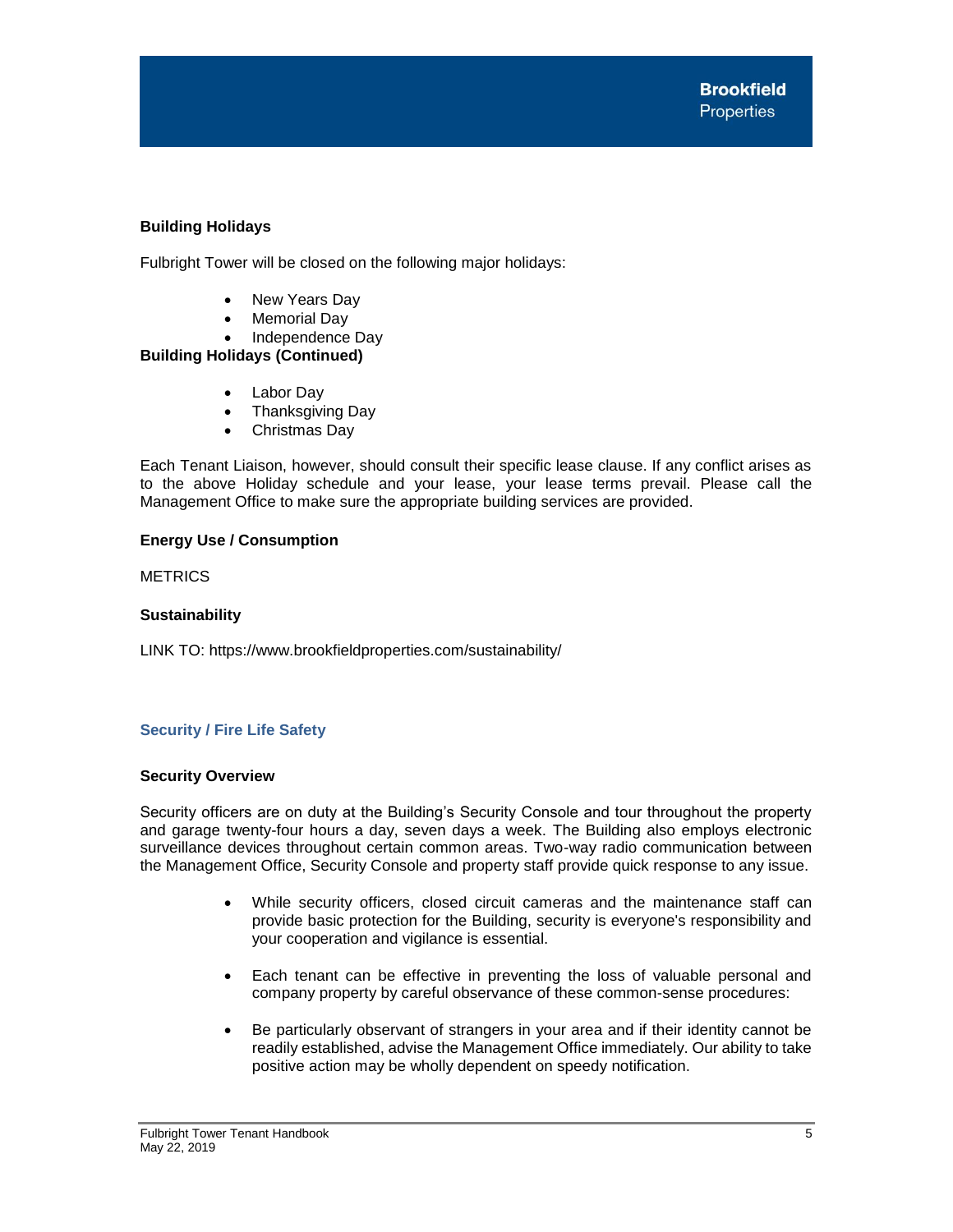- Establish and use, within the occupied premises, a secured area for packages, purses, salable and transportable property, etc., and particularly any form of a negotiable instrument or petty cash. We recommend a GSA approved fire safe.
- At the end of each working day, store small personal and company items of value, such as hand-sized dictating machines, calculators, etc., in a locked desk, credenza, file cabinet or other secured location.
- Personal computers and large calculators should be bolted to the desk. Particular care should be taken for the security of lap top computers and tablets; they are easily transported and readily marketable.
- File cabinet drawers should be closed at the end of the working day and all file cabinets that are provided with locks should be secured nightly.
- Be certain that all public corridor egress doors are locked at the conclusion of standard business hours on each business day and when your receptionist leaves the premises.
- Enforce strict control of keys and access cards. Please notify the Management Office when any employees are terminated.
- Promptly report the loss of property or any suspicious event to Security. Serial numbers of all valuable items should be recorded and retained in a file to aid police in recovering property in the event of a loss or theft.
- Articles of value (handbags and coats) should not be left in open, unattended reception areas or on desks in offices at any time.
- Never leave a vault or safe open while out of the office. Thoroughly spin the combination lock when closing a vault or safe. Do not leave a vault or safe combination in a desk.
- Special care should be taken during certain times best suited for pilferage, i.e., the first 30 minutes after opening, lunch hours and just before closing. These are the times of maximum movement of personnel and absence from work areas and offices.

You may request additional checks of your offices by contacting the Management Office.

# <span id="page-6-0"></span>**Fire and Life Safety**

## **Introduction**

Brookfield prides itself on providing outstanding prevention measures to ensure the safety and security of its tenants, visitors and employees. This is accomplished through fire and life safety education, as well as planning for emergencies. It is important that each tenant and their employees be familiar with emergency exits, equipment, evacuation plans, and well informed on all issues related to fire and life safety.

Tenants are given materials and are educated in response procedures for both fire and non-fire related emergencies. Fire Drills are conducted twice a year.

Each floor's fire safety team personnel receive additional training in the approved HFD Fire Safety and Emergency Action Plan written specifically for their building by the Emergency Action Plan Director or his/her designee.

We provide additional fire life safety information for tenants via our on line training website [\(www.emergency-plans.com/cft/](http://www.emergency-plans.com/cft/) ). where a customized video describes all of the building's safety features.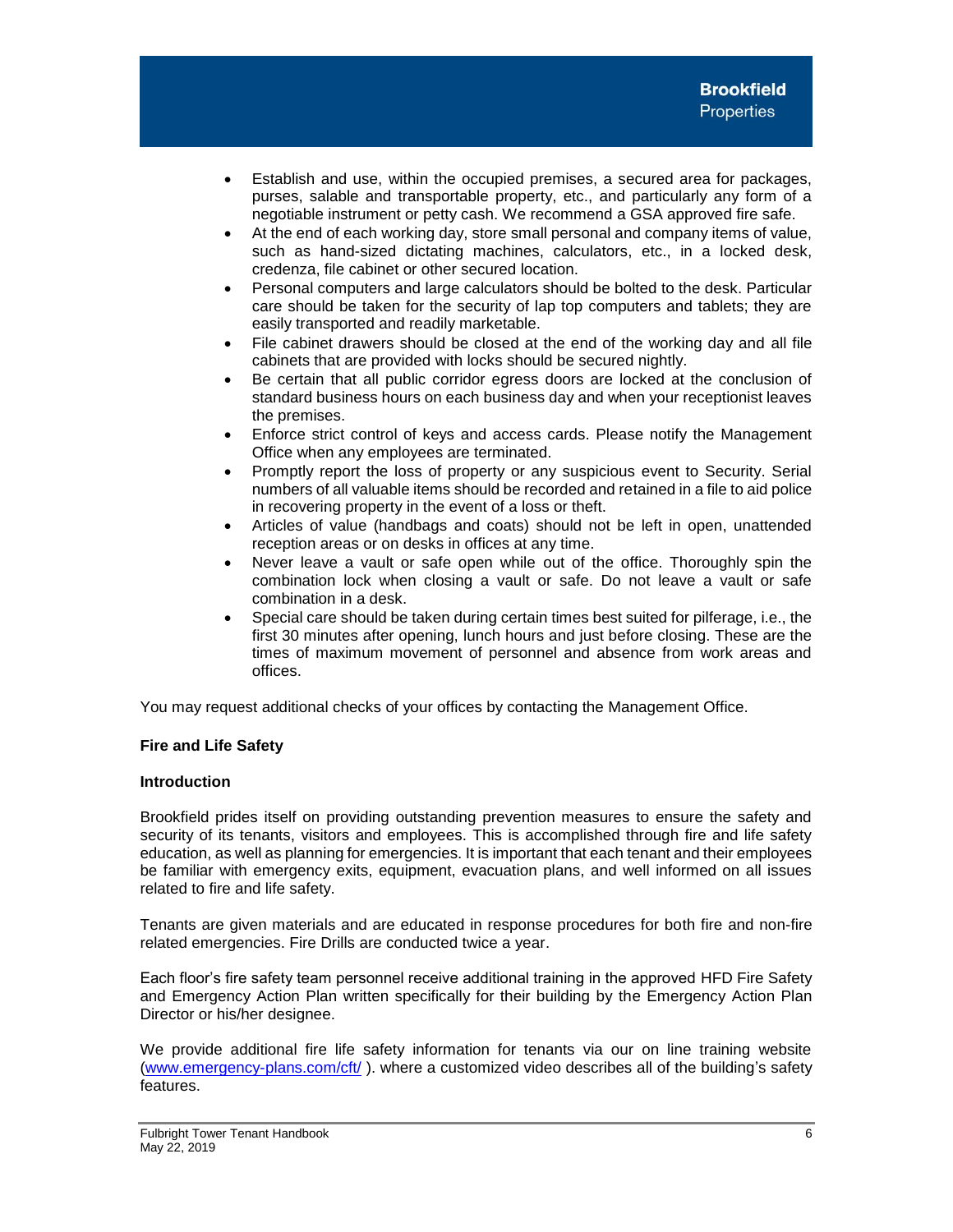The entire evacuation of high-rise buildings in an emergency cannot be accomplished in a short period of time and the number of people occupying a high-rise building is too great to permit everyone to leave at the same time. During a fire condition, this potentially dangerous situation could cause a panic and hamper firefighting and rescue operations. In fact, during most fire situations within a high-rise building, an entire building evacuation will not be necessary or feasible.

The fire and life safety systems installed in high-rise buildings today, including automatic fire sprinkler protection, are designed to control a fire and therefore lessen the need to evacuate all occupants. In a typical scenario, the occupants of the fire floor and the floor immediately above it should use a safe exit stairs to descend to a floor level that is at least two floors below the fire floor, and await further instruction from fire officials.

# <span id="page-7-0"></span>**Fire Safety Plan**

The purpose of the Fire Safety Plan is to establish a systematic, safe and orderly method of evacuating an area (or areas) within the building in the least possible time, to an area of safety. The plan also provides instructions for the use of available fire appliances, including fire extinguishers, manual pull station alarms and fire warden telephones for the controlling or extinguishing of fire and the safeguarding of human life.

The Fire Safety Plan relies on technology, including fire alarm and communication systems, smoke detectors, sprinklers, door releases, other safety mechanisms, and on highly trained building staff and tenant employees to assist with evacuation/ relocation of occupants. Documentation relative to the life safety features within the building i.e., copies of the Certificate of Occupancy, floor plans, riser diagrams for standpipe/sprinkler systems, elevator and stair identification charts, are posted in the fire safety plan.

The objective of the Fire Safety Plan is to provide proper education through a continuing employee indoctrination and written program for all occupants, to assure the prompt reporting of fire, the response to fire alarms as designated, and the immediate initiation of fire safety procedures to safeguard life and contain the fire until the arrival of the Fire department.

Each tenant on every floor must appoint a responsible individual to the position of Floor Warden. This appointment will ensure that the floor is under the direction of a designated floor warden, who is familiar with the safety plan.

# <span id="page-7-1"></span>**Access Control**

We strive to provide a safe environment for tenants and their employees, guests, customers, and visitors. Fulbright Tower is open to tenants at all times; however, Management may limit public access at certain hours. Building doors are open from 7:30 am - 6:00 pm Monday through Friday; 9:00 am - 1:00 pm Saturday and closed on Sunday. For detail information on building hours, please reference the Hours of Operation section.

Outside of these times, only tenant employees using Fulbright Tower security access cards/badges, or visitors, vendors and customers who are sponsored by tenants, may be admitted to tenant areas. All visitors without proper after-hours authorization are referred to Security at all other times.

## <span id="page-7-2"></span>**After-Hours Building Entry**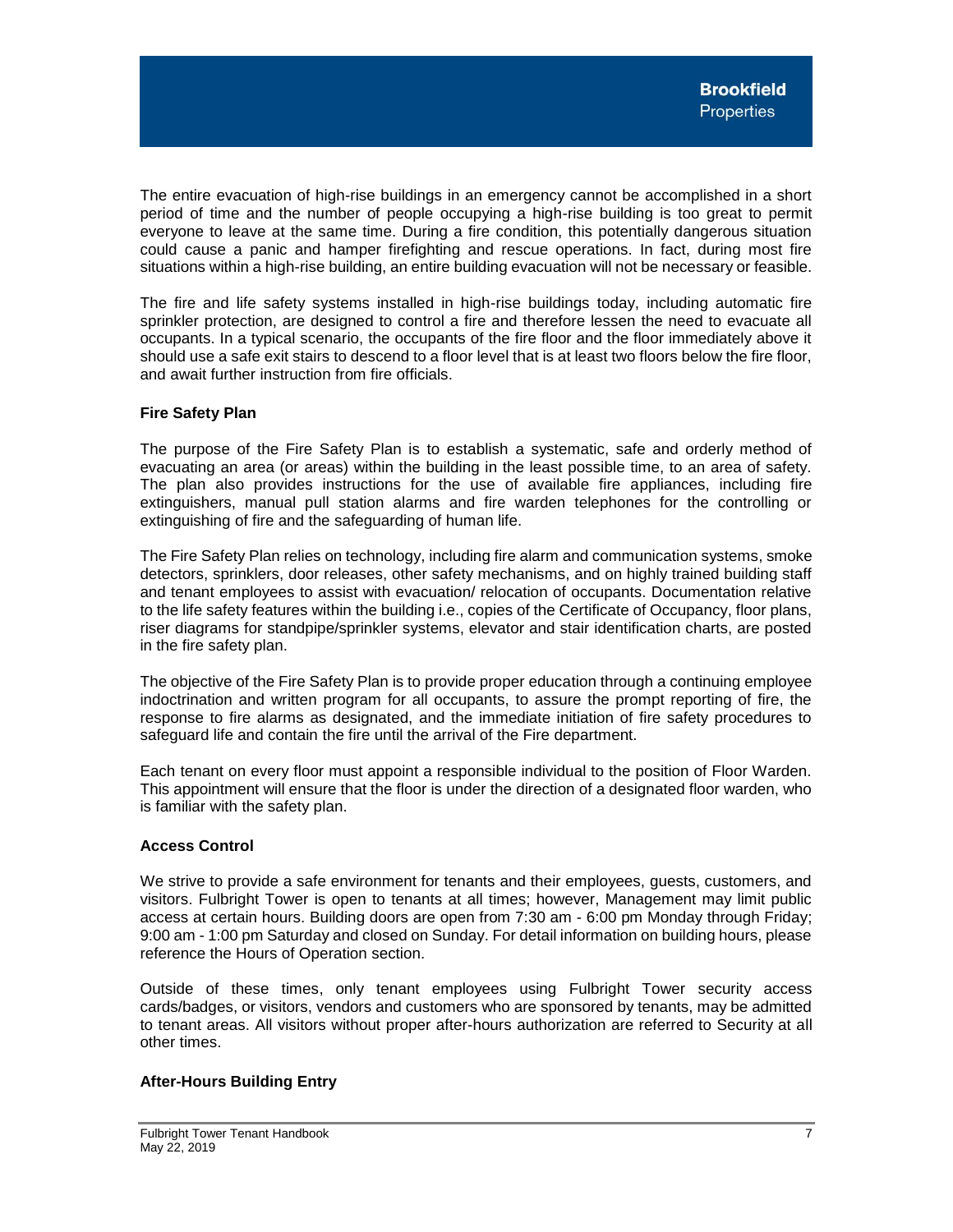To gain access to the building after-hours and on non-business days, tenants must use the Austin Street entrance or the crosswalks from the parking garages.

Tenants should send a written request to the Management Office for after-hours and non-business day access for temporary employees, contractors, telephone workers, etc. Access will not be granted without the written request being on file. Security will issue identification badges.

#### <span id="page-8-0"></span>**Vendor/Contractor Access**

There may be special instances when vendors or contractors need to perform work in your suite during non-business hours. In such instances, please provide written notification to the Property Management Office.

Property staff will not admit your contractor into your suite. Please make arrangements to meet the vendor or provide them with keys.

#### <span id="page-8-1"></span>**Handicap Accessibility**

- Handicap accessible entrances provide easy access to and from Fulbright Tower. Handicap entrance is on Austin Street and egress is on Walker Street. ADA spaces are all on B5 of the Fulbright Tower Garage with a ramp leading to the elevator.
- ADA spaces must be used by vehicles properly designated

## **Parking – Security & Access**

SP Plus operates the parking facilities. If you have questions about parking or access issues (including billing and payments), please contact SP Plus at 713-751-3071. They handle all routine matters including the issuance of monthly passes, access cards and tickets. Issues with regard to service and courtesy should be addressed with the parking manager. Before you move-in, you will be provided the necessary parking cards and parking information.

All parking spaces marked "Reserved" are 24 hours a day, 7 days a week, for the person leasing that space. If your company has individuals seeking a parking contract that is not billed through your company, please contact SP Plus at 713-751-3071.

#### <span id="page-8-2"></span>**Property Removal / Stolen Property**

To prevent unauthorized removal of material or equipment from the Building, send written notice to the Management Office the details of what you will have removed. They will notify Security accordingly.

If property belonging to a tenant, employee or visitor is stolen, notify the Police Department and the Management Office immediately (after normal business hours, calls to the Management Office will be automatically forwarded to Security). A security officer will respond as quickly as possible to take an incident report and will assist the Police Department.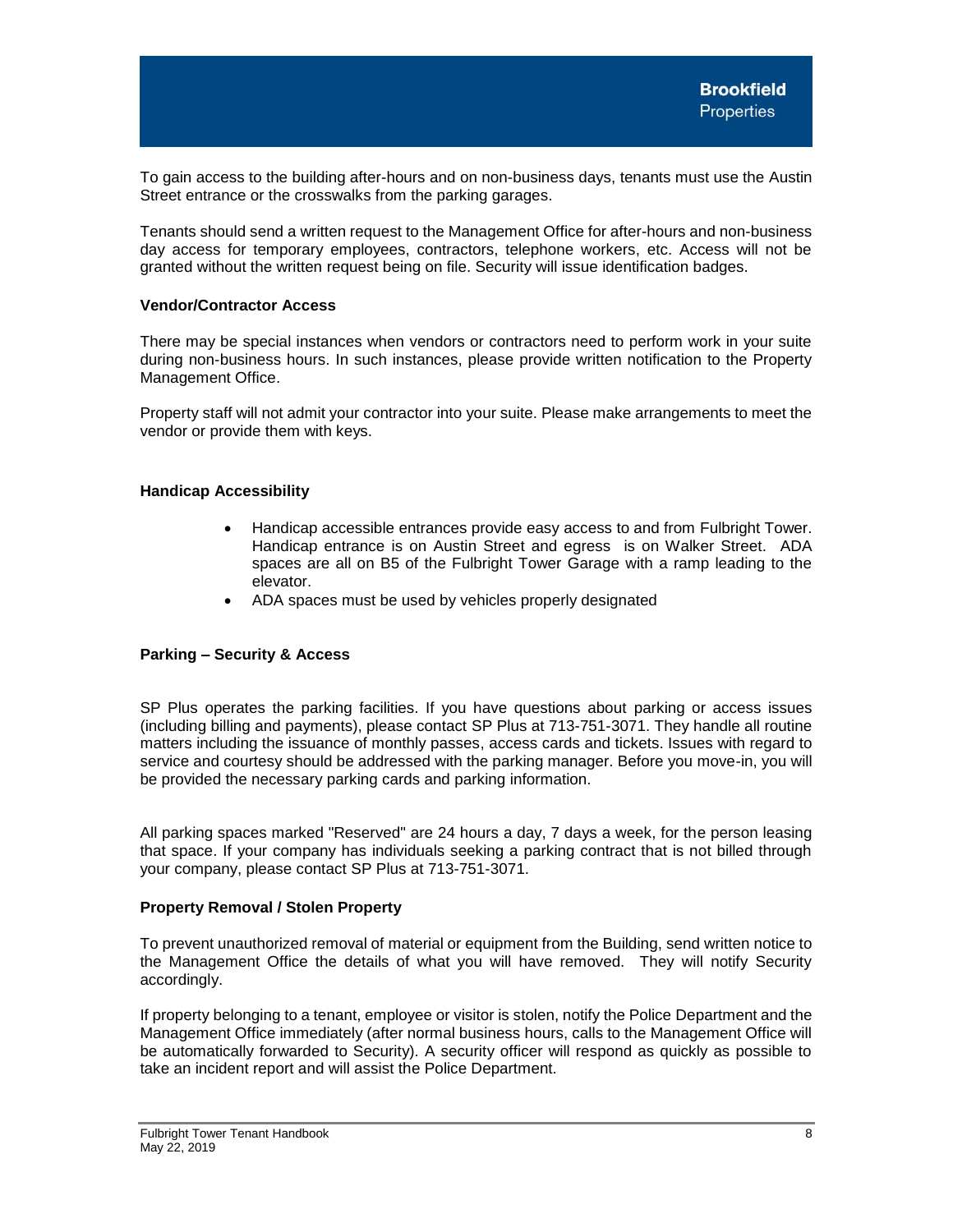# <span id="page-9-0"></span>**Solicitation**

For the privacy of our tenants, solicitation and hand-billing is not allowed in Fulbright Tower. To report solicitation, please call the Management Office at 713-425-4444.

# <span id="page-9-1"></span>**Emergency Procedures**

During an emergency, the safety of personnel and the protection of property often depend on the actions taken by those individuals within the emergency's arena. For this reason, Brookfield has developed and implemented an Emergency Action Plan.

The EAP serves to standardize and clarify emergency information, preparedness, procedures and responsibilities of the building owner and tenants at all US locations. It is based upon the best suggested guidelines derived from state and local fire prevention codes and other well-established emergency information.

It is imperative that all building occupants become familiar with this plan and its procedures since its effectiveness depends on the active participation of tenants and employees at all levels. Tenants should use it to help prepare their own emergency plans that are individually tailored for maximum employee and asset protection. To this end, each Property Manager will distribute to all Tenant point of contacts a hardcopy of the building's EAP upon request.

However, due to the obvious difficulty associated with predicting the scope and nature of any given emergency, Tenants should not use the EAP as the ultimate arbiter when determining how to respond to an emergency. The procedures are suggestions which should never be at odds with their primary goal: to protect life, safety and property. Additionally, no Tenant or Brookfield's employee should ever risk life or limb based upon the EAP's perceived advice.

IMPORTANT - never endanger your own life or the lives of others when carrying out duties in the Emergency Action Plan.

Use of a fire extinguisher by any tenant employee or tenant Fire Safety Team Member is optional, and should only be attempted if safe to do so.

The EAP can provide significant assistance to all Brookfield Tenants who are intent on preparing an effective and safe response to a developing emergency. Its procedures strive to make a sometimes dangerous world safer. As situations and procedures can vary from building to building, please contact the Property Manager's Office if you have any questions.

For a building status update, please call the Brookfield Hotline Number at (713) 336-2345 for the most up to date information.

## **Active Shooter**

The following is the agreed-upon definition of an active shooter by U.S. government agencies including the White House, U.S. Department of Justice/FBI, U.S. Department of Education, and Department of Homeland Security/Federal Emergency Management Agency:

Profile of an Active Shooter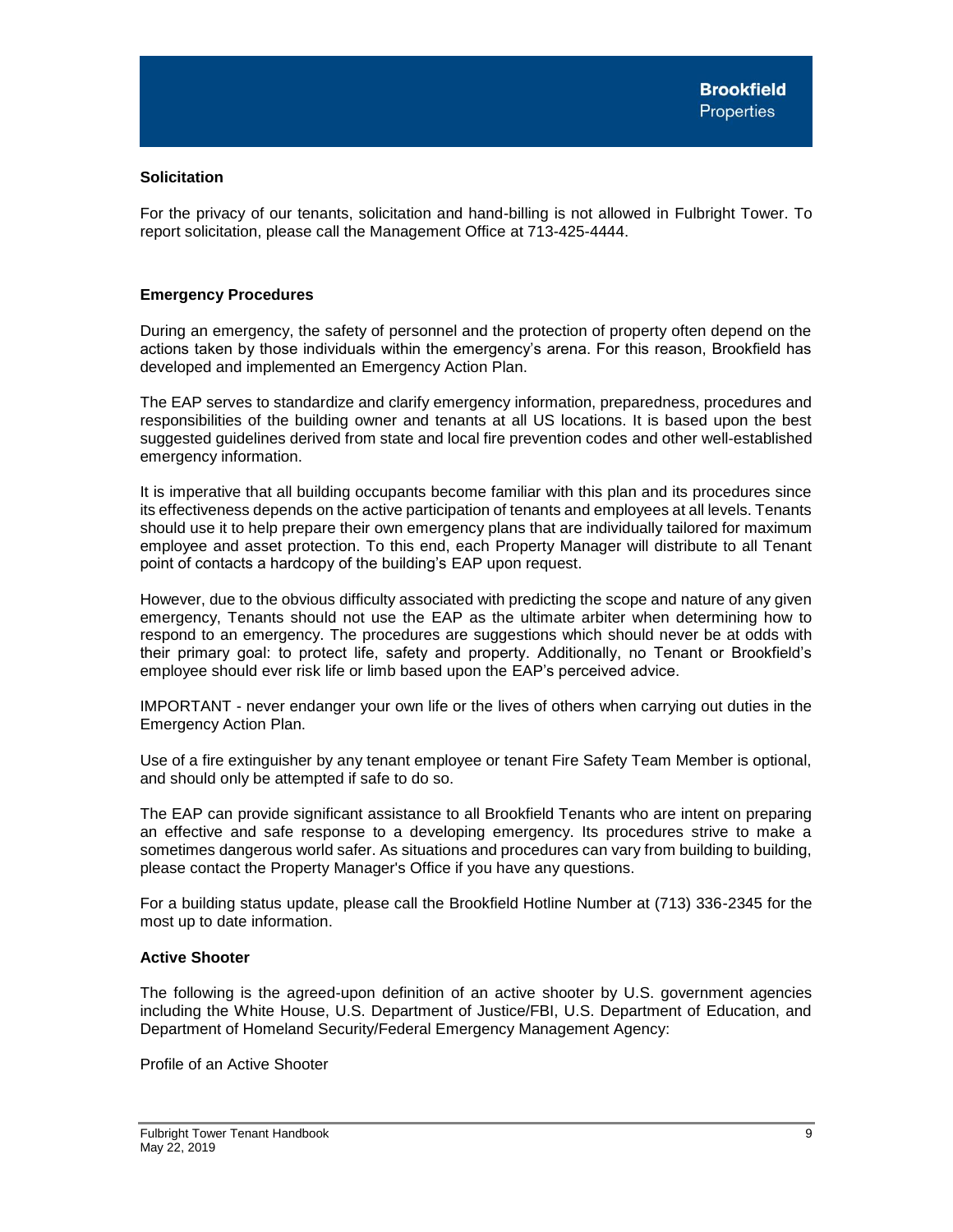An Active Shooter is "an individual(s) actively engaged in killing or attempting to kill people in a populated area." In most cases of mass casualty attacks, the actors use firearm(s), but it is important to be aware that other weapons are sometimes used such as explosives and cutting instruments.

Active shooter incidents are usually unpredictable and the situations evolve quickly. Typically, the immediate deployment of law enforcement is required to stop the shooting and mitigate harm to victims.

• Since most active shooter situations are often over within 5 minutes before local law enforcement arrives, individuals must be prepared both mentally and physically to deal with an active shooter situation. Civilians will often have to make life and death decisions, and, therefore, should be engaged in training and discussion on decisions they may face.

How to Respond When an Active Shooter Is In Your Vicinity

The DHS recommended survival techniques you follow should be fluid based on the threat, your location and your individual circumstances. Therefore, note that the order of the techniques can be modified. RUN/HIDE/FIGHT

Quickly determine the most reasonable way to protect your own life. Remember that customers and clients are likely to follow the lead of employees and managers during an active shooter situation.

RUN Evacuate

- If there is an accessible escape route, attempt to evacuate the premises. Be sure to:
- Have an escape route and plan in mind
- Evacuate regardless of whether others agree to follow
- Leave your belongings behind
- Help others escape, if possible
- Prevent individuals from entering an area where the active shooter may be
- Keep your hands visible
- Follow the instructions of any police officers
- Do not attempt to move wounded people
- Call 911 when you are safe

HIDE

If evacuation is not possible, find a place to hide where the active shooter is less likely to find you.

Your hiding place should:

- Be out of the active shooter's view
- Provide protection if shots are fired in your direction (i.e., an office with a closed door and locked door)
- Not trap you or restrict your options for movement

To prevent an active shooter from entering your hiding place:

• Lock the door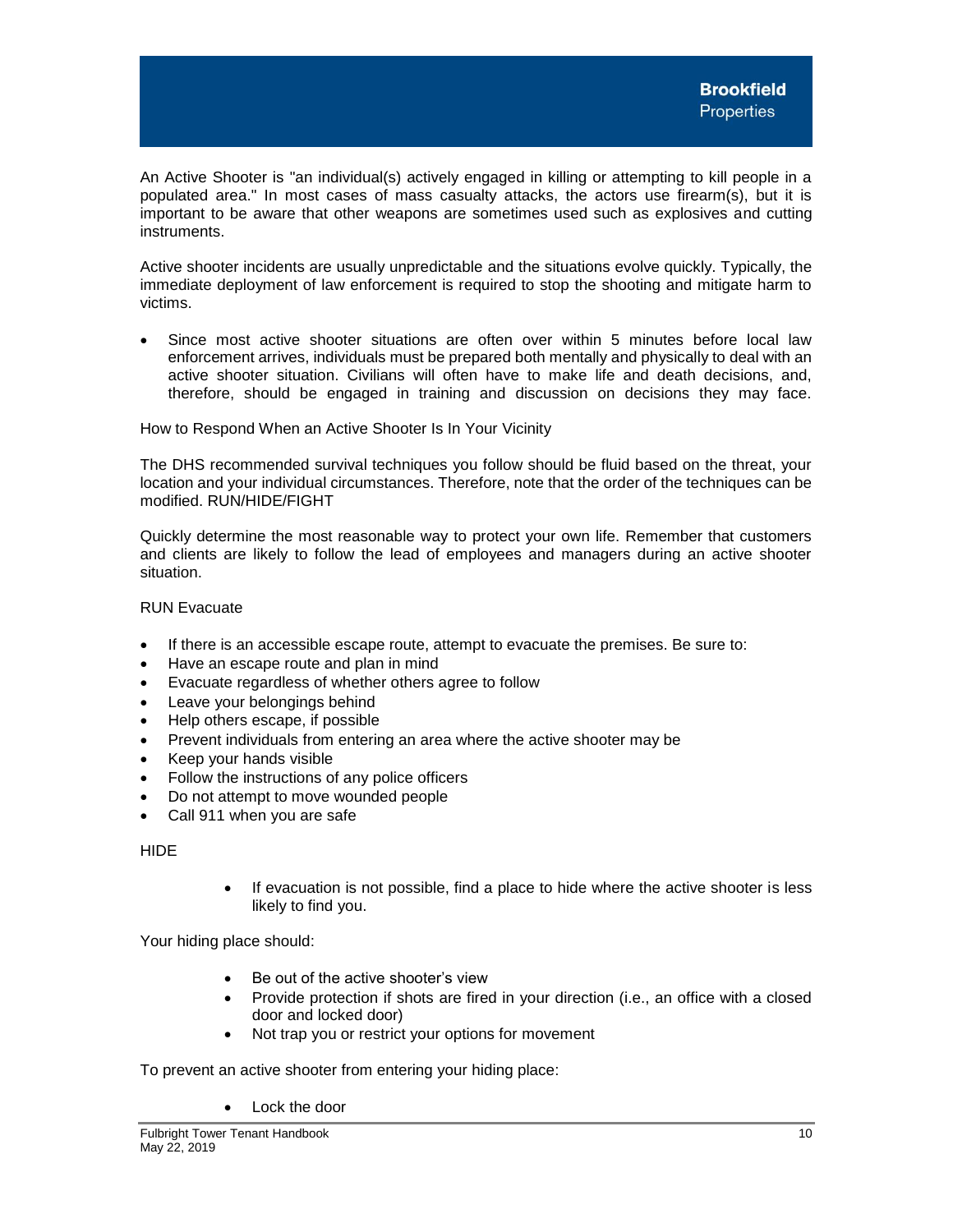• Blockade the door with heavy furniture

If the active shooter is nearby:

- Lock the door
- Silence your cell phone and/or pager
- Turn off any source of noise (i.e., radios, televisions)
- Hide behind large items (i.e., cabinets, desks)
- Remain quiet If evacuation and hiding out are not possible:
- Remain calm
- Dial 911, if possible, to alert police to the active shooter's location

If you cannot speak, leave the line open and allow the dispatcher to listen

FIGHT Take action against the active shooter

As a last resort, and only when your life is in imminent danger, attempt to disrupt and/or incapacitate the active shooter by:

- Acting as aggressively as possible against him/her
- Throwing items and improvising weapons
- **Yelling**
- Committing to your actions
- 1.1.1 General Response Guidelines to a Report of an Active Shooter

During a report of an Active Shooter incident, and when safe to do so, each tenant will be instructed via a PA Announcement or mass notification alert to implement their company's Active Shooter policy.

PA Announcement - Whenever possible and safe to do so, an announcement will be made over the fire alarm PA system. Below is a sample script emergency notification when the active shooter is inside the building:

"An active shooter has entered the building; he was last seen on the 3rd floor of the building. Please implement your company's active shooter response plan based on your location and stand by for further notifications."

Active Shooter Inside the Building

• The building's Fire Safety/Security/EAP Director will inform the occupants of the building to implement and maintain their company's Active Shooter incident policy until the shooter can be isolated or is immediately stopped by responding law enforcement officers.

Active Shooter Outside the Building

• Lobby Area - In order to protect the occupants within the lobby area, the building's Fire Safety/Security/EAP Director will initiate a lock down of the lobby and have lobby occupants relocate to a safe area until the shooter(s) can be isolated or is immediately stopped by responding law enforcement officers.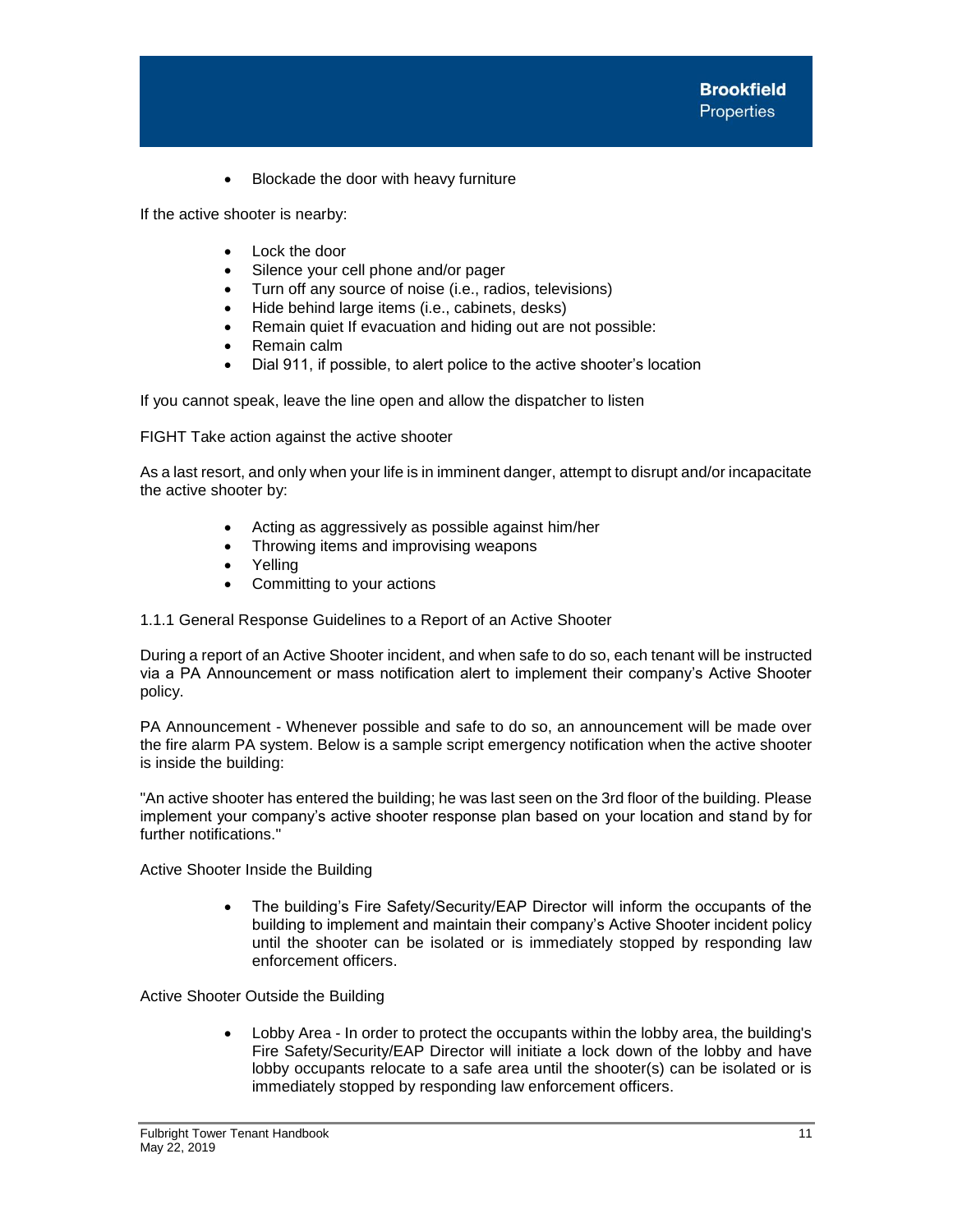- Rest of the Building (above and below grade areas) The building's Fire Safety/Security/EAP Director will initiate a Shelter-in-Place Emergency Action Plan response for the remainder of the building occupants informing them of the situation via a PA announcement.
- Once more information is provided and confirmed i.e., location of shooter(s) direction of flight, the building's Fire Safety/Security/EAP Director will provide the occupants of the building with an update of the situation.
- To the extent that the FS/Security/EAP Director has actionable information, he/she will inform the occupants of the building of what is actually going on, where it is happening, and what part of the EAP Plan the building will be implementing and provide frequent status updates.

## Elevator Recall

Unlike fire emergencies, the Fire Safety/Security/EAP Director is NOT required to recall all the passenger elevators. The Fire Safety/Security/EAP Director will act based on available information including the building's infrastructure and the reported location and movement of the threat before deciding where to position the elevators.

Fire Alarm Pull Stations

As a general guideline, tenants should NOT pull the manual fire alarms due to the fact that this may automatically unlock the stairway re-entry doors and recall the elevators to the lobby. This could potentially give wider access to an active shooter and in the case of an elevator lobby recall, deliver tenants into a potentially unsafe location.

## **Bomb Threats**

In the event of a bomb threat this policy will provide for an orderly, safe and rapid response plan for conducting searches, providing prompt and necessary communications, rendering assistance, and if necessary evacuating and returning personnel to work.

In the event of a bomb threat either through a telephone call or by other means, the following procedure should be followed:

- 1. Remain calm.
- 2. If the threat is via telephone try to keep the caller talking as long as possible.
- 3. Ask the person to repeat the message.
- 4. Write down the message and obtain as much relevant information as possible. Below are some of the items you want to identify along with other information which will aid in an investigation:
	- a. Time the call was received?
	- b. When is the bomb due to explode?
	- c. Identification of the caller?
	- d. Why was the bomb put there?
- 5. Try to recall every statement made by the caller and find out as much as possible about the caller. For example:
	- a. Sex
	- b. Age

Bomb Threat (Continued)

- c. Voice characteristics (educated, low, high-pitched, accent)
- d. Speech (fast, slow, nervous, slurred throat drinks or drugs)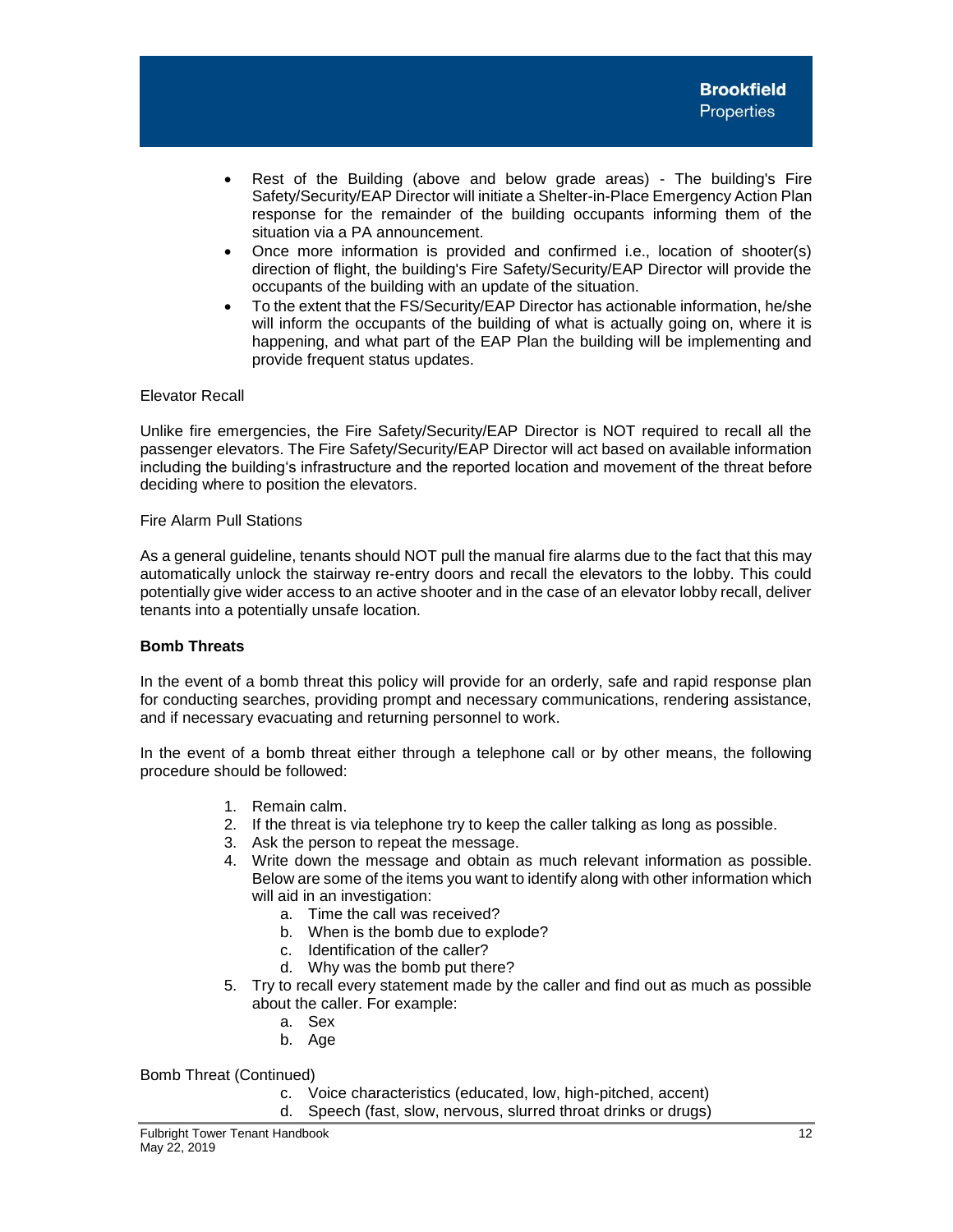e. Manner (calm, angry, hysterical, humorous)

Background noises (road traffic, music, giggling, aircraft)

After a bomb threat call has been received, immediately notify the Property/Security Office. The Property Manager and Security Manager will coordinate the search activities and make necessary notifications.

# **Letter Bombs**

Letter bombs are designed to travel safely but to explode when opened, triggered by either mechanical (spring loaded) or electrical means.

Some signs to look for:

Size - Is the letter unusually thick? Weight - Is it heavy? An effective letter bomb will weigh over two ounces. Few first class letters weigh that much. Balance - Is it heavier on one end? Appearance - Are there grease marks on the envelope or wrapping caused by sweating of an explosive? Is the envelope sealed more tightly than usual or taped shut? Does it bear an unusual style of writing? Odor - Is there a smell of almonds or marzipan?

If you consider a parcel or letter suspicious, DO NOT OPEN IT! Immediately call 911 and inform the Property/Security Office.

# <span id="page-13-0"></span>**Chemical, Biological, Radioactive (CBR) Release**

If there is a CBR release including an envelope "white powder" and potential exposure call 911 and the Security/Property Management office. Provide the building's address, your floor and phone number, and also what type of spill has occurred. Any person(s) exposed should be directed to an area where they and where other people will not become contaminated, and are to await medical attention there.

Take appropriate action to contain the hazard; close doors behind you, and always follow all safety procedures when working with toxic materials.

- Contain the material and isolate the area.to minimize the impacted area
- Contain the material to minimize the number of individuals exposed
- If outside, identify wind direction and ASAP direct unaffected persons upwind of release.
- Contain the potentially impacted individuals to ensure that they receive proper medical attention

# **Notification**

- Notify Security/Property Management Office
- Notify local Emergency Response Authorities (Call 911)
- Notify your supervisor
- Notify persons in the area

# **Containment**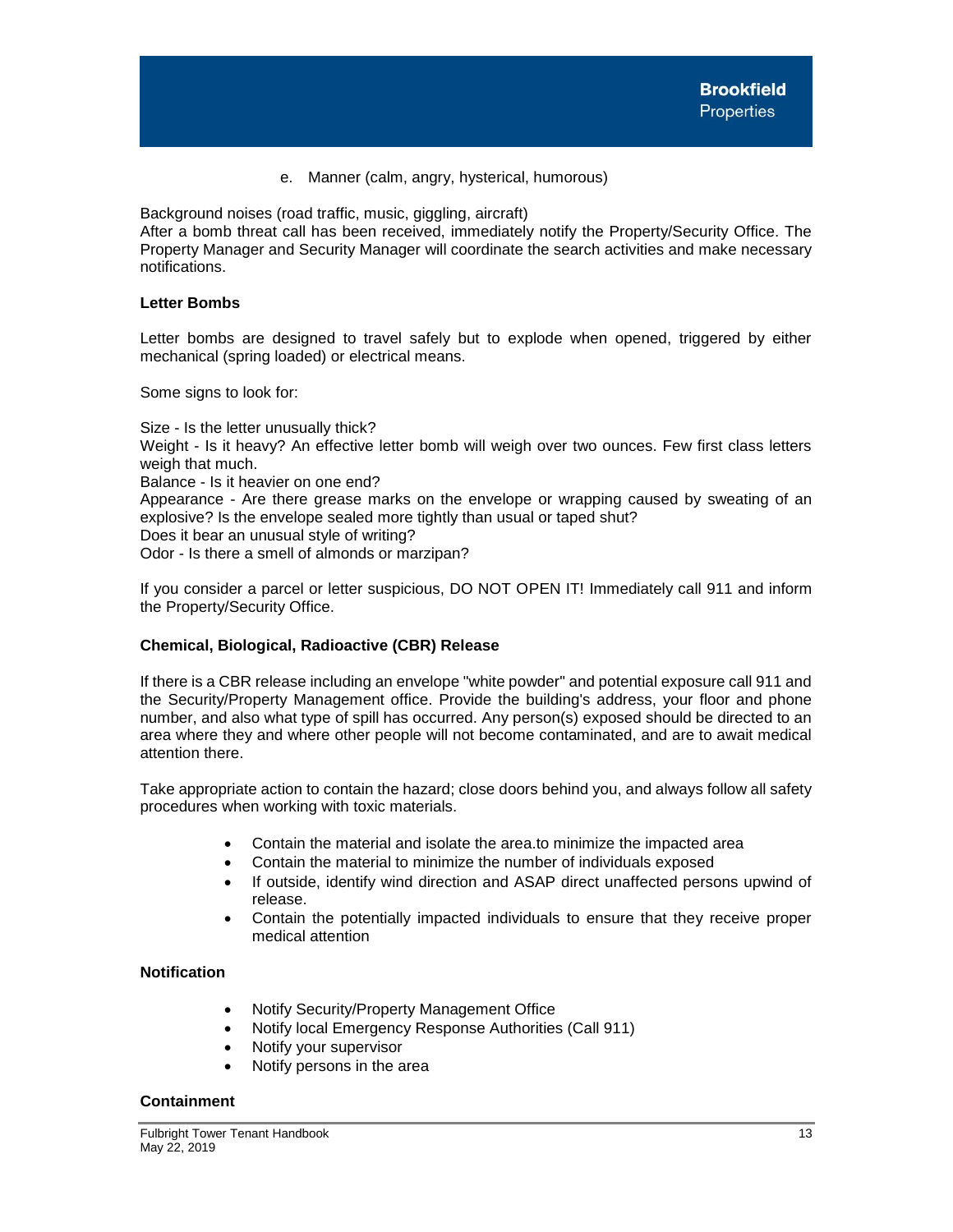If material is released, potentially impacted individuals should move from immediate area to adjacent control area. Minimize activities until appropriate response staff arrives. If absolutely necessary, move impacted individuals into nearest bathroom facility on floor.

Non-impacted individuals on the impacted floor should be evacuated and await further instructions from response team.

The HVAC (heating and ventilation) system for impacted and adjacent areas, as well as for bathrooms/kitchens will be immediately turned off by the property engineers.

Isolate the impacted area(s), e.g. shut door during exit. Do not allow any unprotected personnel into the impacted area.

Retain all impacted material for response team.

Should an evacuation or re-location become necessary, the initial authority and responsibility to implement that response will be the building's Emergency Action Plan Director. Once the agency having jurisdiction (police, fire, etc.) arrives on the scene, they will assume control of the situation.

#### **Elevator Entrapment**

Occasionally elevator service can be interrupted when the elevator controls detect a potential malfunction. The building elevator equipment is designed to stop at the slightest hint of an unsafe condition occurring, which may impact service to passengers.

If elevator service is interrupted while you are a passenger, remain CALM. Do not attempt to force the elevator doors open or leave the cab.

Press the " ALARM BUTTON" on the elevator panel which will summon assistance. Two-way voice communication is available in all building elevators and security will remain in constant contact.

Once communication is established with security, the elevator mechanic will be notified to respond. Please stay away from the elevator doors and Do Not try to open the elevator doors.

Inform security of the following:

- Number of people in the elevator?
- Condition of people in the elevator?
- Number of injuries?
- Condition of the elevator?
- Names of people in the elevator?
- Company names?
- Telephone numbers? \_\_\_\_\_\_\_\_\_\_\_\_\_
- Who you would like notified?

Security personnel will maintain constant communication with the elevator occupants checking on physical condition and inform them that elevator staff is working on the condition.

## <span id="page-14-0"></span>**Emergency Notification System – LiveSafe**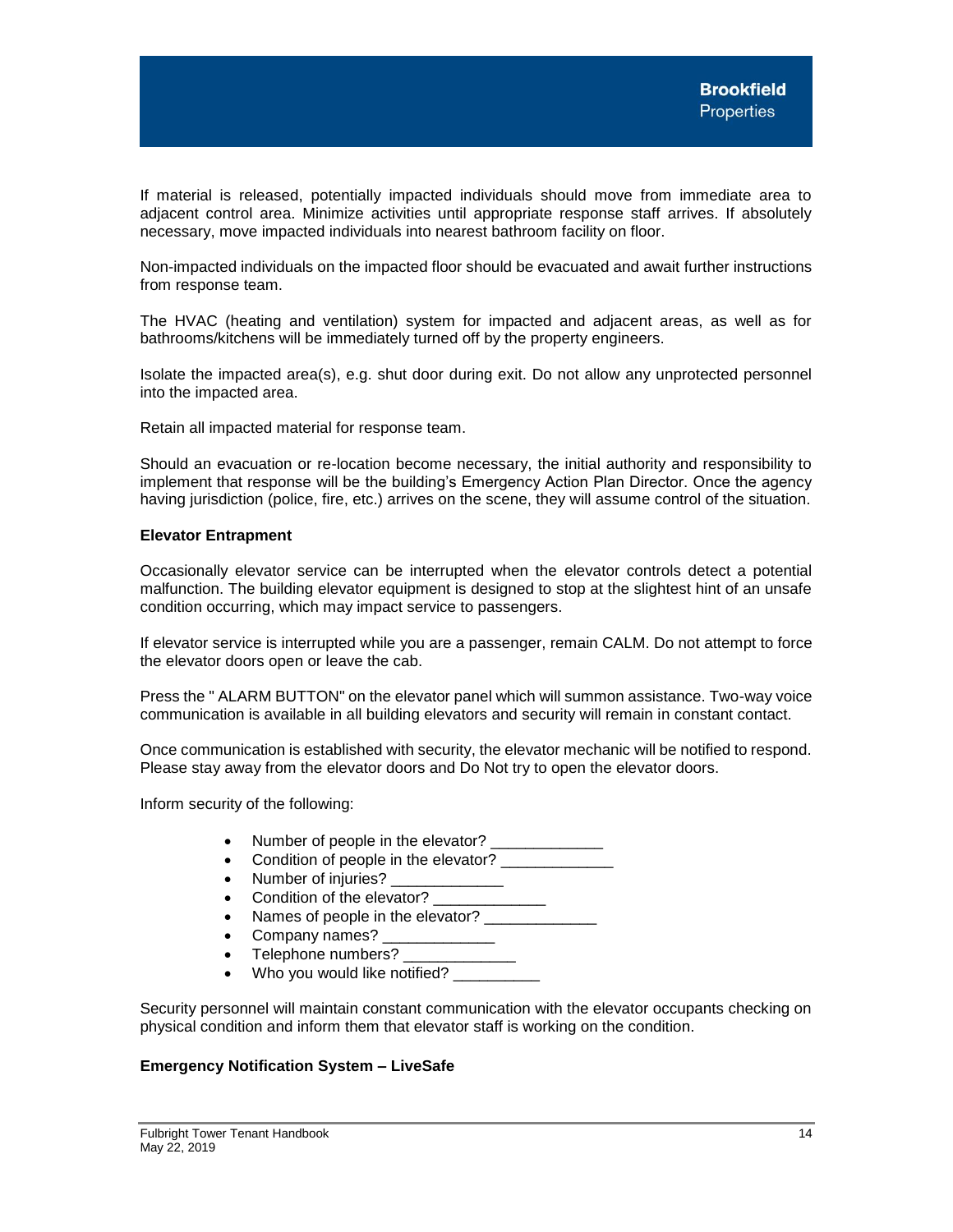LiveSafe is a mobile safety application and emergency communication dashboard platform. The LiveSafe Command Dashboard is a web-based system that any computer connected to the Internet can access. The command dashboard provides security operation centers with an additional line of communication and is aligned with existing Brookfield protocols.

Unlike other mass communication companies our staff and tenants will have the ability to not only receive but to also send critical emergency AND ROUTINE tips to a dashboard that YOUR BUILDINGS can monitor in house.

Below is a list of LiveSafe mobile application features that will be available to our tenants:

- One button feature to contact security or property management directly.
- One button feature to contact 911.
- One button feature to have access to critical portions of the Emergency Action Plan (EAP) and tabs for each emergency scenario.
- The ability to report an emergency or tip and add a photo or video to send to the dashboard. This can also be done anonymously for privacy reasons.
- The ability to use the Safewalk feature which will allow the tenant to have a colleague or co-worker monitor their activity when they are leaving the property, headed to the garage or to the train station OR TRAVELING OUT OF TOWN.
- As long as their colleague has the LiveSafe app, Safewalk can be used in any capacity that a tenant wants a colleague to follow their path.

# <span id="page-15-0"></span>**Fire Emergencies**

In the event of a fire alarm activation:

Typically, the building's fire alarm system will sound on the floor in alarm and the floors immediately above and below the initial floor in alarm. This will set off a "sequence of operations" that will include the activation of the evacuation tone and strobes lights on those floors, the release of the stairway re-entry doors for relocating building occupants, the recalling of the elevators to the lobby, and the shutting down of the heating ventilation and air conditioning (HVAC) on the floors in alarm.

Upon activation of a fire alarm on your floor, you are to listen to the PA announcements from the building's Emergency Action Plan Director and proceed to the nearest safe stairway exit and continue down the stairs to your floor's re-entry floor or evacuate the building to the pre-determined outside assembly area depending on your regions typical response plan.

In either scenario, whether relocating to another floor or evacuating the building to the outside assembly area, you are to report in to your floor warden(s) and await further instructions.

If you see or smell smoke, immediately call 911 and the Security/Property Management Office.

If you see flames, evacuate your area immediately and close all doors behind you. NOTE: a fire may spread faster than you think, trapping you and others. A safe and orderly evacuation is the first priority. If you have not heard a fire alarm announcement in the building, activate the nearest fire alarm pull-box station located near each stairwell entrance, by pulling the lever, and then call 911/Security.

If you are involved in a fire situation, remain CALM. Listen for information and instructions being announced over the building's public address system.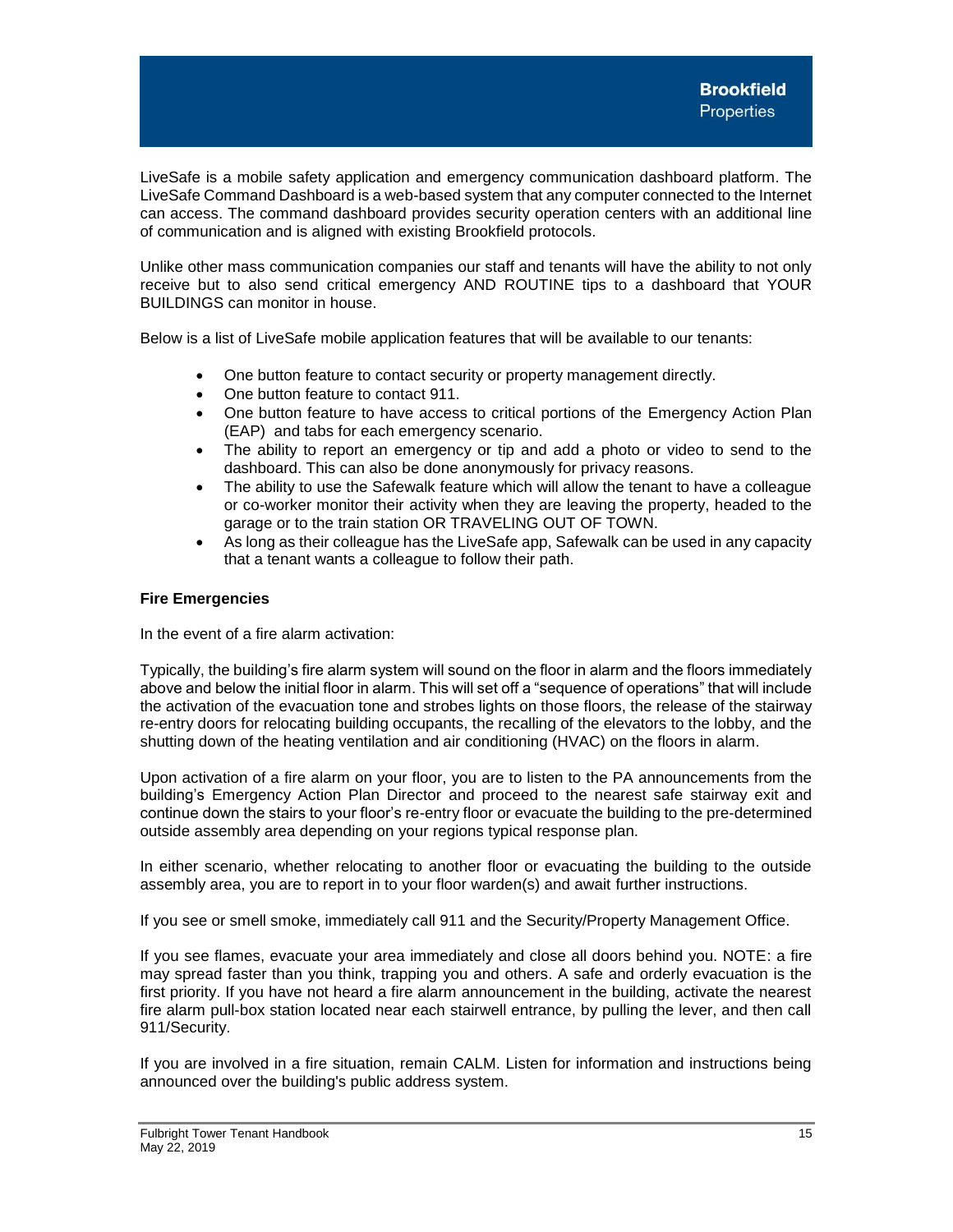At the direction of property staff or the Floor Wardens, evacuate the floor via the Emergency Exit Stairwell proceeding as follows:

- Check doors with the back of your hand before opening them. If door or knob is hot, don't open it. If it feels cool, brace the door with your foot and open slightly to look for smoke and feel for heat. If the air appears to be cool, proceed into the stairwell.
- Walk down the stairs and proceed to your re-entry floor or if instructed to do so, exit the building. When you have reached your destination, assemble in groups with your Floor Warden for roll call.
- Personnel needing assistance should assemble in the designated stairwell with their assigned "buddies" to await evacuation by rescue teams.
- When all personnel have evacuated the floor, close the stairwell door. This prevents the loss of the pressure which is necessary to maintain clean air in the stairwells.
- If the fire is minor, and it is safe to do so (i.e., small waste paper basket) you may try to extinguish the fire using a portable fire extinguisher - this is optional!
- Evacuate the floor using designated evacuation stairs. DO NOT USE THE ELEVATORS!

# **Relocation and Evacuation in the Case of Fire Emergencies**

In order to ensure the safety of building occupants, it may be necessary to relocate or evacuate some, or all, building occupants during emergencies. The schedule of re-location floors is included in the Tenant Emergency Procedure Manual and is reviewed during the semi-annual fire drill.

A relocation, partial evacuation, or full building evacuation is a structured response to an emergency and must be conducted in an orderly manner. Upon a fire alarm evacuation or notice to evacuation your floor, tenants and visitors should take the following steps:

- 1. Assist the Floor Wardens in directing persons to the exit stairway and relocation floor.
- 2. If possible, close all doors, which will slow the spread of fire, heat, and smoke.
- 3. Walk quickly but do not run to the designated stairway. Keep to the right in halls and stairwells and stay in single file.
- 4. Once you are in the stairway, do not turn back for any reason.
- 5. Hold onto the hand rails, DO NOT TALK on your cell phones and DO NOT TEXT!
- 6. Merge alternately when two lines meet at various floor landings. Proceed in an orderly manner.
- 7. Before entering through a closed door, place your hand on the door. If the door is hot, do not open it. You may be entering a fire or endangering the lives of the people in your charge. If there is evidence of fire or smoke on the designated relocation floor (doors warm, alarm is sounding on relocation floor, or smoke is present), continue down the stairs to the next "safe" floor.
- 8. Do not use elevators when there is a fire alarm on your floor. Elevators can spread smoke from floor to floor and potentially become a trap if impaired by smoke or fire damage. The Fire Department may also require the elevators to move equipment or rescue occupants.
- 9. Do not return to your floor until the "Back to Normal" announcement has been made.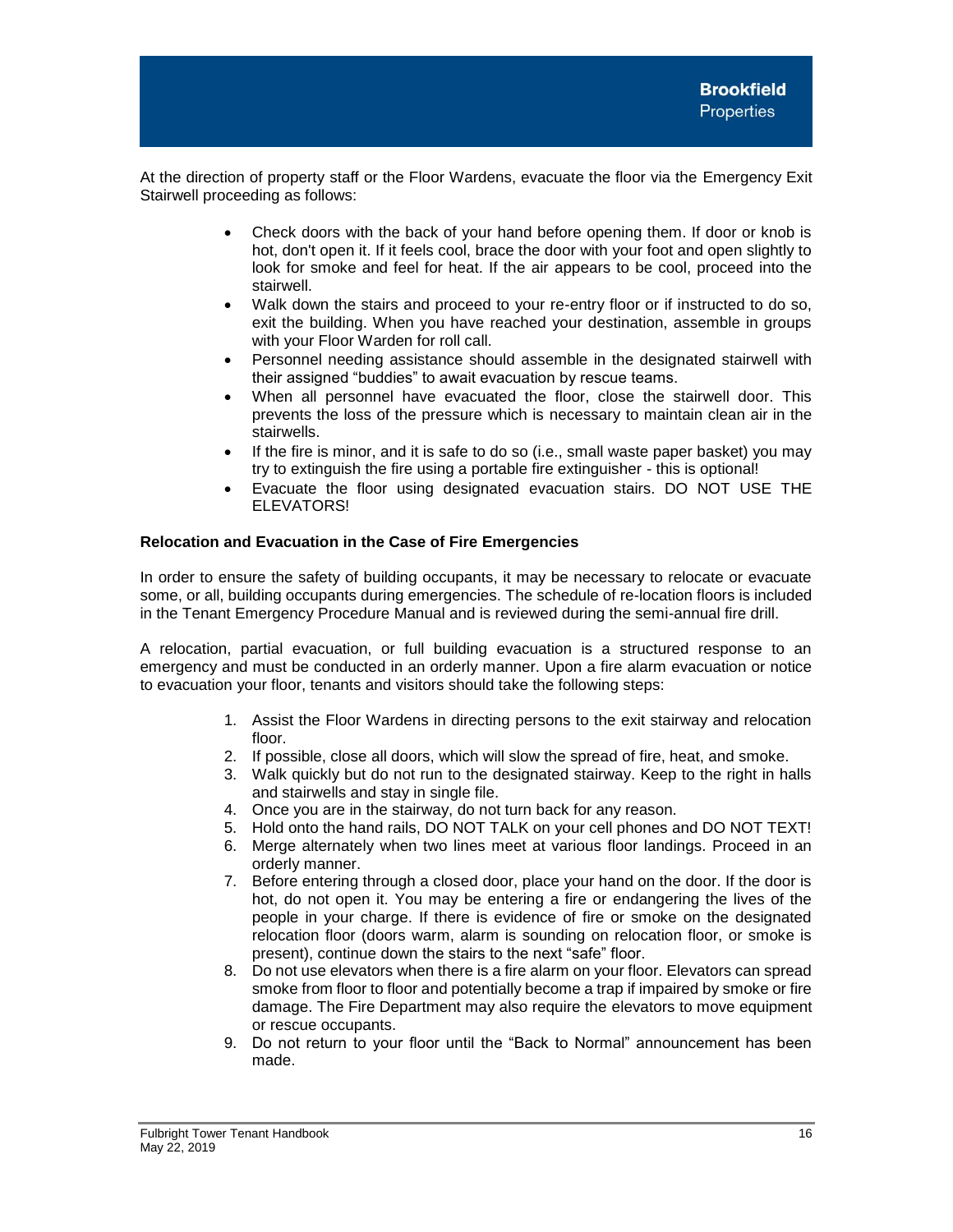- 10. If told to evacuate the building by Fire Department or building personnel, exit via the stairwell to the street or lobby level, out the doors, and away from the building to your pre-arranged assembly point.
- 11. Do not exit at the concourse or parking areas unless directed to do so.

# <span id="page-17-0"></span>**Fire Life Safety**

Brookfield prides itself on providing outstanding prevention measures to ensure the safety and security of its tenants, visitors and employees. This is accomplished through fire and life safety education, as well as planning for emergencies. It is important that each tenant and their employees be familiar with emergency exits, equipment, evacuation plans, and well informed on all issues related to fire and life safety.

Tenants are given materials and are educated in response procedures for both fire and non-fire related emergencies. Fire Drills are conducted twice a year and an emergency action plan (EAP) drill is conducted annually.

Each floor's fire safety team personnel receive additional training in the approved HFD Fire Safety and Emergency Action Plan written specifically for their building by the Emergency Action Plan Director or his/her designee.

The entire evacuation of high-rise buildings in an emergency cannot be accomplished in a short period of time and the number of people occupying a high-rise building is too great to permit everyone to leave at the same time. During a fire condition, this potentially dangerous situation could cause a panic and hamper firefighting and rescue operations. In fact, during most fire situations within a high-rise building, an entire building evacuation will not be necessary or feasible.

The fire and life safety systems installed in high-rise buildings today, including automatic fire sprinkler protection, are designed to control a fire and therefore lessen the need to evacuate all occupants. In a typical scenario, the occupants of the fire floor and the floor immediately above it should use a safe exit stairs to descend to a floor level that is at least two floors below the fire floor, and await further instruction from fire officials.

## Fire Safety Plan

The purpose of the Fire Safety Plan is to establish a systematic, safe and orderly method of evacuating an area (or areas) within the building in the least possible time, to an area of safety. The plan also provides instructions for the use of available fire appliances, including fire extinguishers, manual pull station alarms and fire warden telephones for the controlling or extinguishing of fire and the safeguarding of human life.

The Fire Safety Plan relies on technology, including fire alarm and communication systems, smoke detectors, sprinklers, door releases, other safety mechanisms, and on highly trained building staff and tenant employees to assist with evacuation/ relocation of occupants. Documentation relative to the life safety features within the building i.e., copies of the Certificate of Occupancy, floor plans, riser diagrams for standpipe/sprinkler systems, elevator and stair identification charts, are posted in the fire safety plan.

The objective of the Fire Safety Plan is to provide proper education through a continuing employee indoctrination and written program for all occupants, to assure the prompt reporting of fire, the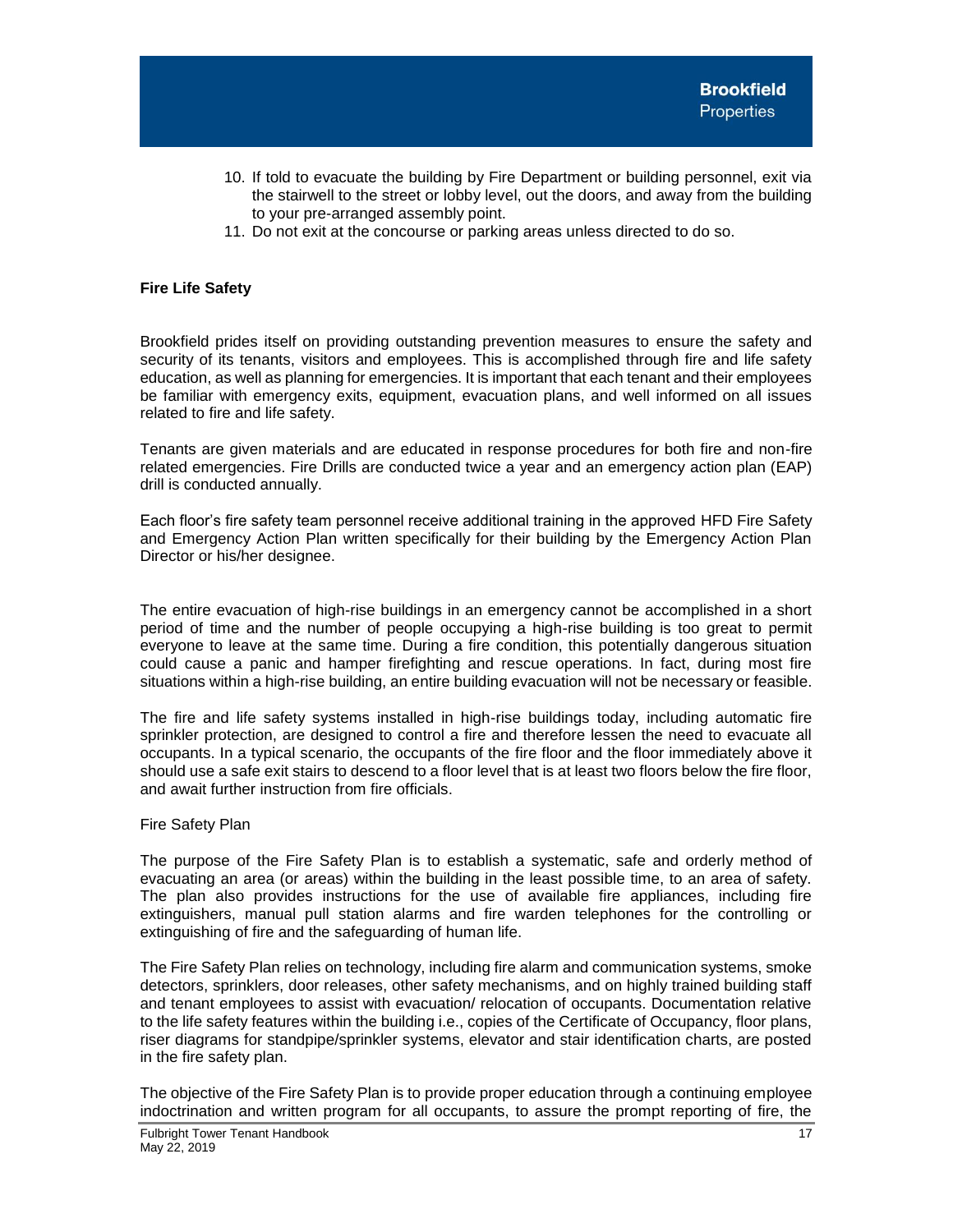response to fire alarms as designated, and the immediate initiation of fire safety procedures to safeguard life and contain the fire until the arrival of the Fire department.

Each tenant on every floor must appoint a responsible individual to the position of Floor Warden. This appointment will ensure that the floor is under the direction of a designated floor warden, who is familiar with the safety plan.

## <span id="page-18-0"></span>**Fire Preparedness**

The Fire Provisions section of this handbook contains very important information. Each tenant should be familiar with the information provided on the following pages. Listed below are a number of links to help find specific information quickly and easily.

Brookfield is proud of its efforts to provide the highest possible level of fire and life safety protection, which include fire safety education, as well as emergency planning It is important that each Brookfield tenant is well informed on all issues related to fire and life safety through the following measures:

- Tenants are given materials describing emergency guidelines and bomb threat checklists for distribution to all employees.
- The Tenant Fire Safety Team personnel receive training from the building's Emergency Action Plan Director and through the Tenant Emergency Procedure Manual written specifically for your building.
- Brookfield holds semi-annual fire life safety drills to insure tenants know how to react in an emergency.
- Brookfield provides additional fire life safety training for tenants through an on line life safety training website that provides training modules in fire, medical, bomb threats, power failures and access to all of the building's safety resources.
- Brookfield, in conjunction with security consultants, holds seminars for tenants as well as building staff. Seminar topics include fire life safety, bomb threat preparedness, and other non-fire emergencies related issues.

# <span id="page-18-1"></span>**Fire Prevention**

## **Elements of Fire**

There are three elements of fire:

- Fuel (furniture, plastics, grease, etc.)
- Heat (matches, cigarettes, sparks, electric, etc.)
- Oxygen

Fire needs all three elements. If you remove one, you can eliminate or reduce the fire. For example:

- Closing doors reduces the amount of oxygen
- Dousing with water reduces heat
- Using an ABC Type Fire Extinguisher smothers the fire, reducing oxygen
- Removing nearby draperies, papers, furniture removes the source of fuel

Fire Tips and Facts

• In an emergency, use stairwells. Do not use elevators, unless instructed otherwise.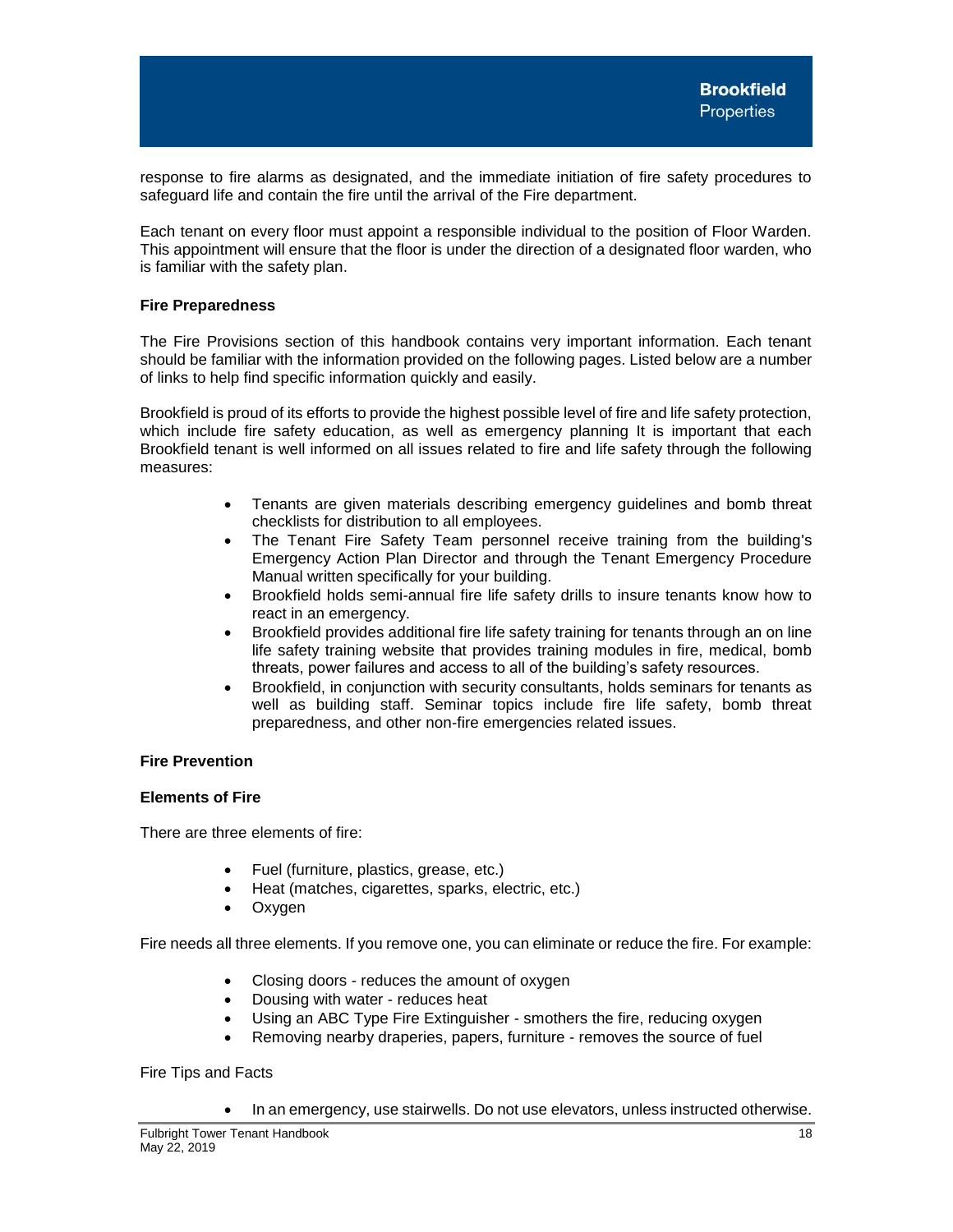- Feel the stairwell door with the back of your hand for heat, before opening the door.
- If you encounter smoke, get down on your hands and knees. The air is cleaner and cooler nearer the floor. Crawl to the nearest stairwell exit.
- Most fatalities are a result of smoke inhalation, poisonous gases and panic. Panic, a sudden overpowering terror, is usually the result of not knowing what to do.
- Smoke detectors serve as an early-warning system. Smoke detectors save lives.
- A sprinkler system is designed to suppress a fire. Sprinkler heads are activated one at a time by a rise in the temperature.

Planning and Preparedness

- Have a list of emergency phone numbers.
- Be familiar with your floor's layout.
- Know primary and secondary exits routes and termination points both up and down.
- Know location, type and how to use manual fire alarms and fire extinguishers.
- Know primary and secondary methods of communication.
- Know safe refuge areas (re-location floors) during a fire emergency:
- If relocating within the building usually a minimum of four (4) floors below the fire floor is adequate.
- When evacuating the building move away from the building, and out of the way of emergency vehicles, flying glass and other obstacles. Usually a distance that is greater than the height of the building and proceed to your pre-determined outside assembly area.

Safe Stairwell Procedures

- Remain quiet and calm. Do Not Talk and Do Not Text!
- Remove high-heel shoes. Keep a pair of old sneakers next to your work station.
- Use handrails & move quickly. Walk in a single file.
- Keep to the right so Emergency personnel can ascend the stairs on the left.
- Allow others to enter into stairwell flow, but do not unnecessarily hold up traffic.
- Assist those who are slower or physically impaired.
- Walk down the stairs (unless otherwise instructed).
- All injuries should be treated at stairwell landings when required and safe to do so.
- Do not spread false information, rumors, etc.
- Do not bring drinks or food into stairwell.
- Develop awareness of safety conditions, fire violations and potential hazards, for example: fire doors improperly blocked or open, improper lighting, frayed cords, overloaded outlets, obstructed halls and corridors, trash buildups, etc.
- Participate in fire drills and review emergency procedures.
- Know your area of responsibility and your emergency actions.

## **Fire Prevention Tips**

- Obey "NO SMOKING" law in all areas of the building.
- Do not use portable heaters in the building at anytime.
- Check for frayed or damaged electrical cords. Report them to your supervisor.
- Do not run electrical cords under carpets or chair pads.
- Do not overload electric outlets.
- Turn off or unplug appliances when not in use.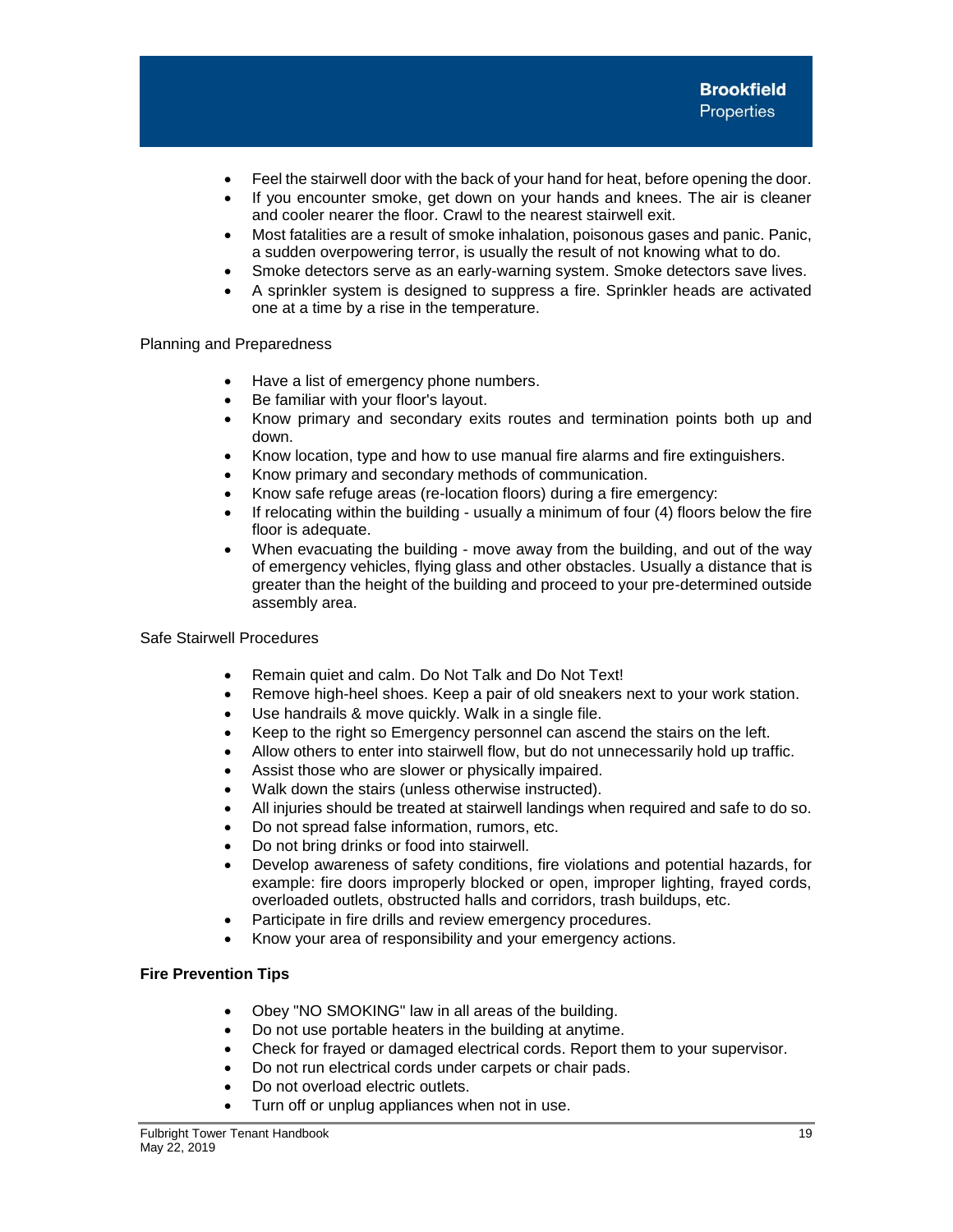- Do not let trash overflow in wastebaskets or collection areas.
- Do not block corridors, freight elevator bays and stairwells.
- Do not prop open stairwell, corridor or other fire doors.
- Check lighting in corridors, stairwells and exit signs. Report any malfunctioning lights.
- Do not store any flammable liquids, oily rags or combustible materials in the building at anytime.
- Under NO circumstances should any items be stored in the stairwells. They are your means of exiting in an emergency.

#### Fire Extinguishers

Always maintain 3 feet of clearance around all fire-protection equipment. Never re-hang a fire extinguisher once it has been used. Have it recharged by a licensed service provider. Most of all, practice fire prevention and good housekeeping. Don't give fire a place to start.

#### Class A

Any fire involving ordinary combustible materials such as paper, wood, cloth, rubber and plastics. Extinguish with a penetrating cooling agent. Water is the best material commonly available for this.

#### Class B

Any fire involving flammable liquids, such as gasoline, naphtha, acetone, greases and oils; or flammable gases like methane or hydrogen. Extinguish with surface-acting agents such as dry chemicals, which break up the chemical reaction of the fire; or use inert, dense, heavier-than-air gases, which smother the fire.

## Class C

Any fire involving electrical equipment, appliances and wiring. Extinguish with a nonconductive extinguishing agent to protect against electrical shock. Most extinguishers that have a Class B rating also have a Class C rating, but read the label to be sure.

## Class D

Any fire involving combustible metals such as magnesium, lithium, potassium, etc. would be considered a Class D Fire

#### Fire Extinguisher Types

The building is equipped with multipurpose ABC dry chemical extinguishers that are suitable for class A, B and C type fires. All Class A fires must be followed up with water to ensure extinguishment of all deep-seated smoldering fires.

Class A - Air Pressure Water Tank, Hand Pump Water Tank and multipurpose ABC dry chemical. Class B - Pressurized Dry Chemical, Carbon Dioxide, and multipurpose ABC dry chemical. Class C - Pressurized Dry Chemical, Carbon Dioxide, and multipurpose ABC dry chemical.

The "PASS" Method for Using ABC Extinguishers

- Pull safety pin while holding upright
- Aim the hose at base of fire and stand back 10 feet and
- Squeeze the lever/trigger.
- Sweep side to side.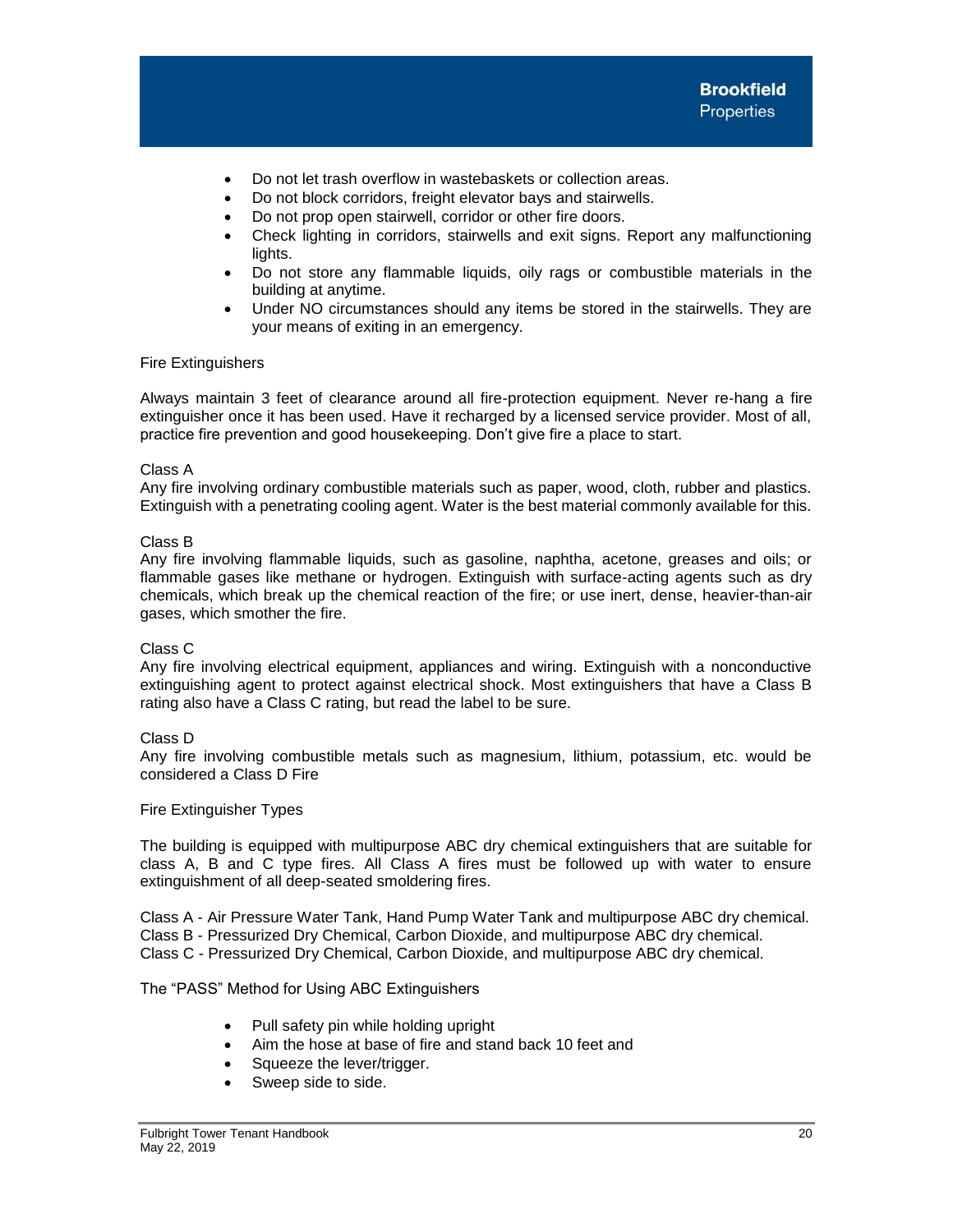## <span id="page-21-0"></span>**Tenant Emergency Personnel**

#### Floor Wardens

A crucial step in the development of an evacuation plan is the appointment of Tenant Floor Wardens, Deputy Floor Wardens and Searchers; these individuals should have strong personalities and the ability to take charge in the event of an emergency. Strong decision action early in an emergency may save lives.

In the case of multiple-tenant floors, a Floor Warden is appointed for each tenant. Each tenant will be required to staff all safety team positions on each floor and should check stairwells and restrooms in an emergency.

## Floor Warden's Responsibilities

Know all disabled persons on the floor (including those temporarily disabled, as with a bone fracture, etc.) and assign people who are capable of evacuating disabled employees down the Emergency Stairwells. Instruct all employees on the floor as to the following:

- Locations of emergency stairwells
- Locations of fire extinguishers
- Locations of fire-pull stations
- Never to use the Elevators during an alarm
- Establish a meeting place outside the building where all employees should assemble for check-in.
- Ensure that no one re-enters the building.

## General Evacuation Procedure

In the event of an emergency or disruption to the Building's normal operation the first reaction should be to REMAIN CALM and call the Security/Property Management Office to report the emergency. This will set in motion several events simultaneously including:

> The immediate dispatch of qualified assistance for fire, medical, and other agencies as dictated by the emergency.

In the event that it is necessary to evacuate part or all of the building, remain CALM and LISTEN to the instructions being given over the public address system, and by property staff. Emergency Exit Stairwells are to be used for evacuation. DO NOT USE ELEVATORS unless instructed to do so over the public address system, or by Police or Fire Department representatives.

When using the Emergency Exit Stairwell, keep to the right so that incoming emergency personnel can utilize the stairwell.

An up-to-date listing of all personnel who may need assistance should be kept by the Building's Emergency Action Plan Director and be documented in the Building's Emergency Action Plan on file with the Fire Department.

## **Plans for After an Emergency**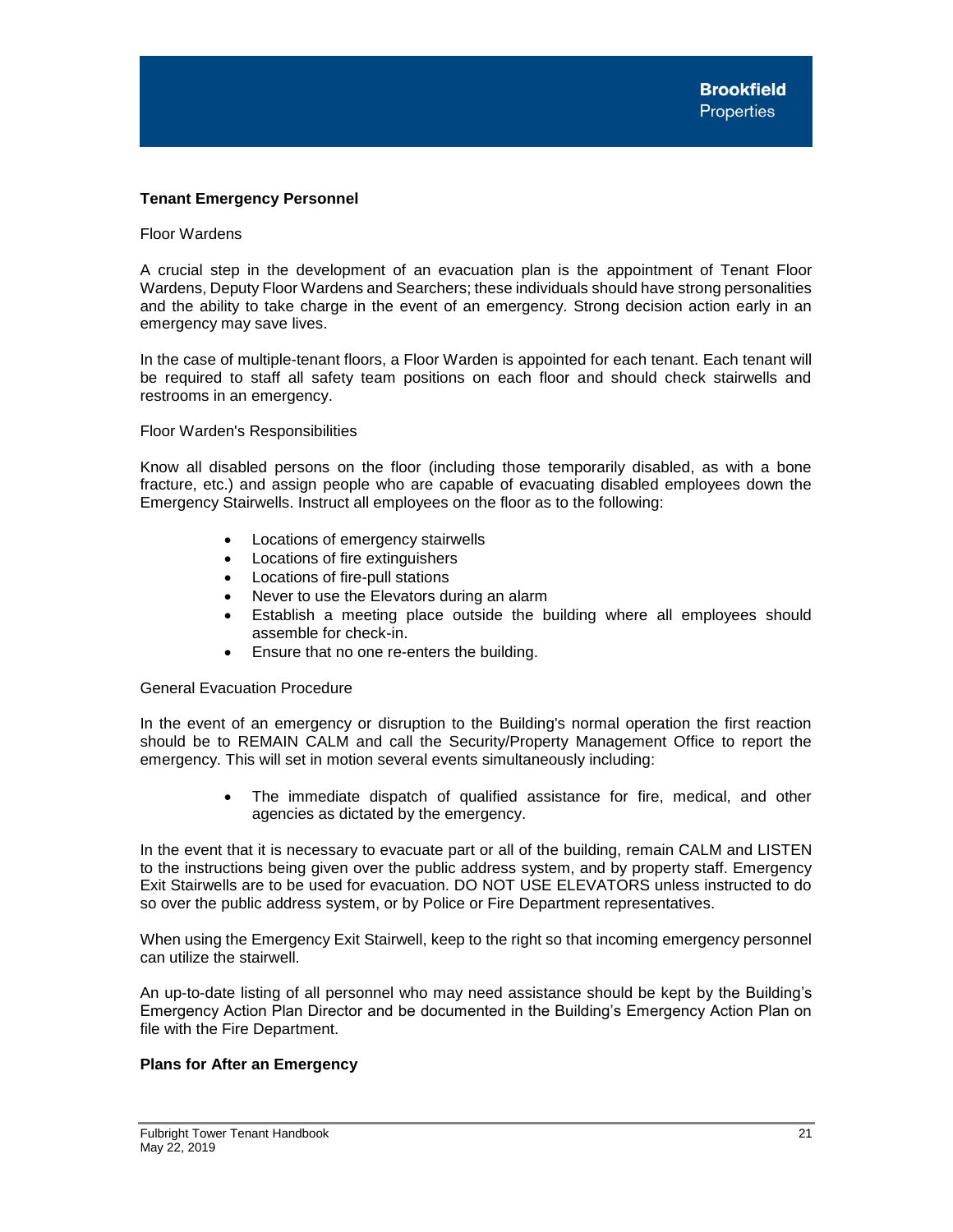Tenants should pre-assign a coordinator who will act as liaison between your company and officials from the Fire Department and building personnel.

The coordinator and property management will work to establish a communications network for all employees in order to pass-on important information.

The following recommendations are made to assist you in disseminating a fire prevention program to your employees:

- Never leave electrical appliances unattended
- Never use immersion-type heating devices
- Avoid electrical overloading and multiple plugs
- Do not use undersized or lightweight extension cords
- Report failure of any electrical outlets or lights to the Management Office
- Flammable liquids should be stored in a safe area away from heat sources
- Keep paper at least six to eight feet away from operating machinery
- Know the location and type of fire extinguishers in your premises
- Keep fire extinguishers in high hazard areas such as photocopy rooms and employee lounges
- Know the usable time limit of the fire extinguishers available to you
- Know relevant exit locations
- Practice good housekeeping near your desk, in storage areas, in mechanical rooms and in the area of exit doors and hallways

## Life Safety Systems - Testing and Fire Drills

Fire and life safety preparedness includes regular testing of the fire alarm, fire suppression, and communications systems and regular fire drills.

## Systems' Testing

The fire alarm and communications systems are tested regularly throughout the year. A full-building announcement is made prior to the beginning of the day's testing, and an announcement is made on each floor when testing is about to begin on that floor. Another full-building announcement is made when system testing is finished for the day.

## Fire Drills

Fire drills are held twice a year. A notification giving the date and time of the planned fire drill is sent to tenants in advance. Tenants are requested to supply or update an existing list that shows the floor wardens and a current list of employees who would require assistance in case of relocation/evacuation.

During a fire drill - and in an actual fire emergency - employees should move calmly and quickly to the nearest fire stair exit and proceed to their relocation floor. Fire drills are conducted as follows:

- Fire Life Safety personnel will be dispatch to the floor(s) where the fire drill is being performed.
- The drill will commence with the activation of the fire alarm evacuation tone.
- The Tenant Fire Life Safety Members on the affected floors observe the conduct of tenants and guests, ensuring that all areas of the floor are participating.
- Floor wardens and assistant floor wardens are to assist in the evacuation of their assigned areas and close doors behind them. Searchers are checking restrooms, mail rooms, conference rooms, etc., as required.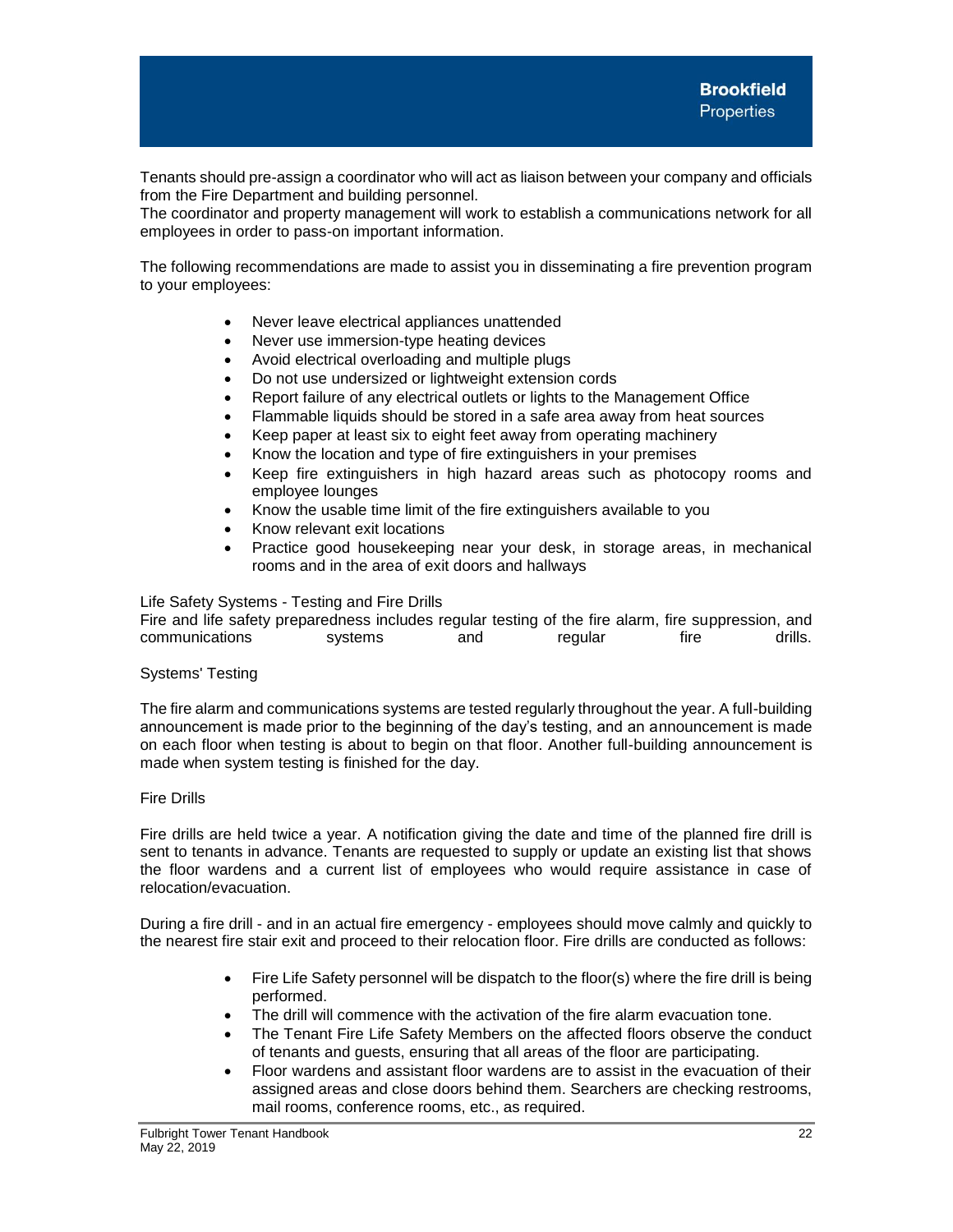After the drill has been successfully completed, an "all clear" announcement is made, and tenants may resume normal duties.

## <span id="page-23-0"></span>**Heightened Alert**

Local, national, or international events may dictate that additional measures should be put in place to ensure the safety of the building and its occupants. For example, extra security precautions may be necessary during a trial of defendants accused of serious crimes, or following actual incidents or threats of world terrorism. Brookfield's goal is to institute appropriate security measures without undue inconvenience to building users. Such measures may include the following:

- Extra or more frequent patrols by security officers, including areas outside the building, with special attention paid to apparently suspicious vehicles, suspicious persons loitering in the area, and unattended vehicles or packages
- More frequent inspection of restroom facilities, stairwells, and trash receptacles
- Higher security visibility
- Greater attention paid to all persons or vehicles seeking to enter the building at loading docks and freight areas (loading docks and freight elevators may be closed)
- Restrictions on building access

Please feel free to contact the Property Manager at any time about these or other security issues.

## <span id="page-23-1"></span>**Homeland Security**

Brookfield recommends that each tenant have an emergency action plan in place to help their employees prepare for, and react quickly to, a regional emergency, including terrorist attacks. Click on the links below to access a variety of resources that aid in preparing for a regional emergency.

Department of Homeland Security http://www.dhs.gov/

Federal Emergency Management Agency http://fema.gov/

American Red Cross http://www.redcross.org/

Centers for Disease Control and Prevention Emergency Preparedness and Response http://www.bt.cdc.gov/

Local media outlets will provide important information during an emergency situation.

## <span id="page-23-2"></span>**Hurricanes**

Before a tropical storm or hurricane enters the Gulf of Mexico there are some guidelines on how to protect yourselves, your premises and contents.

Always keep the contact information for your firm's floor wardens and emergency contacts up to date with the Property Management Office. This will insure timely contacts from property management, giving you important emergency information.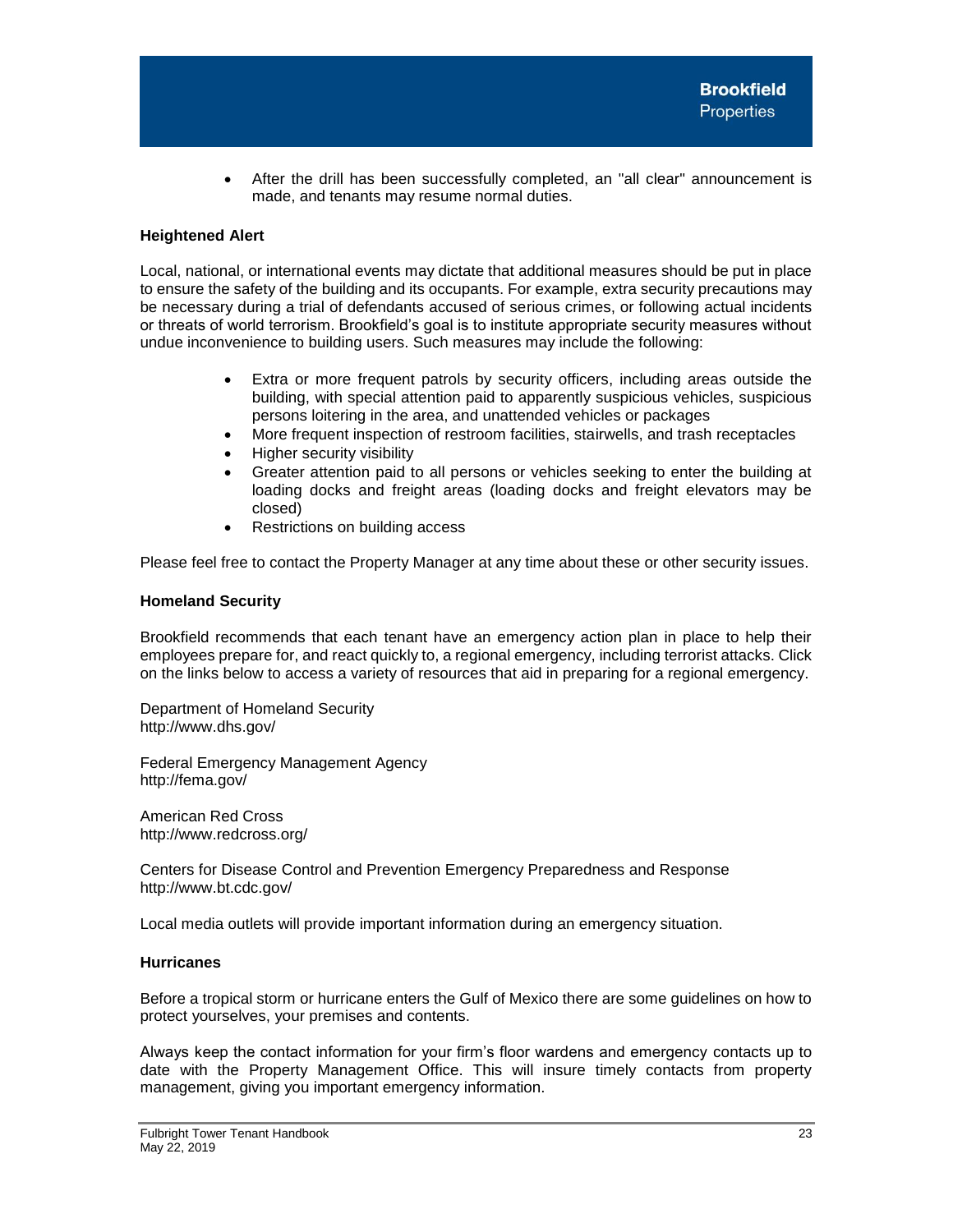If you are not in the building and want to see if the building is open or closed, call the Property Management Office at 713-425-4444 or the Brookfield Hot Line at 713-336-2345.

Should your firm require on-site personnel during the storm, advise them to maintain an inventory of emergency equipment to be used to include but not be limited to the following:

- Flashlights and fresh batteries
- First-aid kits to treat minor injuries caused by flying glass
- Transistor radios for keeping abreast of weather and highway conditions
- Ice Chests
- **Water Coolers**
- Thermal Bottles
- Non-perishable Food
- A Can Opener
- At Least One Change of Clothing

Please note that Brookfield Properties reserves the right to close the building for your safety, absent a governmental directive. In either instance, it is very important that all building occupants take the following steps prior to leaving:

- All mini-blinds should be opened and raised.
- Desks, table tops and all windowsills should be cleared of books, loose papers, and other items. These items should be placed in secured locked drawers or file cabinets.
- All artwork and furniture should be moved away from windows. Personal items should be stored in a safe area or removed from the building.
- Waterproof tarpaulin or heavy plastic can be useful for covering desks, computers, and filing cabinets.
- Bookcases in offices with exterior windows should be turned (if possible) to face the wall.
- Computers and related equipment should be backed up, powered-down and unplugged.
- All lights should be turned off.
- All electronic equipment should be removed from offices with windows and secured in an area near the core of the building (if possible).
- All office doors should be shut and locked when possible.

Brookfield Properties will maintain limited staffing at the property throughout this event. We are fully prepared to take appropriate actions, which includes but is not limited to the following:

- The building roof and grounds will be cleared of debris.
- Storm drains will be cleaned and locked down.
- Emergency generators serving emergency lighting and fire/life safety systems will be serviced and fuel tanks filled.
- Emergency supplies and equipment to include, plywood (for installation in the event of window or door damage), sandbags, portable radios, two-way radios, tarps, plastic, and miscellaneous tools are stocked in ample quantities.

Please note we will utilize the LiveSafe system to advise tenant contacts and other designated emergency contacts of important developments should the need arise.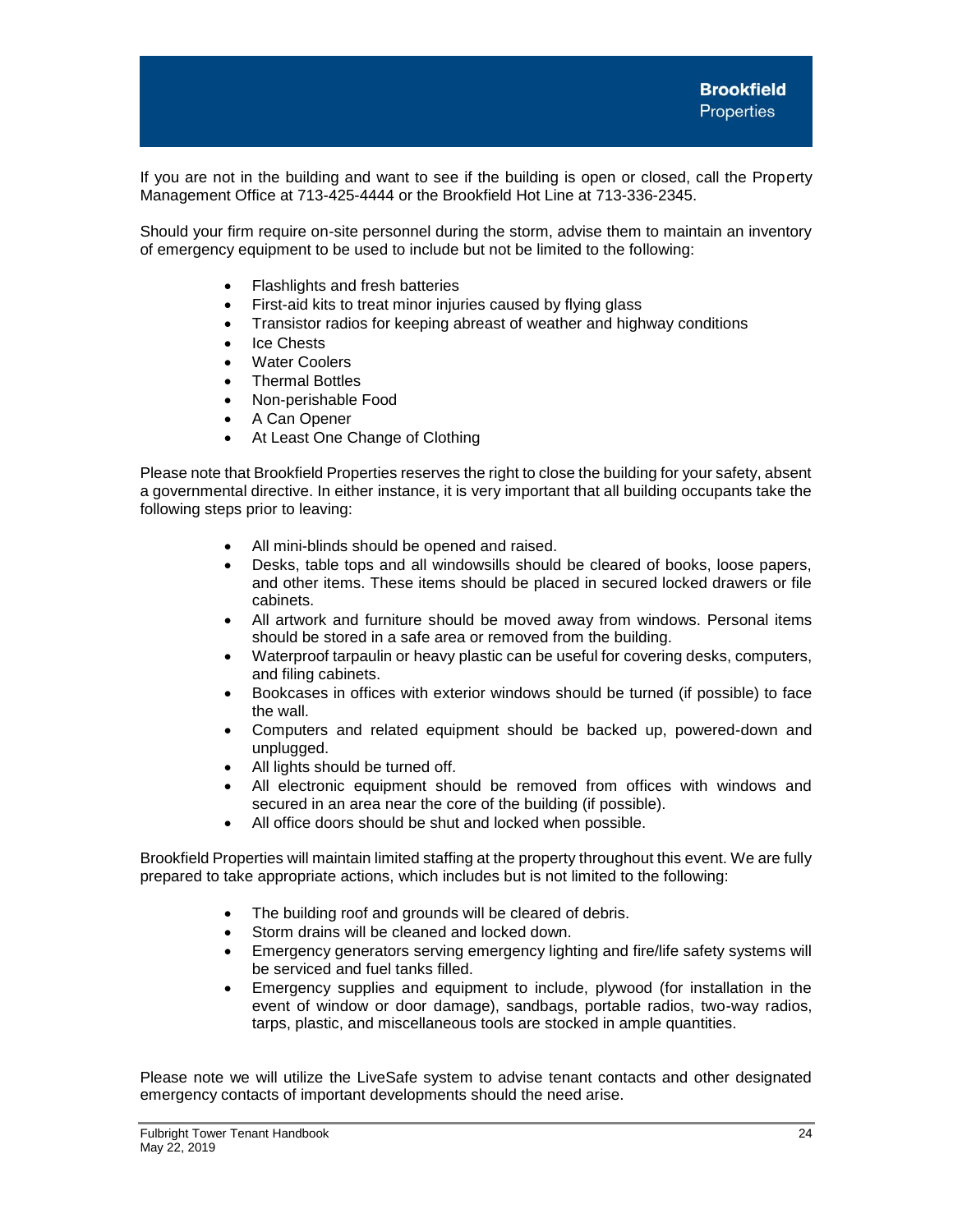## <span id="page-25-0"></span>**Major Water Leaks**

Persons discovering water leaks should immediately report them to the Property Management Office. Be certain to give your name, firm name, location, and extent of the leak. If water is coming through the ceiling, and if it is feasible, please close all open drawers in the vicinity, move papers, small furniture, or work in progress, and place wastebaskets or buckets under leak(s).

# <span id="page-25-1"></span>**Medical Emergency**

In the event of a medical emergency or accident involving personal injury in the workplace, immediately call 911 and Security/Property Management. Give security/office management the floor number, location on the floor and the type of accident or medical emergency.

# <span id="page-25-2"></span>**Non-Fire Emergency Responses**

In the event of an emergency or disruption to the Building's normal operation the first reaction should be to REMAIN CALM and call the Security/Property Management Office to report the emergency. This will set in motion an immediate dispatch of qualified assistance for fire and medical, and other agencies as dictated by the emergency.

Catastrophic events can occur without warning, and they may not necessarily involve a fire. For clarity purposes, these events will be classified as "non-fire" emergencies and will include such events as: explosions, biological, chemical or hazardous material incidents or releases, natural disasters. Should this happen, a complete evacuation to street level may be necessary or you may be directed to remain at your work station and shelter-in-place. The Fire Safety/EAP Director will give instructions over the Public Address system as to what part of the EAP Plan will be implemented.

Additionally, Brookfield Properties has documented and implemented a building emergency action plan which includes various emergency scenarios Policy and Procedures and protocol for the Building Emergency Action team (BEAT) to follow during emergencies and incidents such as:

## Sheltering-in-place

Although you may want to get as far away as possible from an emergency situation, evacuation is not always the safest option. One of the instructions you may be given in an emergency where hazardous materials may have been released into the atmosphere is to shelter-in-place. This is a precaution aimed to keep you safe while remaining indoors. Shelter-in place means to make a shelter out of the place you are in. It is a way for you to make the building as safe as possible to protect yourself until an emergency passes and you receive an all-clear signal. Although shelteringin-place can apply to many types of emergencies, i.e., blackouts natural disaster, civil disturbance, it is particularly important during hazardous material incidents. Local officials especially the Fire Department, are best qualified to recommend protective actions against hazardous materials exposure, and sheltering in-place is most often your safest option.

## In Building Relocation

This is the controlled movement of building occupants from an endangered area to an area of safety within the same building in response to an emergency that affords a different level of protection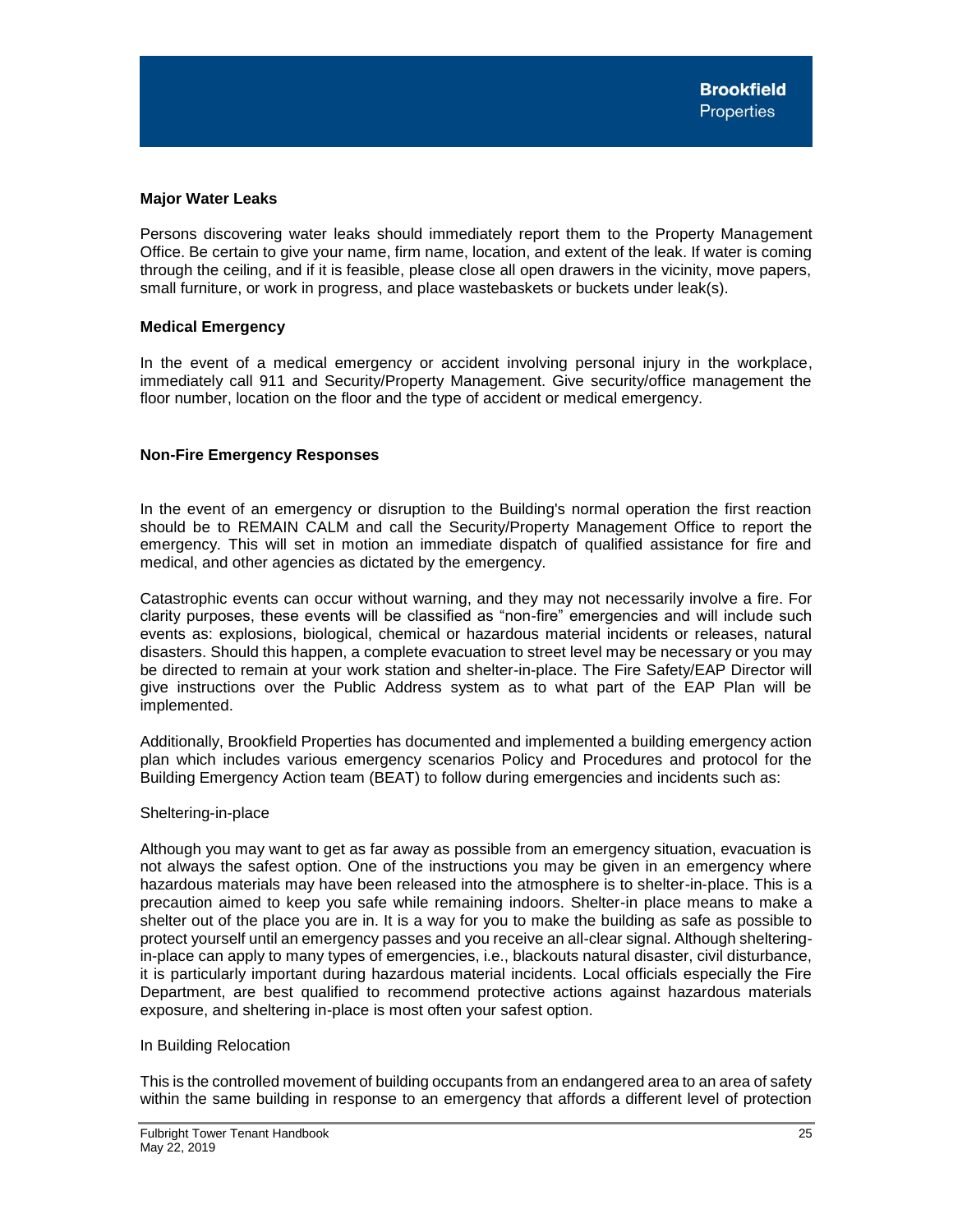than sheltering in place. These areas are pre-determined and identified in the EAP plan and are usually more remote. This area or space tends to be more isolated, away from exterior walls and any open floor space.

This also may involve relocating to another floor or interior stairway. Partial Evacuation

In some instances, a full building evacuation may not be necessary or feasible. Evacuating only some of the building occupants may be all that is required to provide a level of protection from an exposure. This movement of occupants utilizing the stairs, and possibly some elevators, will be coordinated from the Fire Command Station with instructions from the EAP Director being transmitted over the PA System. Upon exiting the building, occupants will be instructed to report to their assigned assembly area, this area will also act as a point of contact for employee accountability and information sharing.

## Full Evacuation

The timing of the evacuation order should relate to the immediacy of the threat. Some emergencies pose a threat so immediate that evacuation must be ordered as soon as the situation is detected. Other situations will warrant monitoring and a heightened level of attention, so that if evacuation becomes necessary, it can be expedited.

Should this become necessary, employees will proceed out of the building to an exterior assembly area.

- Once instructions have been received to evacuate the building, follow directions from the Fire Safety/EAP Director, Floor Wardens and/or Fire Department personnel.
- Exercise caution when going down stairs, hold handrails, and do not run, or push others.
- High heel shoes should be removed and carried.

# **Office Safety Tips**

- Valuables such as women's purses should never be left unattended, even in areas where visitors seldom go and, especially in the reception area. Never leave a purse on the floor or underneath the desk or on top of a file cabinet - put them out of sight.
- If you go shopping on your lunch hour, do not leave the packages exposed. Place the packages in a cabinet or drawer.
- All visitors, including messengers and delivery personnel, should be watched while on your premises. Escort them to inner office or work areas, do not simply direct them.
- Special care should be taken during the times most suited for pilferage 30 minutes just after opening and before closing - when there is maximum movement from work areas and offices.
- Investigation of prospective employees' backgrounds may eliminate potential threats.
- Consider changing locks after the discharge of any employees who had keys, access to keys or safe combinations. If business keys are lost, change the lock. All re-keying must be done through the Property Management Office.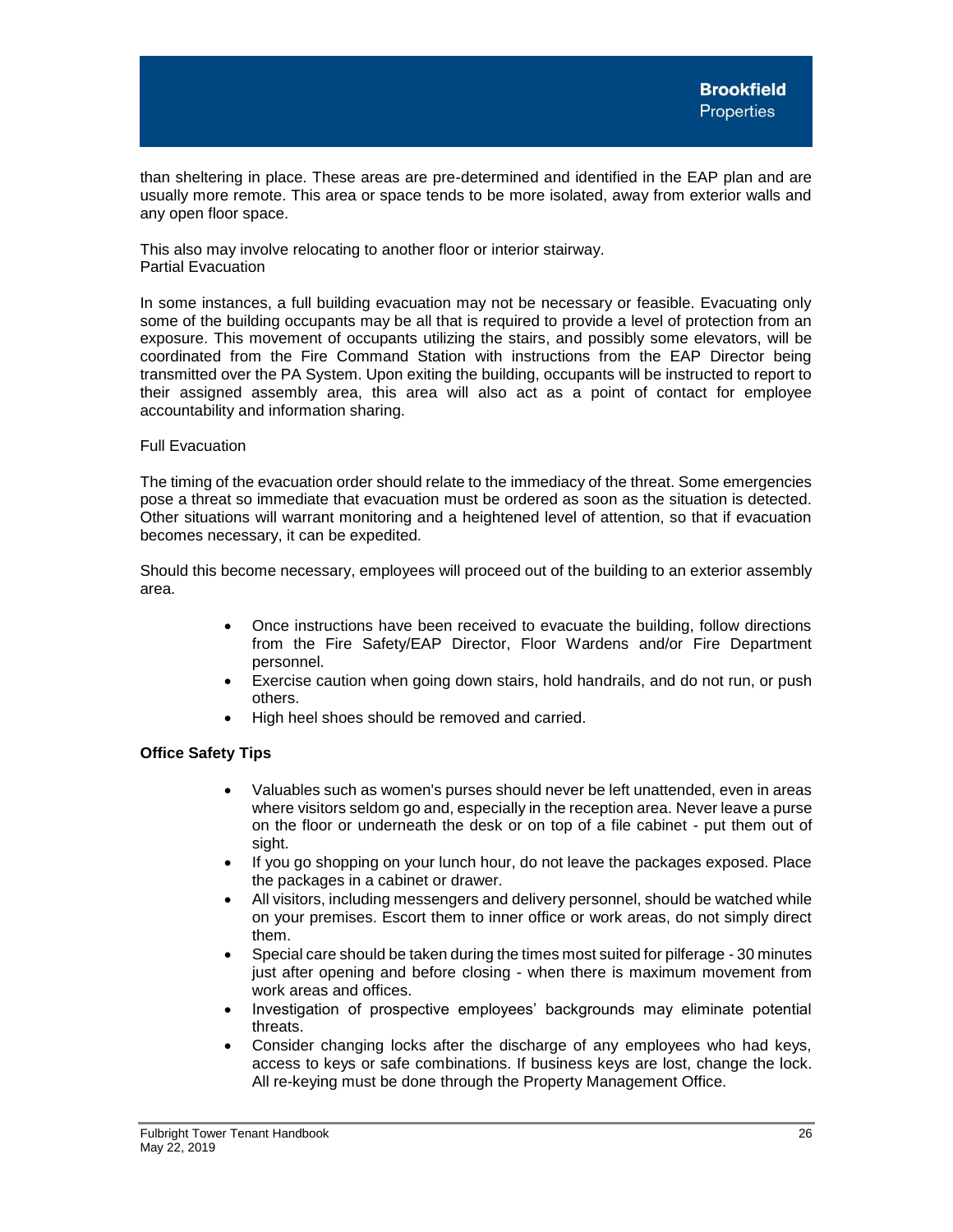- Personnel carrying keys to premises should never have any identifying tags on their key rings, since loss of a key ring would enable a dishonest finder to locate and use business keys to gain illegal entry.
- If personnel carrying keys park in garages that require leaving keys in the auto ignition, they should leave only the car keys. Duplicates can readily be made from other keys on the ring.
- Never leave the reception area unattended with the door unlocked. Extra care should be taken regarding small items such as radios, pocket calculators, pens and desk ornaments.
- Checkbooks and other valuable corporate property should be locked up.
- Avoid giving keys to outsiders for special deliveries or for early/late arrival for special purposes.
- Serial numbers of all important corporate items should be recorded to aid police in recovering property in the event of loss or theft.

Immediately report to Security or the Property Management Office any strangers loitering in the building. If any equipment or valuables are lost, report it to the police, your insurance company and the Property Management Office.

# **Pandemic Preparedness**

# What you Need to Know

An influenza (flu) pandemic is a worldwide outbreak of flu disease that occurs when a new type of influenza virus appears that people have not been exposed to before (or have not been exposed to in a long time). The pandemic virus can cause serious illness because people do not have immunity to the new virus. Pandemics are different from seasonal outbreaks of influenza that we see every year. Seasonal influenza is caused by influenza virus types to which people have already been exposed. Its impact on society is less severe than a pandemic, and influenza vaccines (flu shots and nasal-spray vaccine) are available to help prevent widespread illness from seasonal flu.

Influenza pandemics are different from many of the other major public health and health care threats facing our country and the world. A pandemic will last much longer than most flu outbreaks and may include "waves" of influenza activity that last 6-8 weeks separated by months. The number of health care workers and first responders able to work may be reduced. Public health officials will not know how severe a pandemic will be until it begins.

## Importance and Benefits of Being Prepared

The effects of a pandemic can be lessened if you prepare ahead of time. Preparing for a disaster will help bring peace of mind and confidence to deal with a pandemic.

When a pandemic starts, everyone around the world could be at risk. The United States has been working closely with other countries and the World Health Organization (WHO) to strengthen systems to detect outbreaks of influenza that might cause a pandemic.

A pandemic would touch every aspect of society, so every part of society must begin to prepare. All have roles in the event of a pandemic. Federal, state, tribal, and local governments are developing, improving, and testing their plans for an influenza pandemic. Businesses, schools, universities, and other faith-based and community organizations are also preparing plans.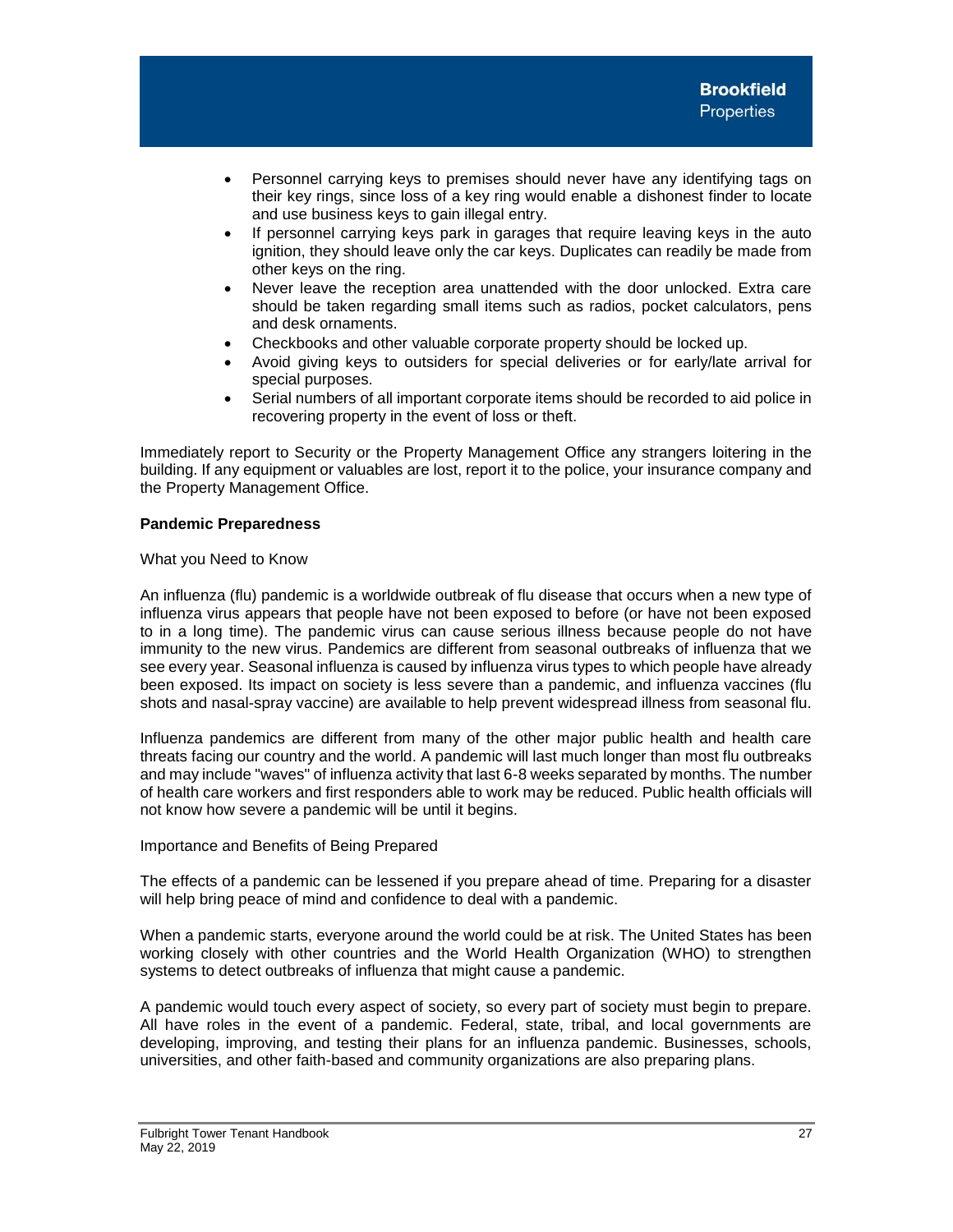As you begin your individual or family planning, you may want to review your state's planning efforts and those of your local public health and emergency preparedness officials. State plans and other planning information can be found at http://www.flu.gov/professional/checklists.html.

The Department of Health and Human Services (HHS) and other federal agencies are providing funding, advice, and other support to your state. The federal government will provide up-to-date information and guidance to the public if an influenza pandemic unfolds.

## Pandemic Flu Resources

There are many publicly available resources in place to help communities, companies, and individuals plan for a possible pandemic flu outbreak. A few of the most useful sites are linked below:

## Flu.gov

This is the official U.S. Government site for information on pandemic and avian influenza. The material on this site is organized by topic for easy reference. http://www.flu.gov/

# Centers for Disease Control and Prevention (CDC)

The CDC Web site is another primary source of information on pandemic influenza. They also have a hotline at  $\Theta$ 1-800-CDC-INFO (1-800-232-4636) – that is available in English and Spanish, 24 hours a day, 7 days a week (TTY: 1-888-232-6348). Or, if you prefer, questions can be e-mailed to inquiry@cdc.gov.

## Department of Homeland Security (DHS)

DHS is working on a "Business Planning Guide," which will be posted on the DHS home page and on Pandemicflu.gov as soon as it is completed. Also, for business-specific questions, the DHS has created an e-mailbox -

DHSPandemic@dhs.gov.

## BOMA Resources

The resources above will provide a lot of information, but we also encourage you to:

- Listen to local and national radio
- Watch news reports on television
- Read your newspaper and other sources of printed and Web-based information
- Look for information on your local and state government Web sites
- Consider talking to your local health care providers and public health officials.

## **Personal Safety Plan**

As many aspects of our lives were changed by the events of September 11, 2001, we hope that this information is helpful to you and your family in preparing for emergencies.

General Tips:

- During an incident, stay where you are, unless directed by authorities to evacuate. Staying in your location is usually the most prudent course of action, unless you are in immediate danger.
- Do not assume that you should evacuate. If evacuation is appropriate, listen for the message indicating directions to proceed and signs to follow. Information will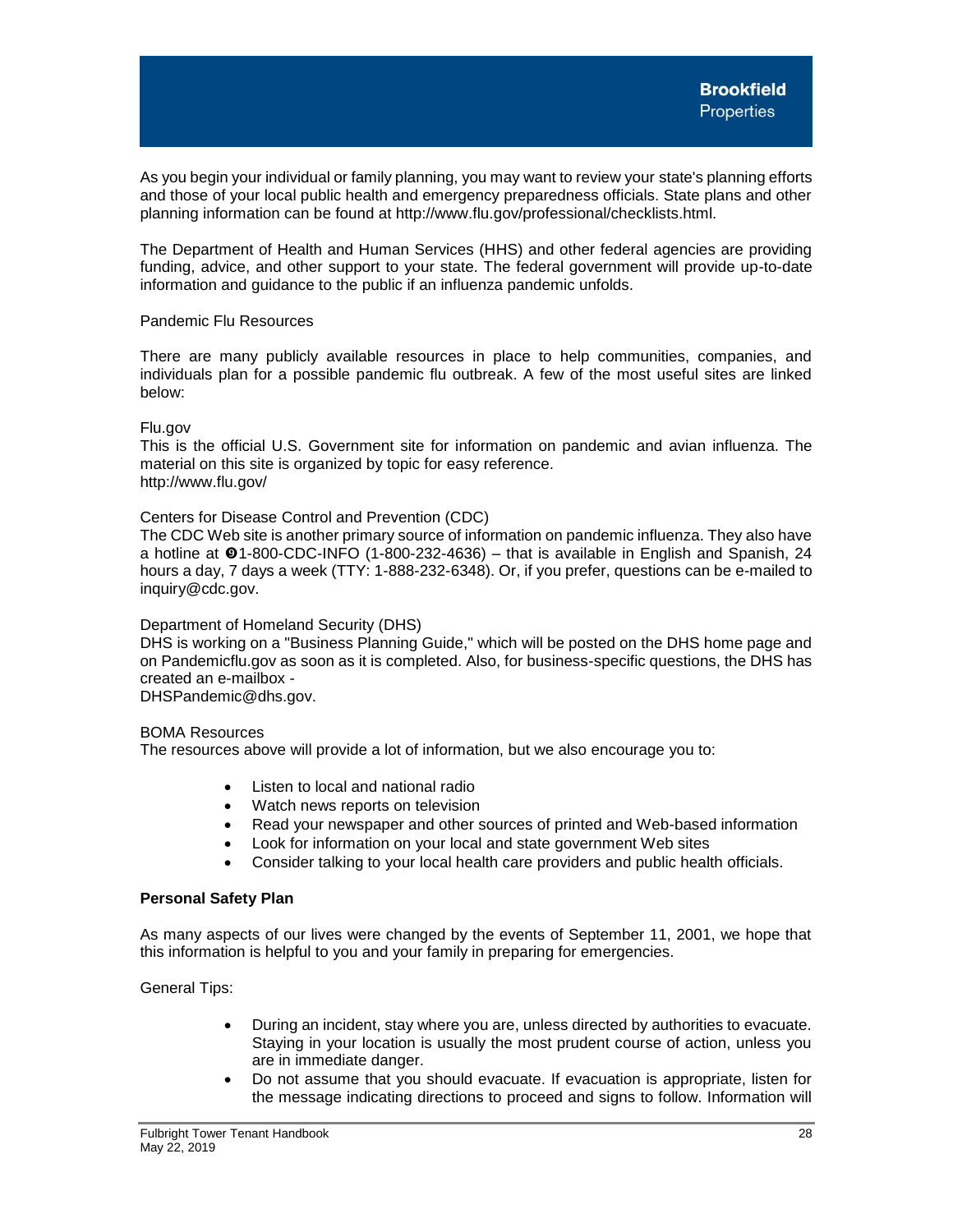be provided to the public through the media. Your best initial action is to "shelter in place" and stay attentive to media broadcasts.

- Plan to walk or use transit.
- If you leave your vehicle, make sure it is secure and not parked on an Emergency Evacuation Route.
- If you have a car, it is best to try to keep at least  $1/2$  tank of gas in it at all times.
- Create a Family Emergency Plan.
- Discuss with your family how you will respond to an emergency.
- Pick a friend or relative that all family members can call if separated (consider an out-of-state point of contact as it may be easier to call out-of-state after an emergency than in your local area).
- Prepare an emergency "Go-Kit" (the kit should have 3 days' supply of food, water, medical items, first aid supplies, a flashlight, radio batteries, etc.).
- Know the Plans of Your School System.
- If you have a child in school, you need to understand fully the school's plans to protect your child in the event of an emergency.
- If you are told to evacuate, your children may have already been taken to a safe place by the time you reach their school. Find out if this will happen and where they will go.
- Consider partnering with other parents in your children's classes to develop joint emergency plans and share pickups.

# **Power Outages**

In the event of a power outage, remain CALM and call the Property Management Office immediately. Listen for information and instructions from the Building's public address system. An emergency generator will automatically operate selected equipment, such as lights in stairwells and common areas, and the public address system.

During a power outage turn off as much equipment as possible to minimize disruption and damage once power is restored.

Evacuation in the Case of Blackout (Loss of Electricity)

If a partial or complete loss of electrical power occurs, backup generators will power certain systems, including life-safety systems and some elevators for emergency personnel use. Property management will determine the appropriate response to a loss of power. In general, the decision regarding the action to be taken in a blackout situation will depend on the estimated duration of the blackout.

The Building's Emergency Action Plan (EAP) Director will keep building occupants informed of the situation by using the voice communication system. If building management has determined that the blackout will be short-term and no evacuation is necessary, the EAP Director will announce that the blackout is temporary and will ask that building occupants remain calm and await the restoration of power. If the blackout is expected to last for an extended period, or its probable duration cannot be determined, the building manager may order evacuation of the affected areas.

If evacuation is deemed necessary, security officers will assist building occupants in evacuating the building.

To be successful and avoid panic and confusion, an evacuation in the case of blackout must be an orderly and structured process.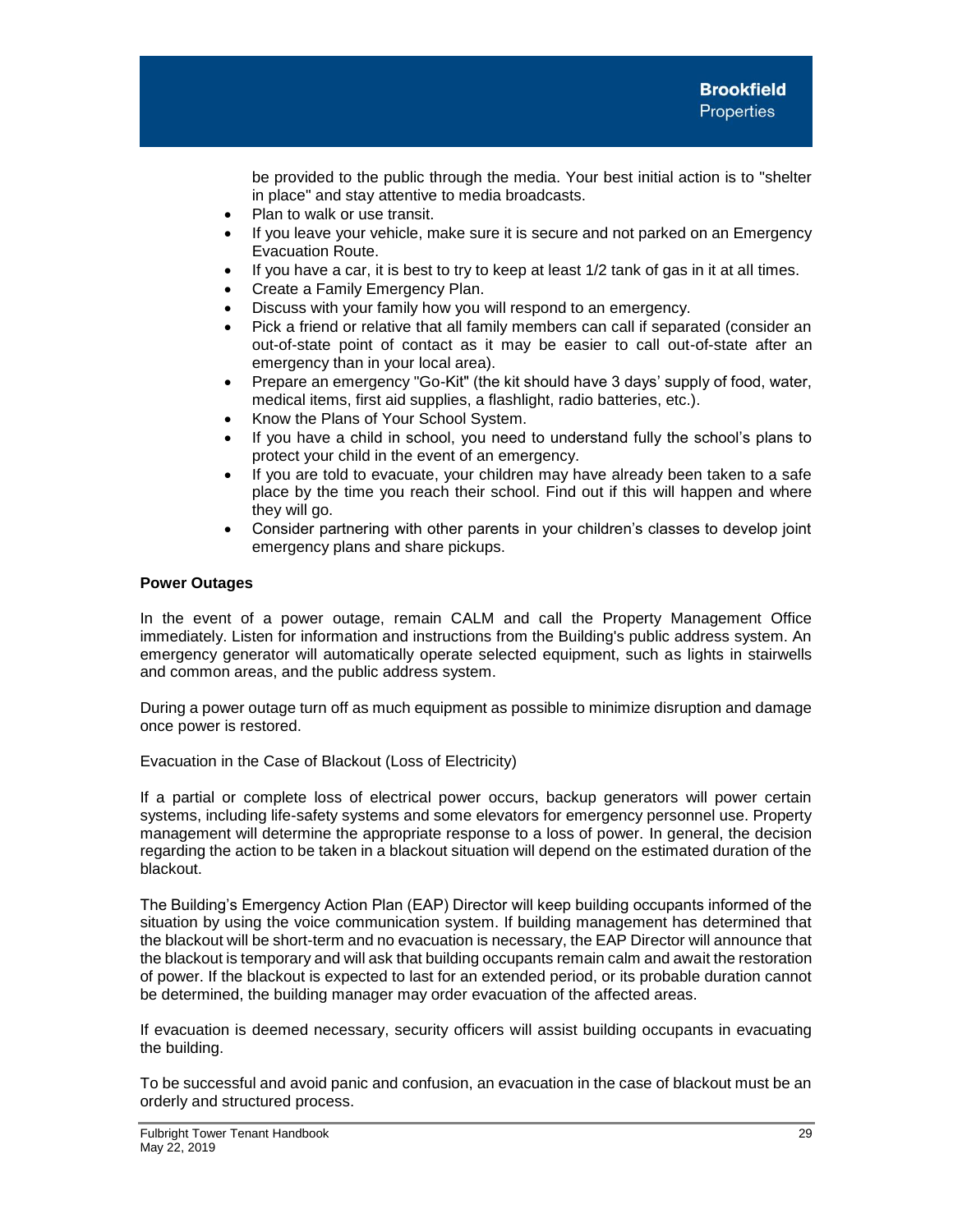- 1. A PA Announcement will be made and the evacuation will begin at the top of the building and proceed down to the lowest floor.
- 2. Security officers will be dispatched to the floor to assist with the floor-by-floor evacuation of the building.
- 3. The Tenant Fire Safety Team Members will assist in the evacuation of their floor.
- 4. High-heeled shoes should be removed to make walking easier and less dangerous.
- 5. Personnel should remain calm and quiet, and move to the nearest fire exit. Do not attempt to use elevators.

If an individual on a floor is disabled or cannot walk down the stairs, a security officer will request that a co-worker stay behind with the disabled person until another means of evacuation becomes available. The security officer will inform Security of every person who is stranded on each floor.

When the security officer has determined that the evacuation of a floor is complete, he or she will notify Security and will then proceed to the floor below. The evacuation procedure is repeated for each floor until the affected floors are completely evacuated.

No one (other than emergency or repair personnel) will be permitted to enter the building until an "all clear" is declared and building personnel are permitted to return.

# **Protests / Demonstrations**

Should a riot or civil disturbance start outside the building, the security officers will immediately lock all entrances. The police will be notified and management will keep you informed.

If a disturbance should occur in the main lobby, all elevators will be turned off at the lobby level and the police will be summoned.

## **Severe Weather**

## Severe Weather

When severe weather conditions become apparent, the U.S. Weather Bureau describes conditions by two (2) classifications, a Watch or a Warning. This applies to the reporting of severe thunderstorms, the approach of weather conditions favoring the formation of tornadoes, a hurricane condition, a winter storm condition, etc. A Watch becomes effective when atmospheric conditions are right to produce the particular weather phenomenon. A Warning means that the weather condition has been spotted and prompt action must be taken for safety.

In the event these conditions do exist, keep radios or televisions tuned to local news and weather reports. The following guidelines should be kept in mind:

- Move away from building perimeter and exterior glass. If the windows in your offices are supplied with blinds, close the blinds (this will provide protection from broken glass).
- Do not panic. Keep calm. If trapped in an outside office, seek protection under a desk.
- If instructed to evacuate, lock all desk drawers and take all items of value with you. Use a route that is in the building interior and stay away from large expanses of glass and windows.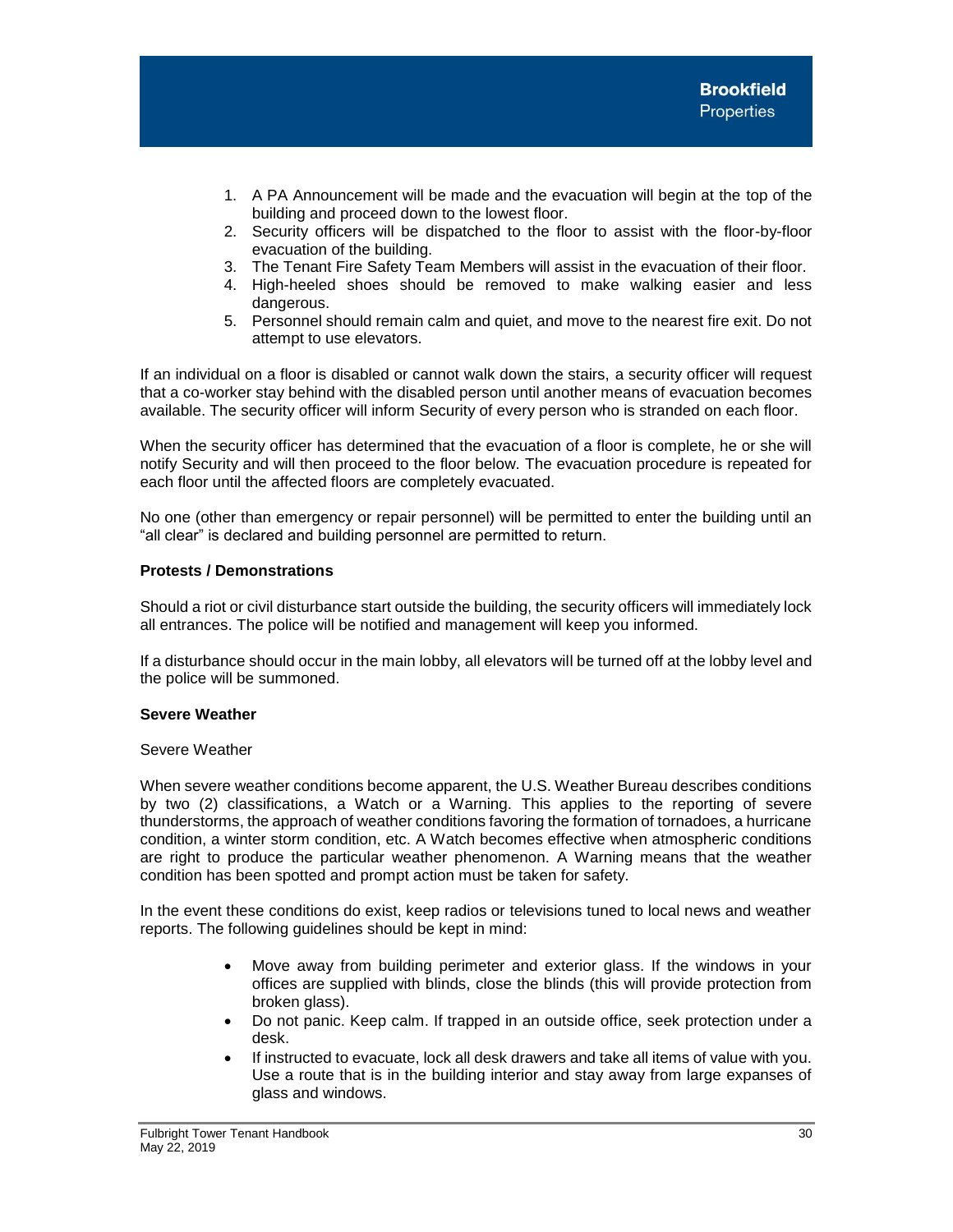- Use the stairwells rather than the elevators.
- Do not return to your office until advised to do so.

Tornadoes occur in many parts of the world and in all 50 states. Tornado frequency is at its peak in April, May and June. The potential threat is most dangerous in the continental plains and along the Gulf Coast of the United States.

NOTE: Most tornadoes last only four or five minutes.

#### Tornado Watches

Are issued by the National Weather Service for areas threatened by tornadoes and severe thunderstorms. These watches specify a time period and area where tornado probabilities are highest. During a watch, look for threatening weather and stay tuned to radio and television for more information.

#### Tornado Warnings

Are issued by local National Weather Service offices when a tornado has been sighted or indicated by radar. Warnings describe the area that could be affected. If a WARNING is issued, take cover immediately.

# Where to Go

Stay away from windows, glass doorways and outside walls. Close doors to the exterior offices and go to interior small rooms or into inside hallways. Protect your head and crouch down making yourself as small a target as possible.

After the Storm

- Inspect your area for damage.
- Check immediately for electrical problems and gas leaks.
- Report your findings to the Property Management Office.
- Cooperate in the cleanup of debris.
- During repairs and cleanup, wear shoes and gloves.
- Follow directions from Building Emergency Personnel and Public Safety Officials.

## **Earthquakes**

An earthquake is caused by a sudden slip on a fault. Stresses in the earth's outer layer push the sides of a fault together. Eventually enough stress builds up and the rocks slip suddenly, releasing energy waves that cause the shaking we feel during an earthquake.

Earthquakes come in clusters. In any earthquake cluster, the largest one is called the main shock; anything before it is called a foreshock and anything after is called an aftershock. We must be prepared for aftershocks and the damages they can cause.

These procedures are designed to assist in preparing for an earthquake before it occurs and provide guidelines to follow during the disaster. Preparedness is the key to safety and a quick recovery.

## Before The Earthquake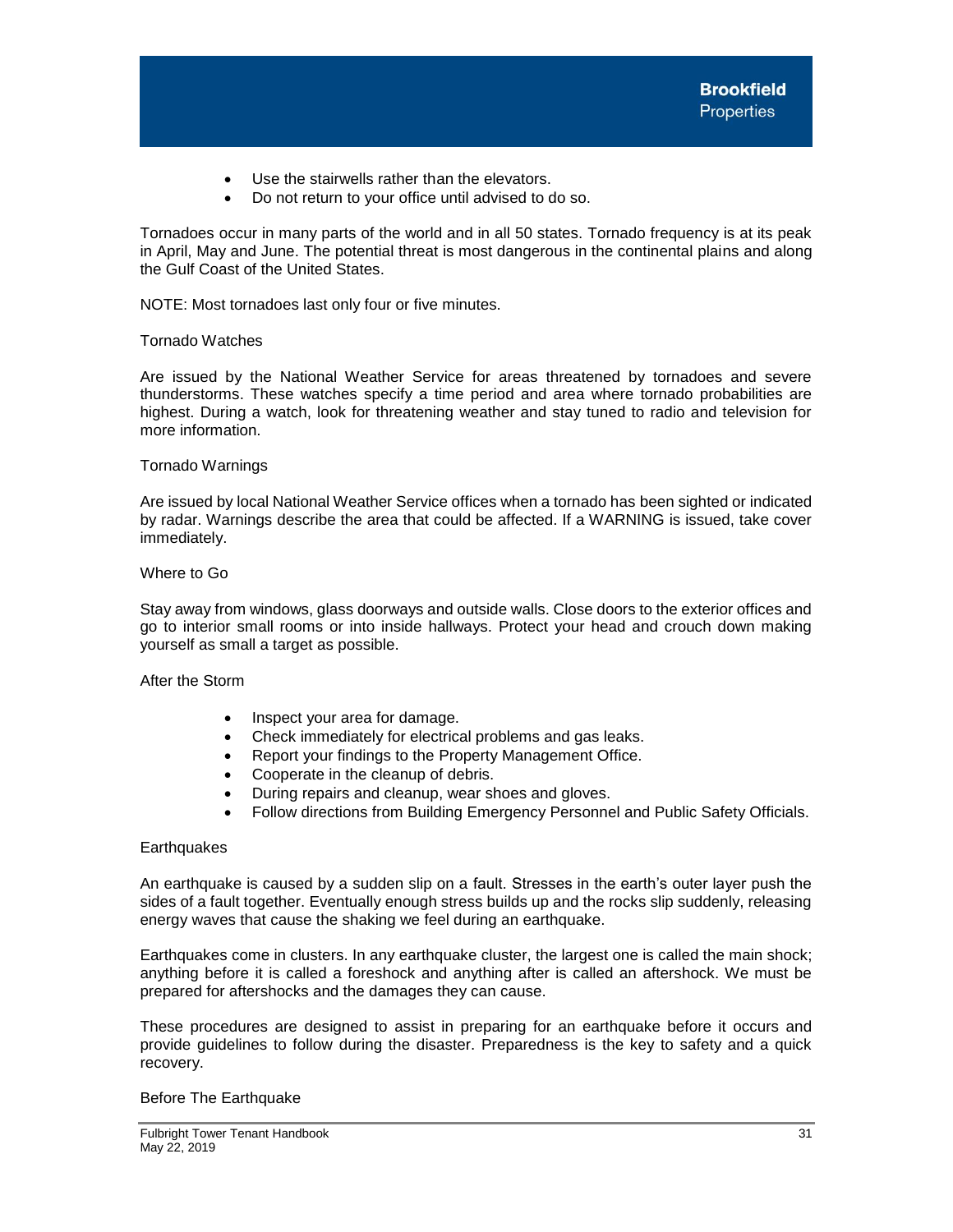# Mitigation

Non-structural hazards must be identified and every effort must be made to correct potentially dangerous situations. This includes securing furniture such as book cases, wall units or other items that could fall and injure someone or block an evacuation route. In some cases, this may not be feasible. For this reason, awareness of these problems is of the utmost importance.

Assess Your Work Area

- Windows/Glass: If your work station is near a window or glass partitions, decide where you will take cover to avoid being injured by flying glass.
- Heavy Objects: If your work station is near a temporary wall or partition, make sure it is securely anchored.
- Loose Objects: If you have materials stored on top of cabinets or shelves, determine if these items should be secured or moved.

# DURING THE EARTHQUAKE

During an earthquake you will be safer inside the building than you are outside. If you do feel a tremor, you should: Duck, Cover, and Hold.

DUCK - Duck or drop down to the floor.

COVER - Take cover under a sturdy desk, table or other furniture. If that is not possible, seek cover against an interior wall and protect your head and neck with your arms. Avoid danger spots near windows, hanging objects, mirrors or tall furniture.

HOLD - If you take cover under a sturdy piece of furniture, hold on to it and be prepared to move with it. Hold the position until the ground stops shaking and it is safe to move.

DO NO ENTER OR EXIT the building during the shaking. There is danger of falling glass and debris.

DO NOT USE THE ELEVATORS. Elevators will automatically move to the next floor in direction of travel and open.

IF YOU ARE OUTDOORS, move away from buildings, falling objects, and power lines.

AFTER THE EARTHQUAKE

BE PREPARED FOR AFTERSHOCKS. If you are outside, do not return to your office until authorized. CHECK FOR INJURIES and administer first aid if necessary (and if qualified). Do not move victims unless absolutely necessary.

REPLACE TELEPHONE HANDSETS that have been shaken off, but do not use the telephones except to report fires or medical emergencies.

DO NOT USE ELEVATORS. When exiting, make sure that the exit is safe to use.

Earthquake Evacuation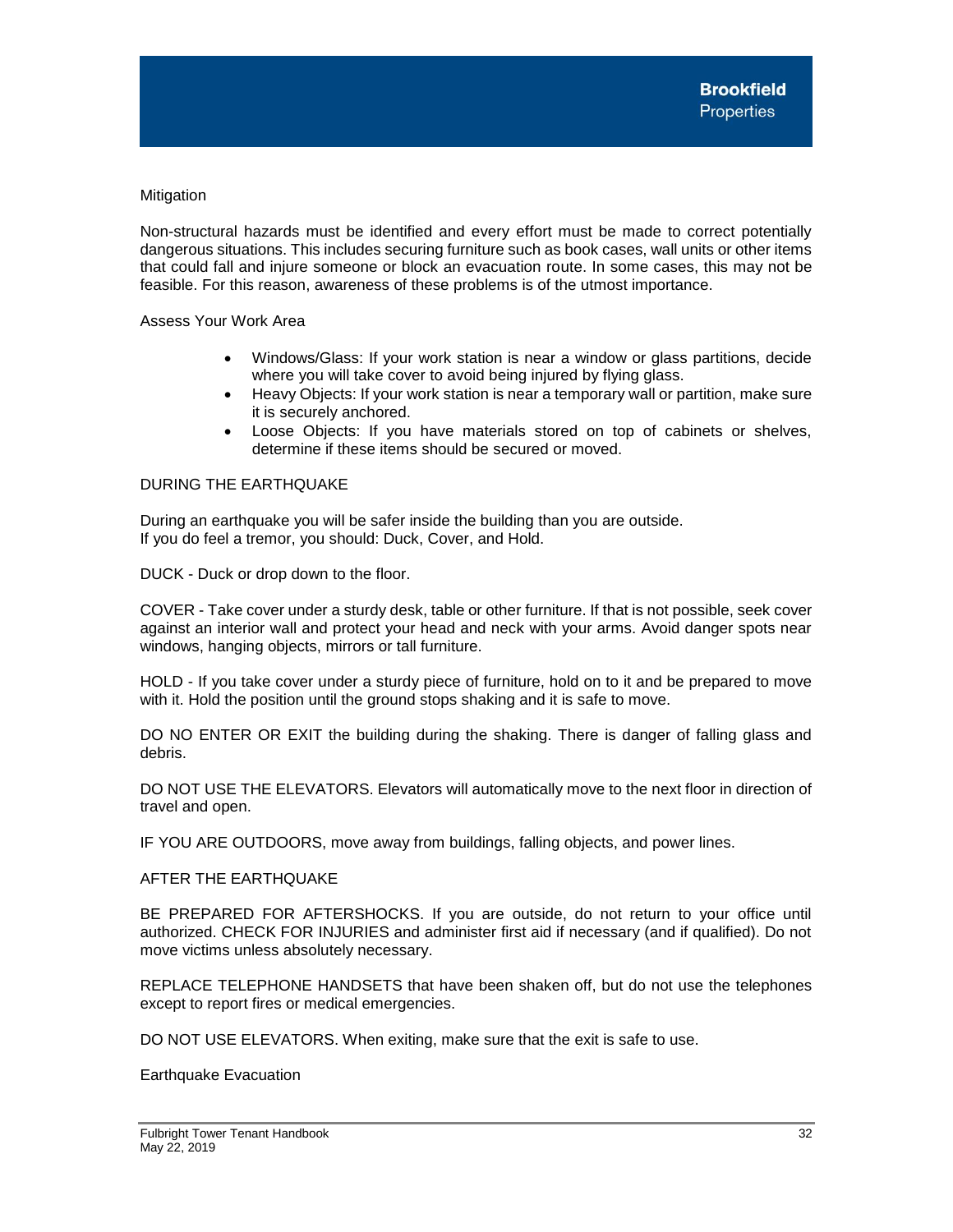- Determine in advance all stairwells and alternate exits from your work location and the routes you will follow to reach that exit in the event an evacuation is necessary. Also establish your alternate routes to be used in the event your first route is blocked or unsafe to use.
- Do not evacuate unless told to do so or danger is imminent.
- Follow instructions given by emergency personnel.
- Walk, DO NOT RUN, and keep noise to a minimum.

# DO NOT USE ELEVATORS

- DO NOT push or crowd. Use handrails in stairwells and move to the inside (most continuous handrail).
- Move to your designated evacuation area unless otherwise instructed. Check doors for heat before opening.
- Assist non-ambulatory, visually impaired and hearing-impaired persons if they are present.
- If you have relocated away from the building, DO NOT return until you are notified that it is safe to return.

What If You Are in an Elevator

- Many elevators are designed to go to the nearest floor in the direction of travel and open.
- However, some elevators will stop in any moderate earthquake. Building maintenance personnel will contact each elevator car as quickly as possible and advise you how rescue will occur.
- Upon being rescued, take directions from the Floor Warden of that floor.
- If you have a medical problem or other emergency, call the phone numbers listed in the elevator car. If immediate help is needed, call 911.

When Should You Go Home?

It is in your best interest in the event of an earthquake or community wide disaster during normal working hours that all employees should remain at work. **Hurricanes** 

Before a tropical storm or hurricane enters the Gulf of Mexico there are some guidelines on how to protect yourselves, your premises and contents.

Always keep the contact information for your firm's Floor Wardens and emergency contacts up to date with the property management office. This will insure timely contacts from property management, giving you important emergency information.

Should your firm require on-site personnel during the storm, advise them to maintain an inventory of emergency equipment to be used to include but not be limited to the following:

- Flashlights and fresh batteries
- First-aid kits to treat minor injuries caused by flying glass
- Transistor radios for keeping abreast of weather and highway conditions
- Ice Chests
- **Water Coolers**
- **Thermal Bottles**
- Non-perishable Food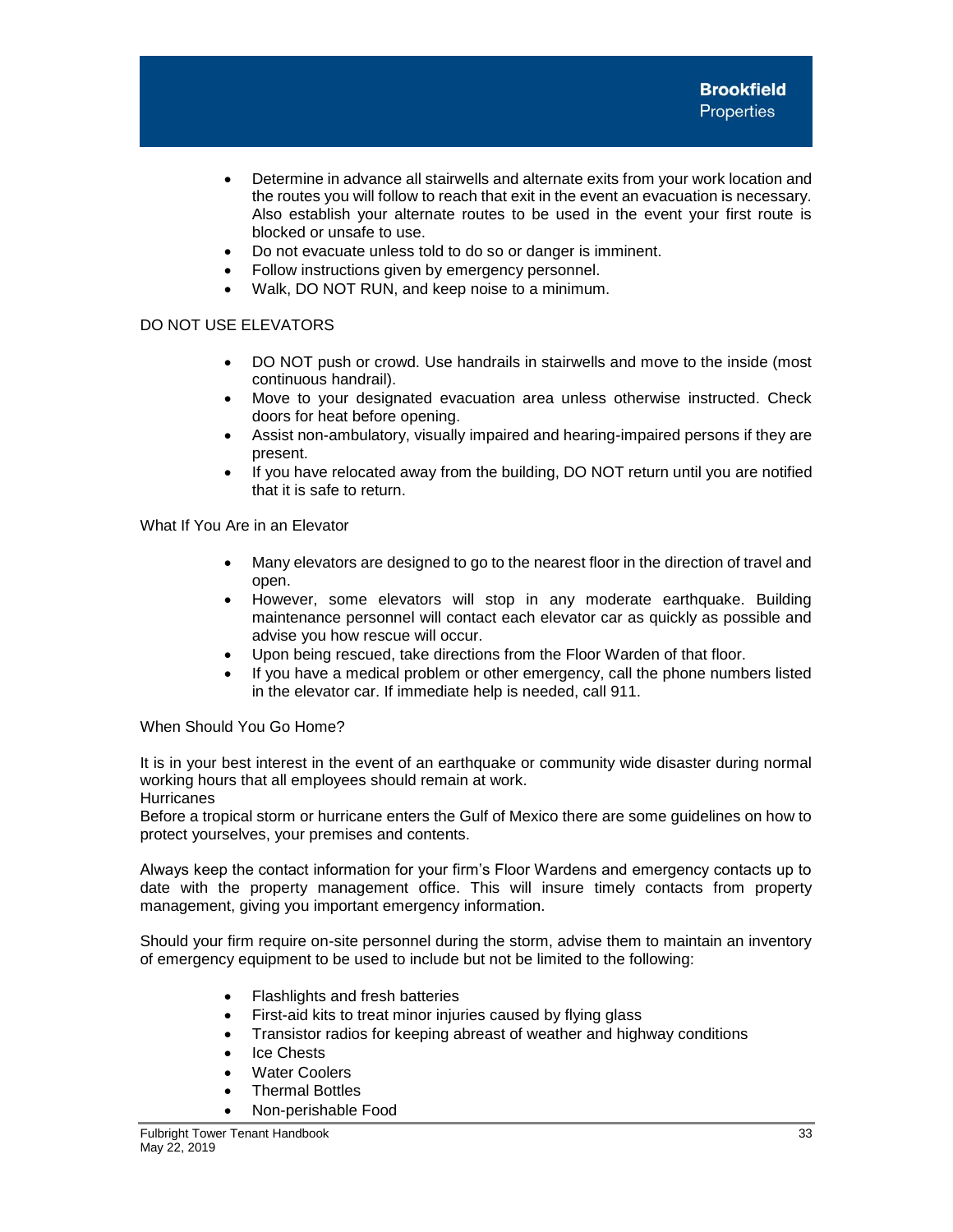- A Can Opener
- At Least One Change of Clothing

Please note that Brookfield reserves the right to close the building for your safety, absent a governmental directive. In either instance, it is very important that all building occupants take the following steps prior to leaving:

- All mini-blinds should be opened and raised.
- Desks, table tops and all windowsills should be cleared of books, loose papers, and other items. These items should be placed in secured locked drawers or file cabinets.
- All artwork and furniture should be moved away from windows. Personal items should be stored in a safe area or removed from the building.
- Waterproof tarpaulin or heavy plastic can be useful for covering desks, computers, and filing cabinets.
- Bookcases in offices with exterior windows should be turned (if possible) to face the wall.
- Computers and related equipment should be backed up, powered-down and unplugged.
- All lights should be turned off.
- All electronic equipment should be removed from offices with windows and secured in an area near the core of the building (if possible).
- All office doors should be shut and locked when possible.

Brookfield will maintain limited staffing at the property throughout this event. We are fully prepared to take appropriate actions, which includes but is not limited to the following:

- The building roof and grounds will be cleared of debris.
- Storm drains will be cleaned and locked down.
- Emergency generators serving emergency lighting and fire/life safety systems will be serviced and fuel tanks filled.
- Emergency supplies and equipment to include, plywood (for installation in the event of window or door damage), sandbags, portable radios, two-way radios, tarps, plastic, and miscellaneous tools are stocked in ample quantities.
- We are committed to communicating and working closely with you as we prepare for the possibility that we will be affected by this hurricane. Please free to call the management office at with any questions or suggestions you might have.

Please note we will utilize the LiveSafe emergency alert system to advise tenant contacts and other designated emergency contacts of important developments should the need arise.

## <span id="page-34-0"></span>**Suspicious / Unattended Packages**

Identifying a Suspicious/Unattended Package

A suspicious letter or parcel might have some of the following indicators:

- Origin Postmark or name of sender is unusual, unknown, or no further address is given.
- Postage Excessive or inadequate postage.
- Balance The letter is lopsided or unusually thick.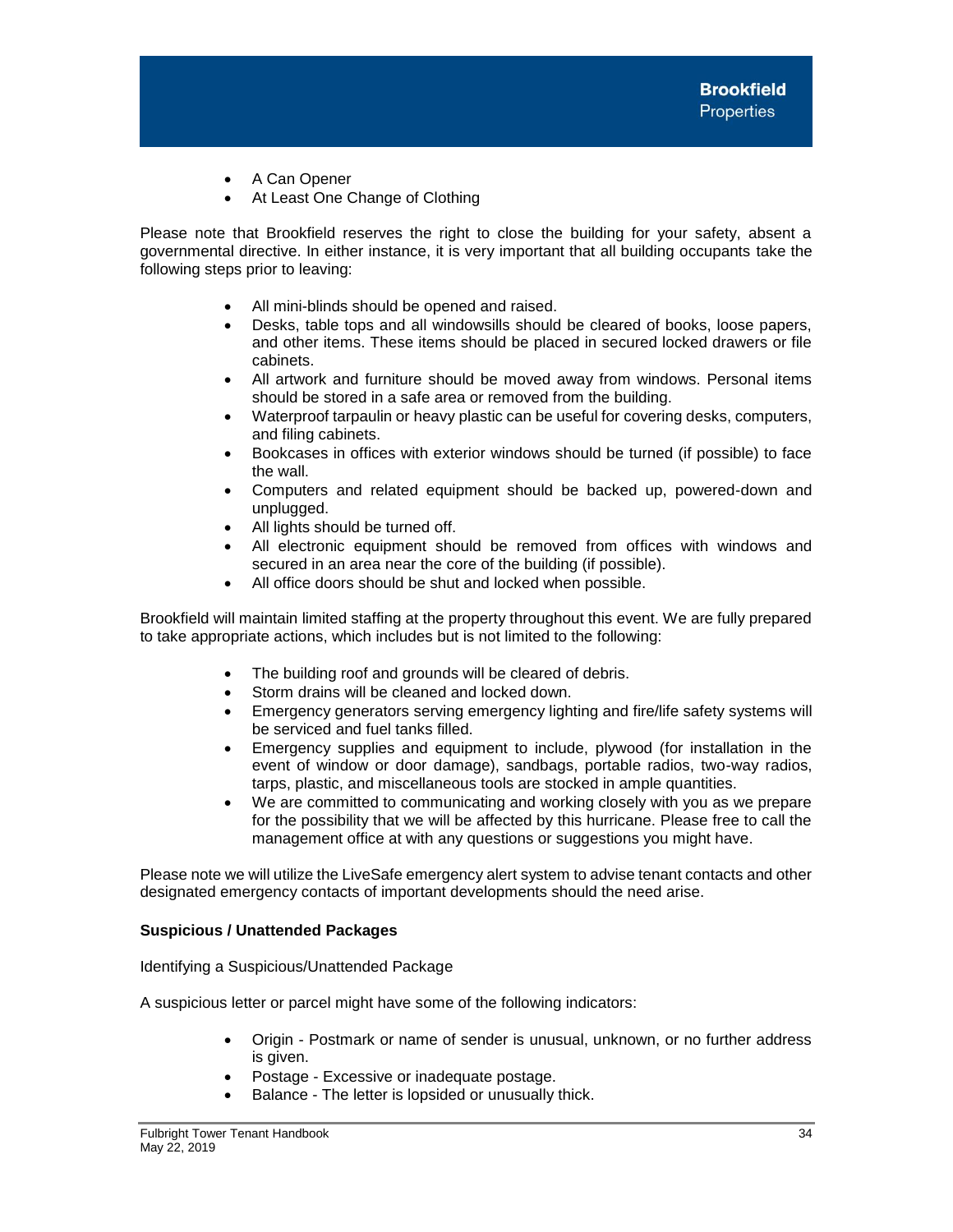- Weight The letter or package seems heavy for its size.
- Contents Stiffness or springiness of contents; protruding wires or components; oily outer wrapping or envelope; feels like it contains powdery substance (When checking, do not bend excessively.)
- Smell Particularly almond or other suspicious odors.
- Writing Handwriting of sender is not familiar or indicates a foreign style not normally received by recipient. Common words or names are misspelled.
- Rub-on block lettering.

Handling a Suspicious/Unattended Package

- Notify Security/Property Office.
- Do not excessively handle or open a suspicious package.
- Immediately segregate it in an unused room or space.
- Attempt to verify the sender and/or the legitimacy of the package (i.e. ask the recipient if he/she was expecting a package that matches the suspect package's size and shape.)
- If the letter or parcel remains suspect, call the police.

## **Unsafe Conditions or Suspicious Activity/Individual**

If an unsafe condition - a slippery floor, debris left in a common area, broken glass, etc. - is noticed, please notify a security officer or the Property Management Office immediately. Brookfield staff inspects the property regularly; however, problems you might see sooner are addressed immediately.

If you see suspicious or offensive persons in the building, please call Security/Property Management office. If possible, make note of appearance, clothing, etc. in order to assist building security in identifying them.

Report any situation involving a threatening person to the Police Department by calling 911 and then notify Security, IMMEDIATELY. Provide as much information as possible including a physical description of the person(s) and their location, whether or not they are armed, and in a hostage situation, the number of hostages and their location.

## **Workplace Violence**

Violence in the workplace can be caused by a variety of reasons that may not even relate to the work environment. Sometimes it is carried over from domestic problems. Sometimes a terminated employee becomes disgruntled. Usually, there is no advance warning.

What to Do:

Immediately notify Security/Property Management and call 911 and inform us of the type of situation (e.g., provide physical description of persons involved, names, location).The police will take control of the situation upon their arrival.

Property Management and or the Director of Security will meet the police in the lobby of the building.

Remain Calm and remember the Department of Homeland Security Active Shooter survival tactics:

## RUN/HIDE/FIGHT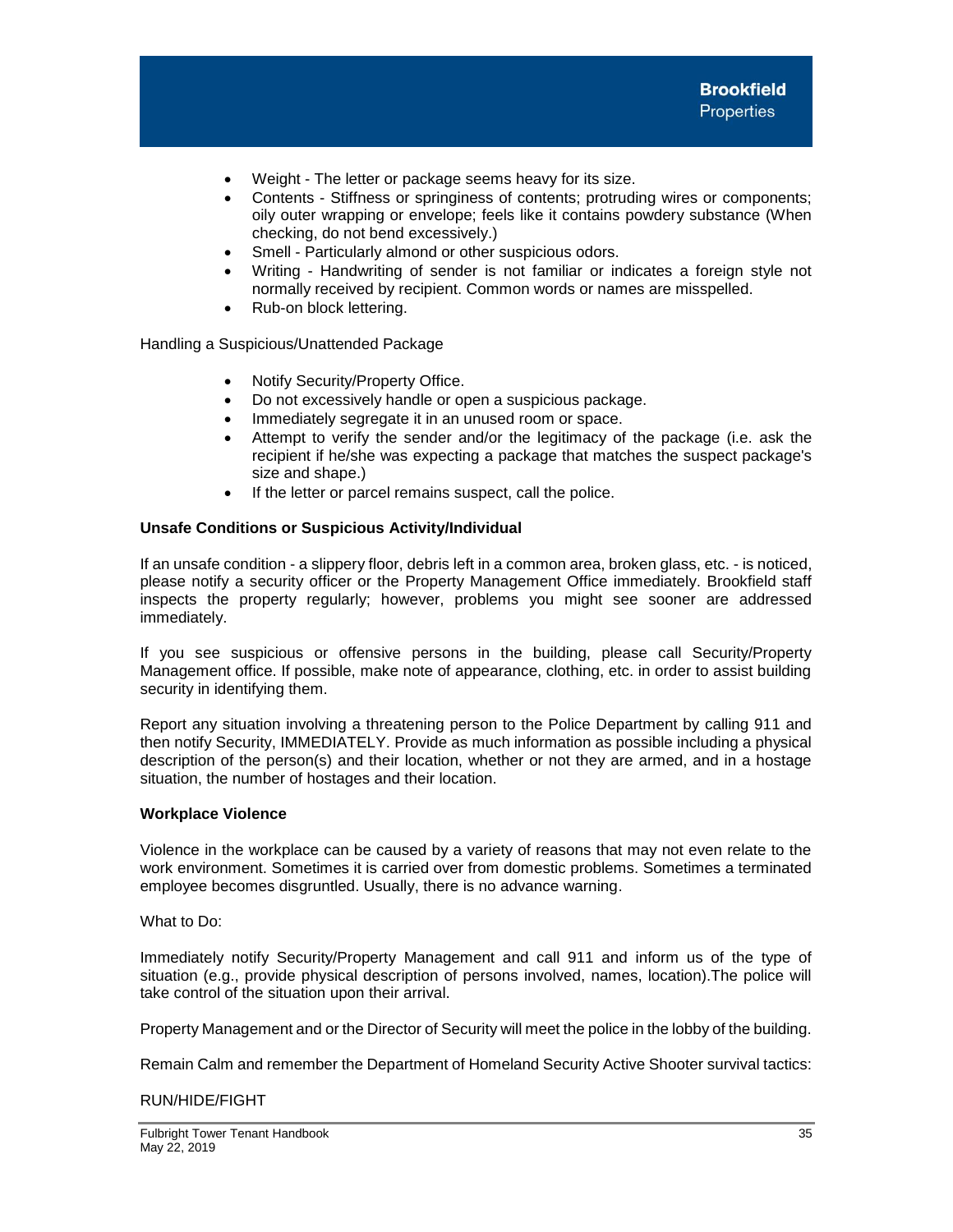- Run Evacuate the area.
- Hide In a safe room that can be locked and barricade the door.
- Fight As a last resort confront the shooter any way possible, throw objects make noise, move around, create an element of surprise for the attacker.

# <span id="page-36-0"></span>**Tenant Services**

# <span id="page-36-1"></span>**Tenant Service Request**

Click here [Online Tenant Request System](http://www.ng1.angusanywhere.com/Tenant/Trizec/Brookfield/Default.aspx) to login to the Service Request System.

Brookfield Office Properties' goal is to provide outstanding tenant service at all times. This means:

Courteous, timely, efficient, high-quality responses to tenant requests A follow-up review to confirm that the tenant is satisfied with the response When there is a charge for the tenant service, clear and accurate invoicing Each lease contains specific information about services to be provided, including complimentary and chargeable services. If a tenant is unfamiliar with charges for services being requested, the cost of the service will be explained.

Tenant Services may be provided by Brookfield Office Properties staff or by outside contractors hired by Brookfield Office Properties. Authorized tenant representatives can submit requests for routine maintenance using the online Service Request System.

With just a few easy steps you can submit a request for building service. Simply click on the link to the Service Request button on the Tenant Resources page, login with your personalized username and password, enter the necessary information, click submit and you are done!

The following information contains detailed instructions for using the Service Request System.

- 1. Enter your personalized user name and password.
- 2. Complete the Service Request by entering as much information as you can. Fields that are marked with a red asterisk are mandatory. Fields such as Property, Reported By, Reported by Phone, and Reported by E-mail will auto-fill based on your personalized login. The information contained in these fields cannot be changed.
- 3. Select the type (service category) of the request.

Viewing Service Requests

- 1. Click on Service Requests
- 2. Select filters or accept the default parameters
- 3. Click Search

The system will display all your service requests. The most recent request will be on top. Scroll to find the request your company has created. Click on the request date for detailed information about the request.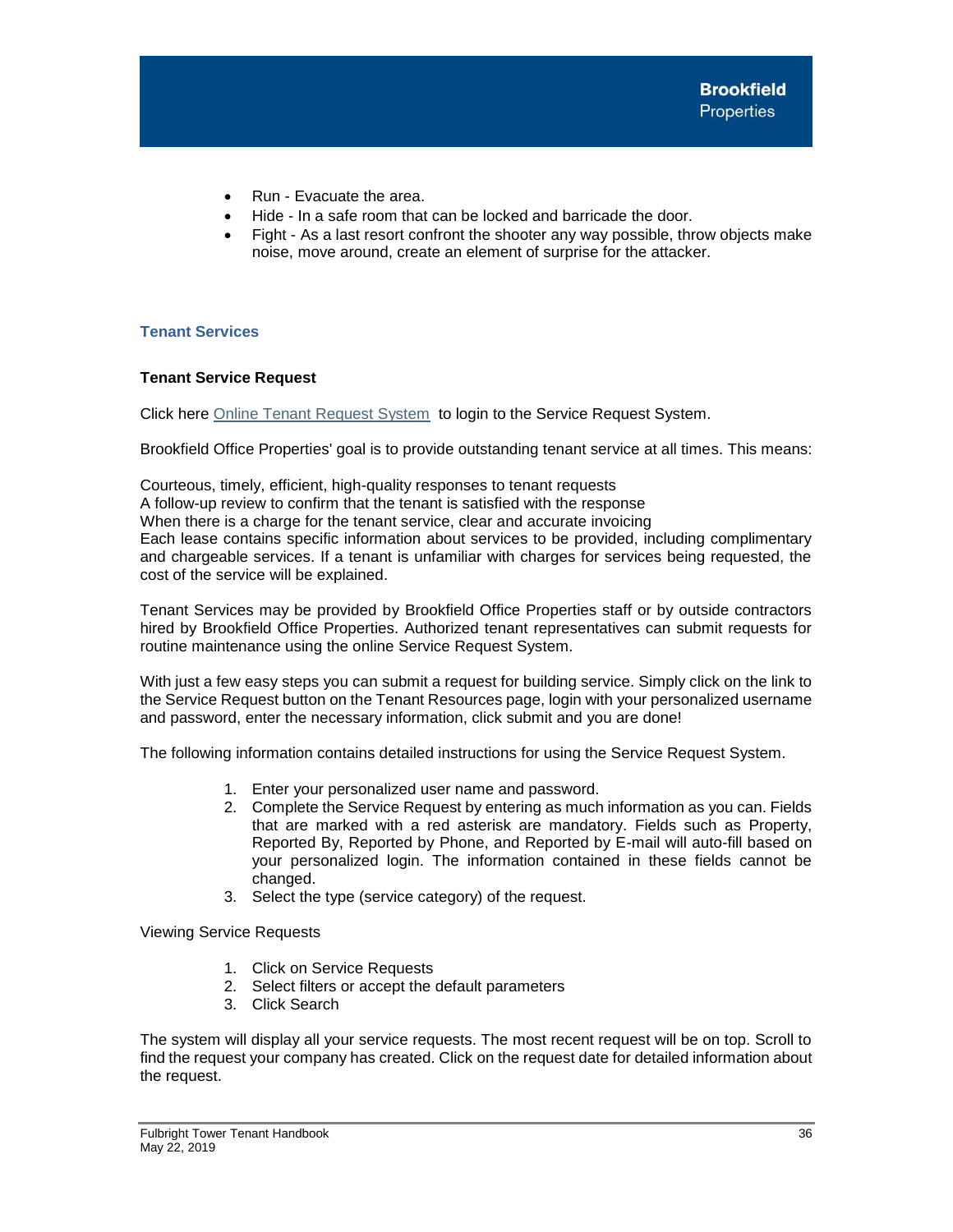| Request<br><b>Status</b> | Explanation                                                                                                 |
|--------------------------|-------------------------------------------------------------------------------------------------------------|
| Open (new)               | The request has been created but the Management Office has not processed<br>it.                             |
| In Progress              | The request has been accepted by the Management Office.                                                     |
| <b>Work Completed</b>    | The work request had been completed. The request may be kept in this status<br>due to follow-up activities. |
| Closed                   | The work requested and follow up activities have been completed.                                            |
| Cancelled                | The work order was cancelled by tenant or Management Office.                                                |

# <span id="page-37-0"></span>**Building Signage and Directory**

A door plaque and/or elevator directional will be provided at the tenant's expense, unless otherwise stipulated in the lease as an owner expense. The door plaque will be placed at the entrance of the suite. All other signage must be approved by the [Management Office.](http://oneallencenter.info/main.cfm?sid=operations&pid=pmoffice)

Please note the EXACT spelling and punctuation of your company name on the forms provided. Any replacements or changes to the signage will be charged to the customer. Also, note that it may take up to six (6) weeks to receive the signage so you should email the forms to the Management Office without delay. You should fill out the forms in the forms section of Brookfield's website for any changes to your suite signage.

Please refrain from taping temporary or non-building standard signs to the building walls, suite doors, building or elevator lobby doors, or elevator walls.

Updates to the tenant signage are the responsibility of the tenant.

# <span id="page-37-1"></span>**Cleaning Services**

Cleaning service is provided five times per week. During each cleaning, carpets are vacuumed, unobstructed surfaces dusted, and trash is emptied. For trash that is not in a wastebasket, please inform the cleaning personnel by leaving a large note on the items that read BASURA or TRASH. Please DO NOT leave items that are not trash on top or near wastebaskets because these times might be misconstrued as garbage. If you have special cleaning needs, such as carpet shampooing, then contact the Management Office. Special cleaning services can be arranged at a tenant's expense by entering a work order in the Angus work order system.

If a small cleaning problem should arise during working hours, please contact cleaning through the Angus work order system.

For questions or comments regarding the cleaning services or pricing for any extra services, please notify the Management Office.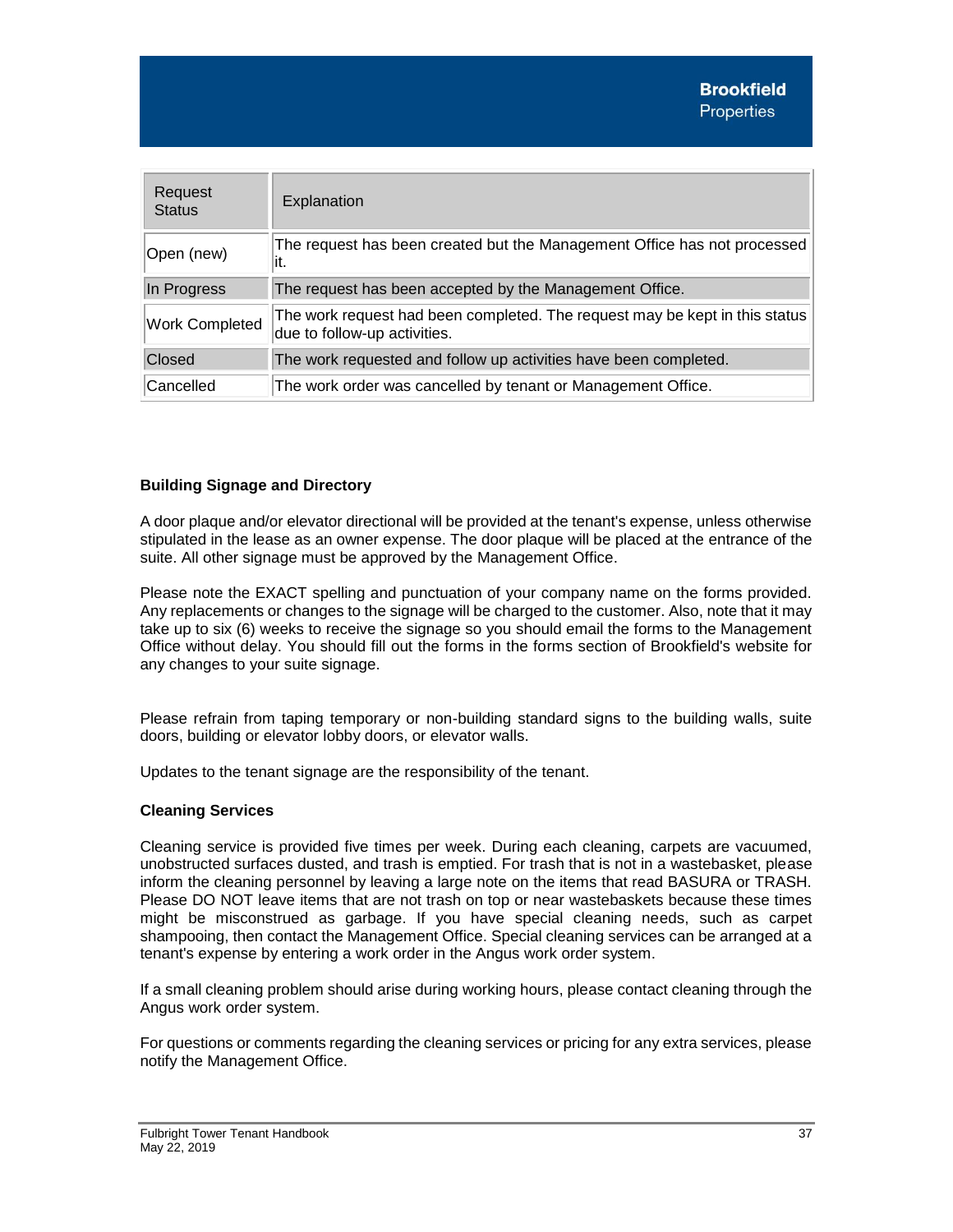# <span id="page-38-0"></span>**Deliveries/Loading Dock/Freight Elevator**

The loading dock is located at 909 Caroline Street. This area may be used for deliveries and pickups only. The Fulbright loading dock has 3 bays and a clearance of 14'11". An attendant is on duty from 6:00 am to 10:00 pm Monday thru Friday to assist with deliveries. All deliveries are to be made via the loading dock and the freight elevator. Freight elevator service is provided from 6:00 am to 10:00 pm for tenant deliveries, Monday thru Friday. Deliveries and use of the freight elevators outside of these hours may be arranged by contacting the Management Office.

# <span id="page-38-1"></span>**Elevators**

Fulbright Tower has 29 passenger elevators and 2 freight elevator serving 51 floors. There are 2 shuttle elevators that service the lobby level, street level and basement level.

The freight elevators are in regular operation weekdays from 6:30 am until 5:30 pm, except on building holidays. During normal business hours, the freight elevator is available on a first-come, first-serve basis for normal business deliveries (office supplies, UPS, FedEx, etc.), the transport of service providers, contractors, messengers, construction personnel, and other limited uses.

## <span id="page-38-2"></span>**Engineering Services**

Tenants may need special engineering services, including repairs to private bathrooms, replacement of non-standard ceiling tiles, and installation of additional thermostats. The tenant is billed at established rates for engineering services.

- Engineering requests are processed and billed as follows:
- A member of the engineering department staff investigates the situation
- If possible, the problem is resolved immediately
- If materials must be purchased or completing the repair requires further planning or other assistance, the engineer consults the Property Manager. They then plan the work and prepare a time-and-materials estimate for tenant approval.

# <span id="page-38-3"></span>**HVAC Services**

If the temperature in your office needs adjustment, please initiate a request through the Angus work order system. Your request will be referred immediately to engineering personnel.

## **Forms**

For your convenience, we have included downloadable and printable PDF document forms that will expedite various building management service requests. Hard copies of all forms are available from the Property Management Office as well. To view and print PDF files, you need the Adobe Acrobat Reader software. If not already installed on your computer, it can be obtained for free at www.adobe.com.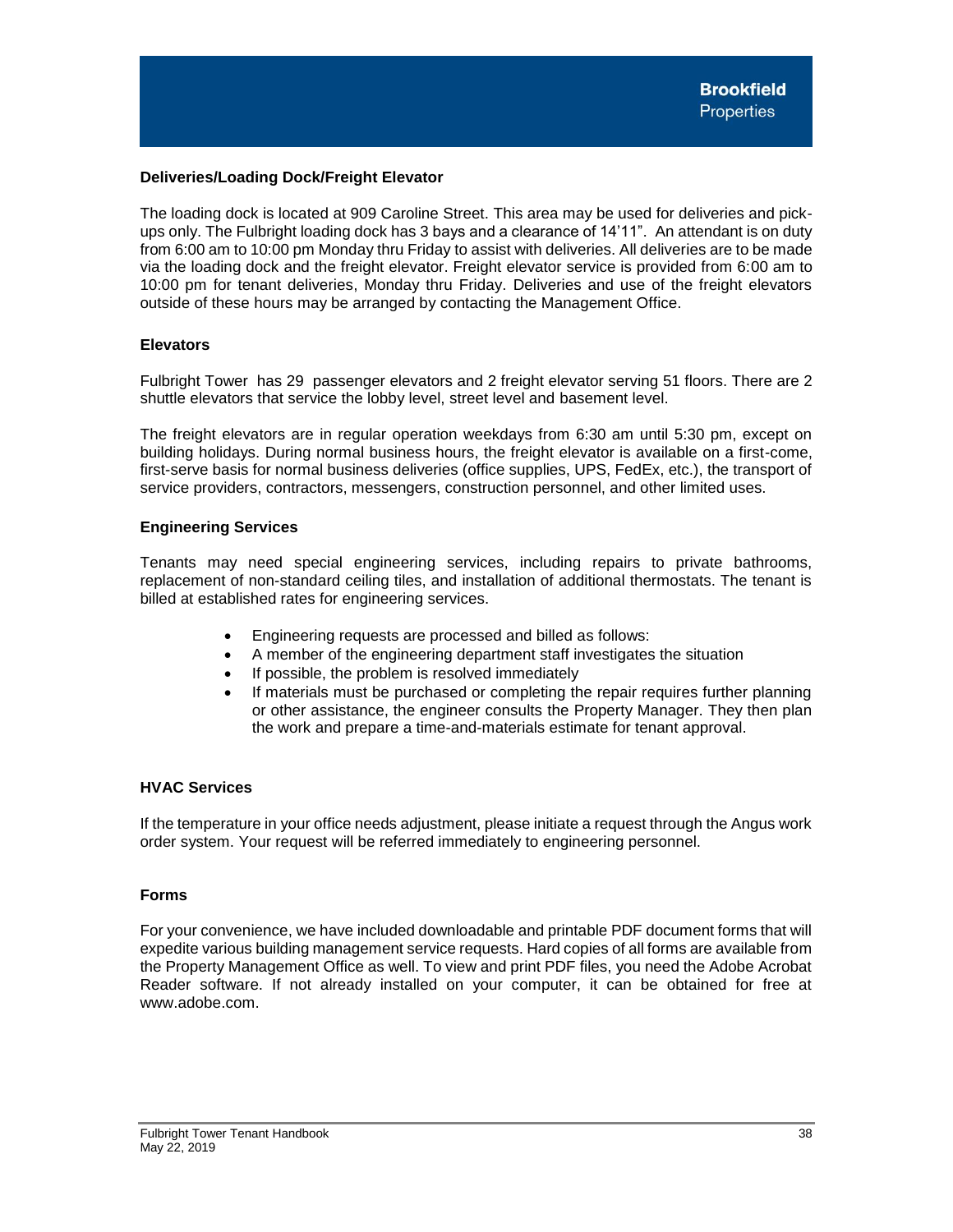## <span id="page-39-0"></span>**Keys and Locks**

Keys will be provided upon move-in. All additional locks, keys and lock changes must be installed by our preferred locksmith. A fee is charged for this service and is billed as an extra service. No additional locks will be allowed on any door without written permission of landlord. All key and lock requests should be submitted using the Angus work order system. There is a charge for damaged or lost access cards.

# <span id="page-39-1"></span>**Lost and Found**

Lost and found items can be claimed or turned in at the Security Desk or Building Management Office.

## <span id="page-39-2"></span>**Mail Service**

The mailroom is located on the Street Level and is operated by the U.S. Postal Service, Monday through Friday. The Management Office **cannot** gain access to the U.S. Postal Service Room, however, a mail box key will be issued to you at move-in through the Management Office.

Your mailing address at Fulbright Tower is:

Company Name 1301 McKinney Street, Suite \_\_\_ Houston, TX 77010

Mail may be collected and/or deposited by Tenants or their agents in the mailroom located on the street level Monday through Friday.

The nearest Post Office location is 1500 Hadley Street, Houston, Texas 77002. For more information, please call your local Post Office or visit www.usps.com.

## <span id="page-39-3"></span>**Recycling**

Brookfield is committed to both preserving our environment and reducing operating costs.

Brookfield is proud to be a part of, and manage, an innovative and responsive recycling program. We are proud that our tenants participate in recycling paper, cardboard, and clean plastic. In addition, Brookfield provides e-waste recycling drives bi-annually.

The cleaning staff will empty the central recycling bins as required. If you have any questions, please call the Management Office.

The following products CANNOT be recycled and should be discarded into the regular trash receptacles: paper towels, carbon paper, waxed paper, blueprints, food plates, glass and styrofoam.

## **Repairs**

If a need for repairs is noticed throughout the building, please notify the Management Office by calling 713-425-4444 or by submitting a Service Request. Our staff welcomes your information and assistance in maintaining Fulbright Tower as a first-class office environment.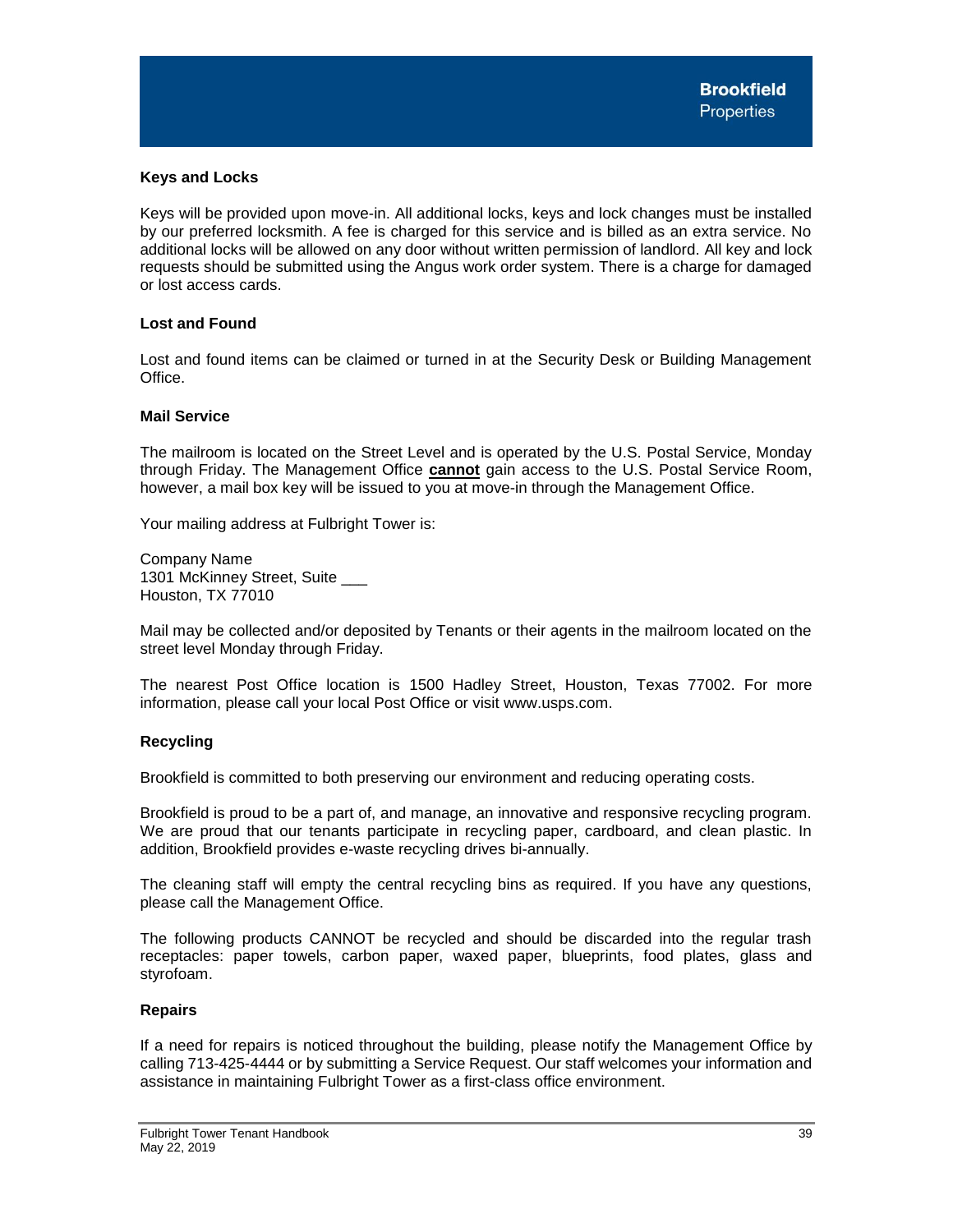If electrical, plumbing or other above standard repairs are requested within your premises, please log on to the Tenant Service Request System. The work will be completed by property maintenance personnel or outside contractors who are familiar with the building.

For more information about Service Requests please call the Management Office.

#### **Tenant Parties, Receptions and Open Houses**

If a tenant has any plans for a party, reception, open house, etc., please contact the Management Office in advance. This will allow us to make Security, cleaning staff and the HVAC departments aware of your gathering and to offer our help so that you and your guests have an enjoyable time.

#### **Tenant Security Services**

Tenants may require security services in addition to those typically provided on a day-to-day basis by the property's security personnel. If extra security measures are required, the tenant should call the Property Manager to discuss these needs and the best way to fulfill them.

## <span id="page-40-0"></span>**Policies and Procedures**

#### **Construction / Remodeling**

The tenant construction work procedure is designed to provide efficient scheduling of work while protecting other tenants from unnecessary noise and inconvenience.

Please contact the Property Management Office for the Building Rules and Regulations. This document contains detailed information to assist you in planning construction projects. Please review it carefully before design begins.

## **Summary**

Contact the Property Management Office as the first step. The Property Manager will be happy to assist you in completing your project efficiently.

We will generally require that you conduct noisy, disruptive or odor and dust producing work, as well as the delivery of construction materials, outside of regular business hours.

We expect all contractors to maintain safe and orderly conditions, labor harmony, and proper handling of any hazardous materials. MSDS sheets must be supplied to the management office. We may stop any work that does not meet the conditions outlined in the attached document.

Before occupying the completed space, submit the final certificate of occupancy and any other approvals to the Property Manager. We also require an air balancing report signed by a professional engineer and an "as built" set of drawings in AutoCAD format on disk and one (1) hard copy showing all of the work in full detail.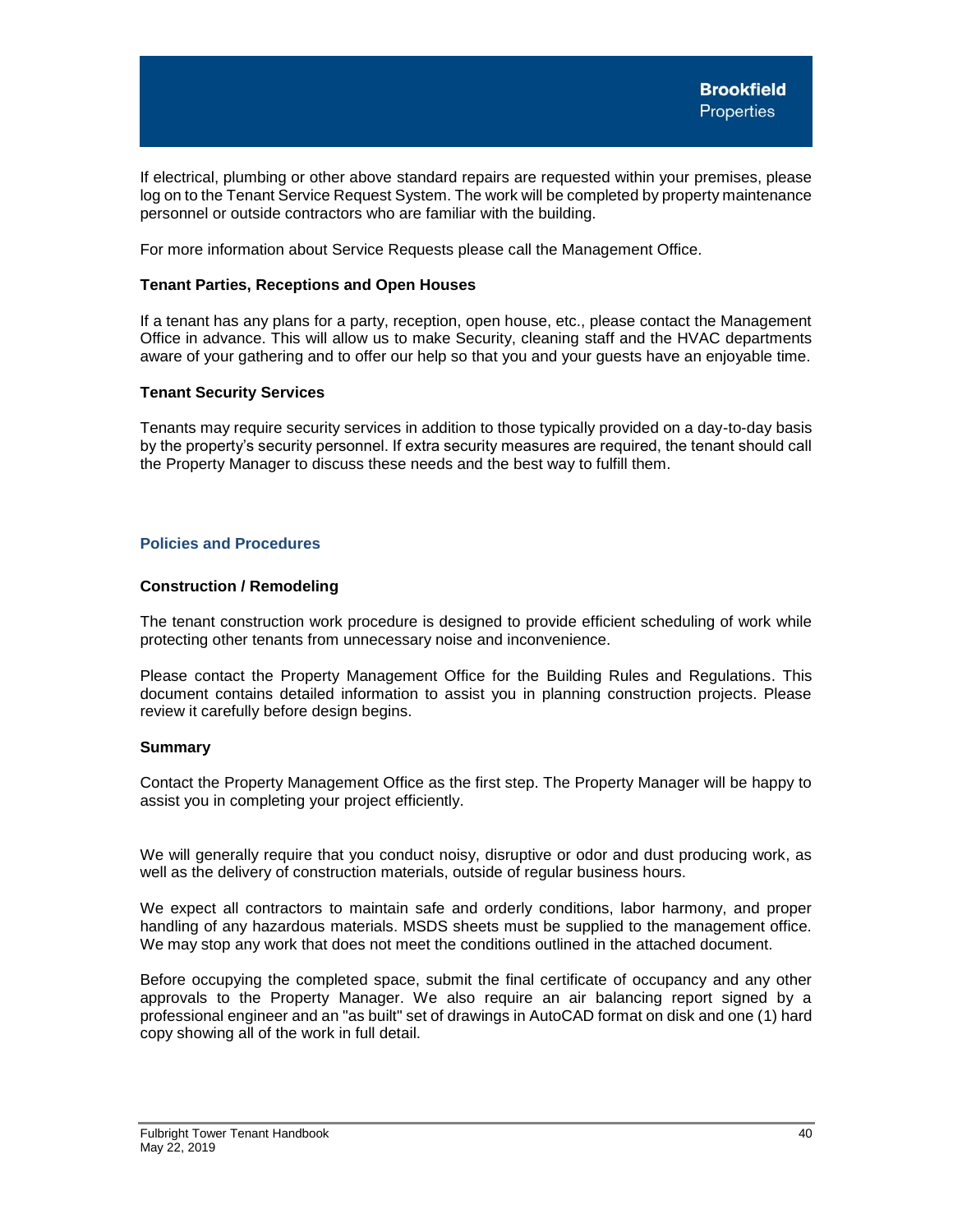## <span id="page-41-0"></span>**General Rules and Regulations**

Fulbright Tower is a premier business address in Houston, as such we have worked very hard to create the most positive environment possible for you and your employees to conduct business in an orderly clean and desirable premises. We have endeavored to minimize our formal Rules and Regulations. However, in order to maintain the positive business environment, which initially attracted you as a tenant and minimize the interference by others to your premises, we anticipate your cooperation in observing the following Rules and Regulations prescribed by the Owner

Please note that the term 'Tenant' as used in these Rules and Regulations includes its officers, agents, servants, employees, licensees and invitees.

#### After Hours Entry:

Owner reserves the right after normal building hours to require that persons entering the Building identify themselves and establish their right to enter or to leave the Building.

#### Animals & Bicycles:

Tenant shall not bring into the Building, or keep in or around the premises any insect or animal, or bicycles without the prior written consent of Owner (wheelchairs, service animals, and baby carriages excepted). Bicycle racks are provided on Street Level of the garage.

#### Antennas & Wires:

Tenant shall not install any antenna or aerial wires, or radio or television equipment, or any other type of equipment, inside or outside of the Building, without Owner's prior approval in writing. Tenant may operate personal radios and/or televisions inside the premises leased or occupied by it, provided noise from such equipment is not audible outside the premises.

## Blind Closing:

Each Tenant shall cooperate with Owner in obtaining maximum effectiveness of the cooling system by closing blinds or drapes when the sun's rays fall directly on windows of the premises leased or occupied by Tenant.

#### Building Image:

Tenant shall not advertise the business, profession or activities of Tenant in any manner which violates the letter or spirit of any code of ethics adopted by any recognized association or organization, or use the name of the Building for any purpose other than that of the business address of Tenant, or use any picture or likeness of the Building or the Building name or logo in any letterheads, envelopes, circulars, or notices, without Owner's expressed consent in writing, which consent may be unreasonably withheld.

#### Entrance Obstruction:

Tenant shall not block or obstruct any of the public sidewalk entries, parking areas or courtyards adjacent to the Building, passageways, doors, corridors, elevators, elevator doors, freight elevator lobbies, hallways or stairways of the Building.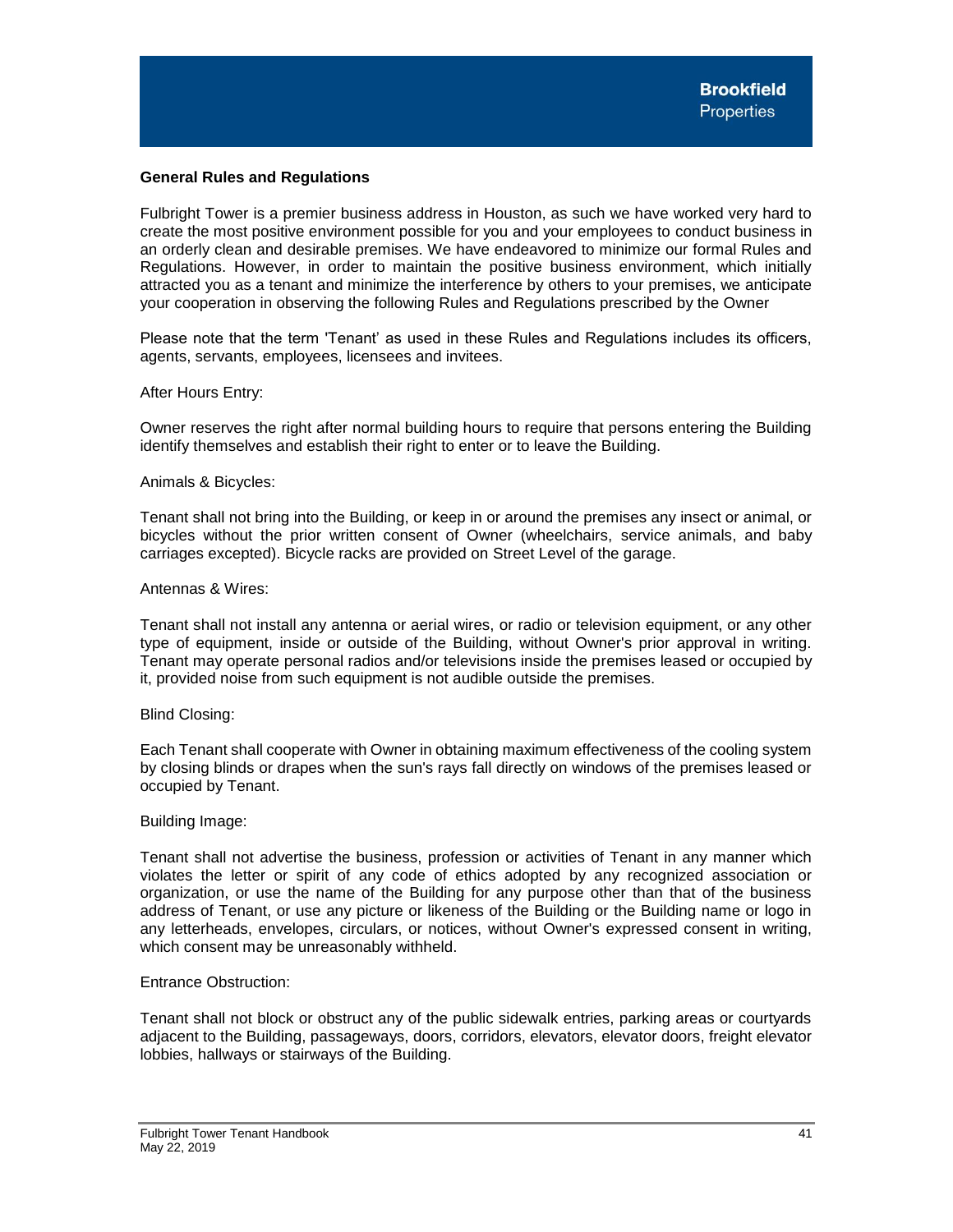Tenant shall not place, empty, or throw any rubbish, litter, trash or material of any nature into such areas, or permit such areas to be used at any time except for ingress or egress of Tenant, its licensees and invitees.

Finish Materials:

All carpets, fabrics and furniture purchased for premises leased or occupied by Tenant shall conform to local and state fire codes.

#### Flammable Fluids:

Tenant shall not bring into the premises or the Building any flammable fluids or explosives without written permission of Owner.

## Glass Panel Doors:

Glass panel doors that reflect or admit light into the passageways or into any place in the Building shall not be covered or obstructed by Tenant. Tenant shall not permit, erect or place drapes, furniture, fixtures, shelving, display cases or tables, lights, signs or advertising devices in front of or in proximity of interior or exterior windows, glass panels, or glass unless the same shall have first been approved by Owner.

#### Hand Trucks:

Any hand trucks used in any space or public halls of the Building, either by Tenant or by jobbers or others, in the delivery or receipt of merchandise, shall be equipped with rubber tires and safeguards.

#### Large Item Disposal:

Tenant shall have the responsibility of disposing of crates, boxes, etc., which will not fit into office wastepaper baskets and other unusual waste. In no event shall Tenant set such items in public hallways or other areas of the Building, except within the premises leased or occupied by Tenant, for disposal. If Tenant wishes to dispose of such items prior to 5:00 pm., it may do so by calling the Management Office to arrange for porter service.

#### Locks:

No additional locks shall be placed on any door in the Building, which are incompatible with the master keying system. Owner may at all times keep a passkey to all leased or occupied premises. All keys shall be returned to Owner promptly upon termination of each lease.

#### Material Movement:

The movement of furniture, equipment, machines, merchandise or material within, into or out of the leased premises and the Building shall be restricted to time, method and routing as determined by Owner upon request from Tenant, and Tenant shall assume all liability and risk to property, the premises leased or occupied by it, and the Building in such move.

## Owner's Reservation of Rights:

Owner reserves the right to rescind, alter or waive any rule or regulation at any time prescribed for the Building when, in its judgment, in the interests of all Tenants, and no alteration or waiver of any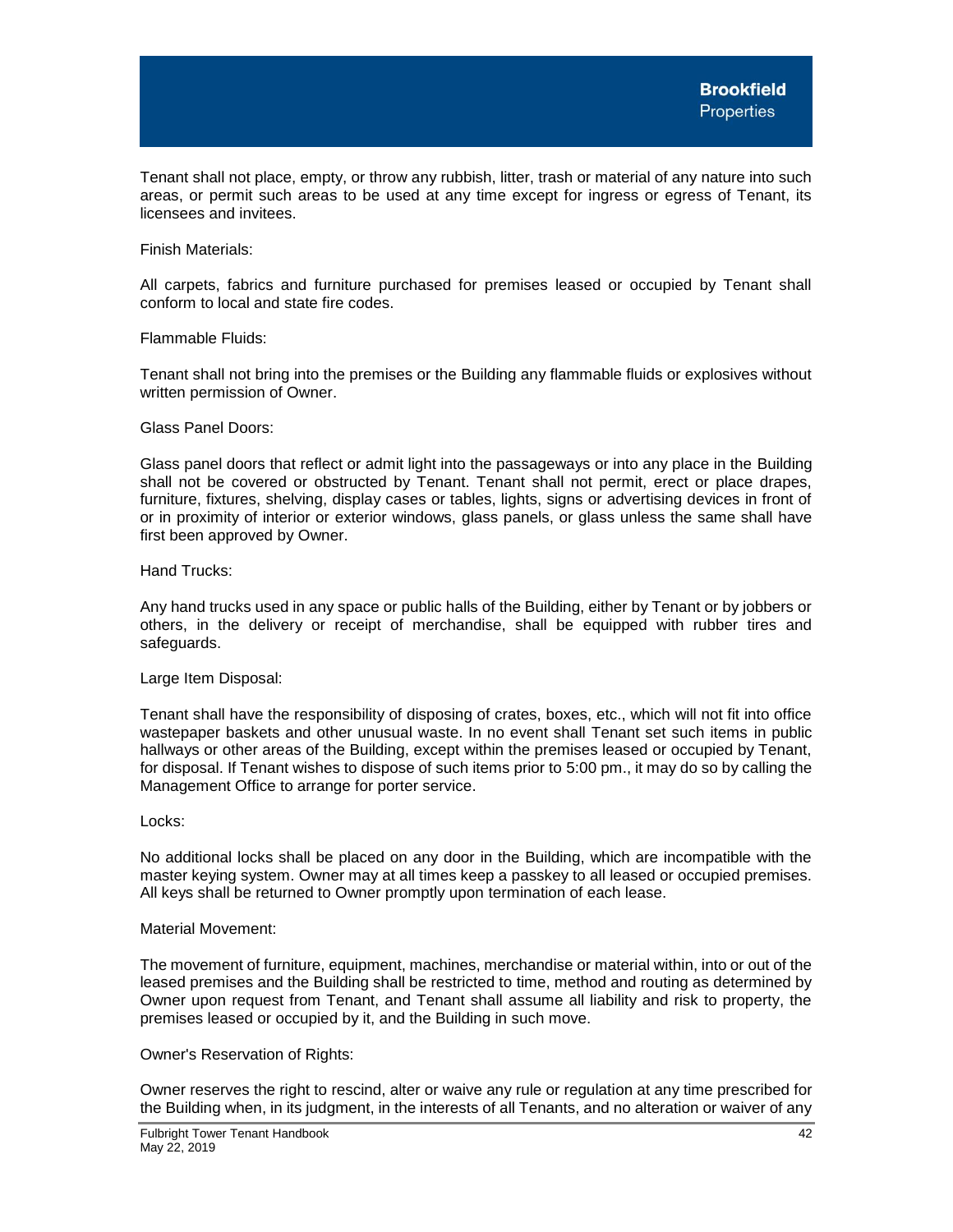rule or regulation in favor of one Tenant shall operate as an alteration or waiver in favor of any other Tenant. Owner shall not be responsible to any Tenant for the non-observance or violation by any other Tenant or any of the rules of regulations at any time prescribed for the Building.

Plumbing Systems:

The plumbing facilities, lavatories and janitor closets shall not be used for any other purposes than for which they are constructed, respectively, and no rubbish, rags, sweepings, and/or any other harmful damaging or foreign substance of any kind shall be thrown in them, and the expense or any breakage, stoppage, or damage resulting from a violation of this provision shall be borne by Tenant.

#### Premises Infestation:

If the premises become infested with vermin due to Tenant deliveries or acts or omissions of Tenant, Tenant at its sole cost and expense, shall cause such premises to be exterminated from time to time, to the satisfaction of Owner and shall employ such exterminators as shall be approved by Owner.

#### Quiet Enjoyment:

Tenant shall not permit the operation of any musical or sound-producing instruments or devices which may be heard outside the leased premises or the Building, or which may emanate electrical waves which will impair radio or television reception from or in the Building.

Roof Access:

Admittance to the roof of the Building is done only upon the written consent of Owner.

## Sales or Auctions:

No space in the Building shall be used for manufacturing, public sales or auctions.

#### Signal Communication:

If Tenant desires signal communication, alarm or other utility or service connections installed or changed, such work shall be done at the expense of Tenant, with the prior written approval and under the direction of Owner.

#### Signs & Advertising:

No sign, door plaque, advertisement or notice shall be displayed, painted or affixed by Tenant in or on any part of the outside or inside of the Building or parking facilities without prior written consent of Owner.

#### Smoke Free:

This property is a smoke free building; smoking is prohibited in the lobby and other common areas, all elevators, rest rooms, the elevator lobby on each floor (even if such floor is occupied by only one Tenant) and the parking garage.

#### Soliciting & Peddling: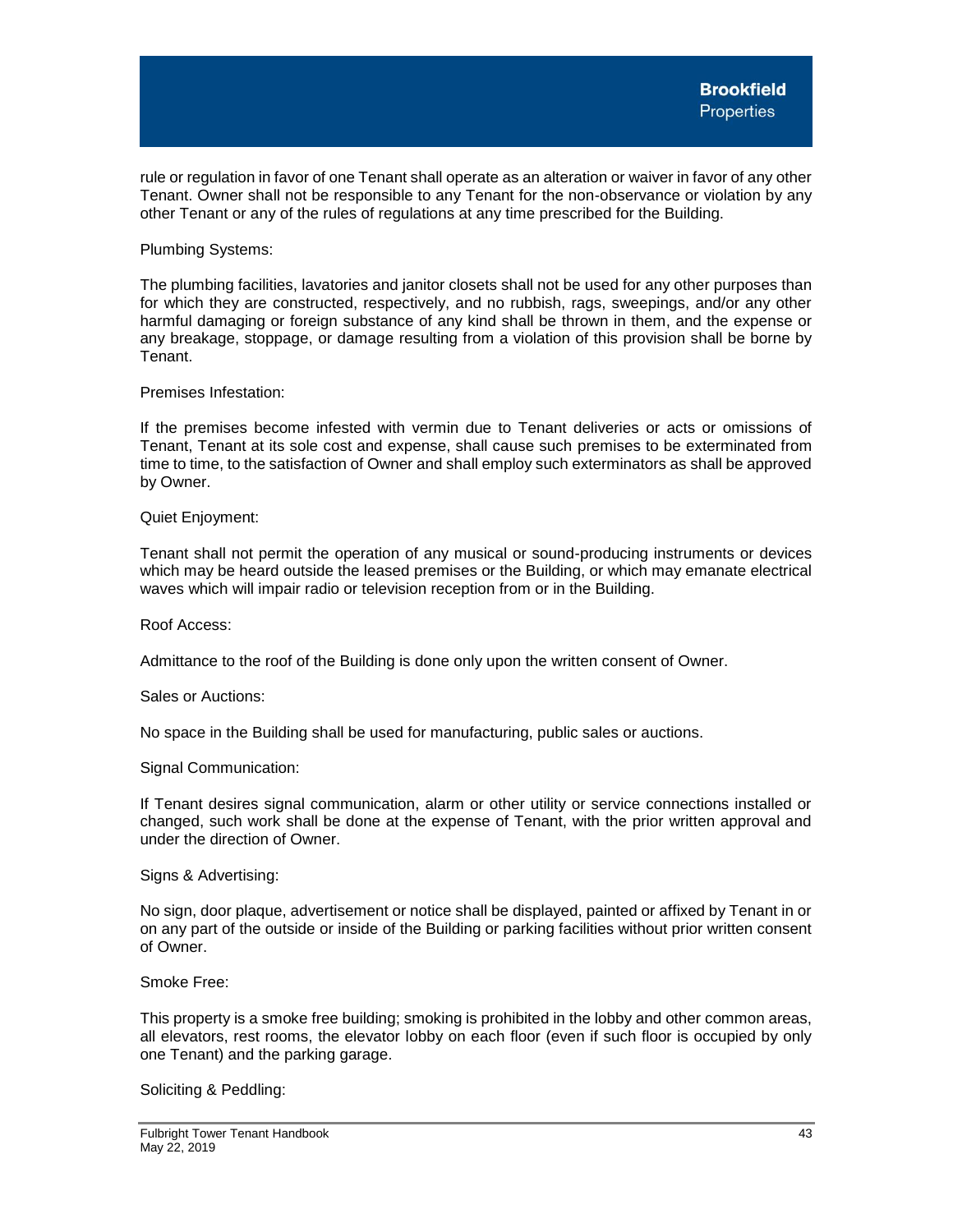Canvassing, soliciting, peddling, and distribution of handbills and other advertising material in the Building is prohibited. Tenant shall cooperate to prevent the same and shall promptly report such activities to the Management Office.

# Weapons:

Owner has the right, but not the obligation, to restrict Tenant from bringing into the Building, or keeping on the premises, any weapon including but not limited to firearms, knives, shotguns and similar items.

This section provides important service request forms and manuals for tenants.

- Bomb Threat Checklist
- Certificate of Insurance
- Property Removal Pass
- Tenant Information Form

# <span id="page-44-0"></span>**Insurance Protection**

Tenants are required to keep on file with the Management Office a current Certificate of Insurance evidencing sufficient coverage to satisfy the terms of their lease. The insurer must be admitted and licensed in Texas and the Certificate must contain a provision that coverage will not be canceled or non-renewed without a thirty (30) days prior written notice to the Owner.

When tenant work is to be done by contractors in the building, the tenant authorizing such work shall be responsible for including in the contract for such work the following insurance and indemnity requirements to the extent that they are applicable. Insurance certificates must be received prior to construction/service. All certificates shall name the Landlord as the certificate holder as follows:

Certificate Holder:

**BSREP II Houston Office 3HC Owner LLC** 1301 McKinney Street Houston, TX 77010

And as an additional insured party as follows:

BSREP II Houston Office Holding LLC, BSREP II Houston Mezz B LLC, BSREP II Houston Office 3HC Owner LLC, BSREP II Houston Mezz A LLC, Brookfield Properties (USA II) LLC, BOP Texas Management LLC, and their respective affiliates, shareholders, partners (including partners of partners), subsidiaries and related entities, and any successors and assigns of such entities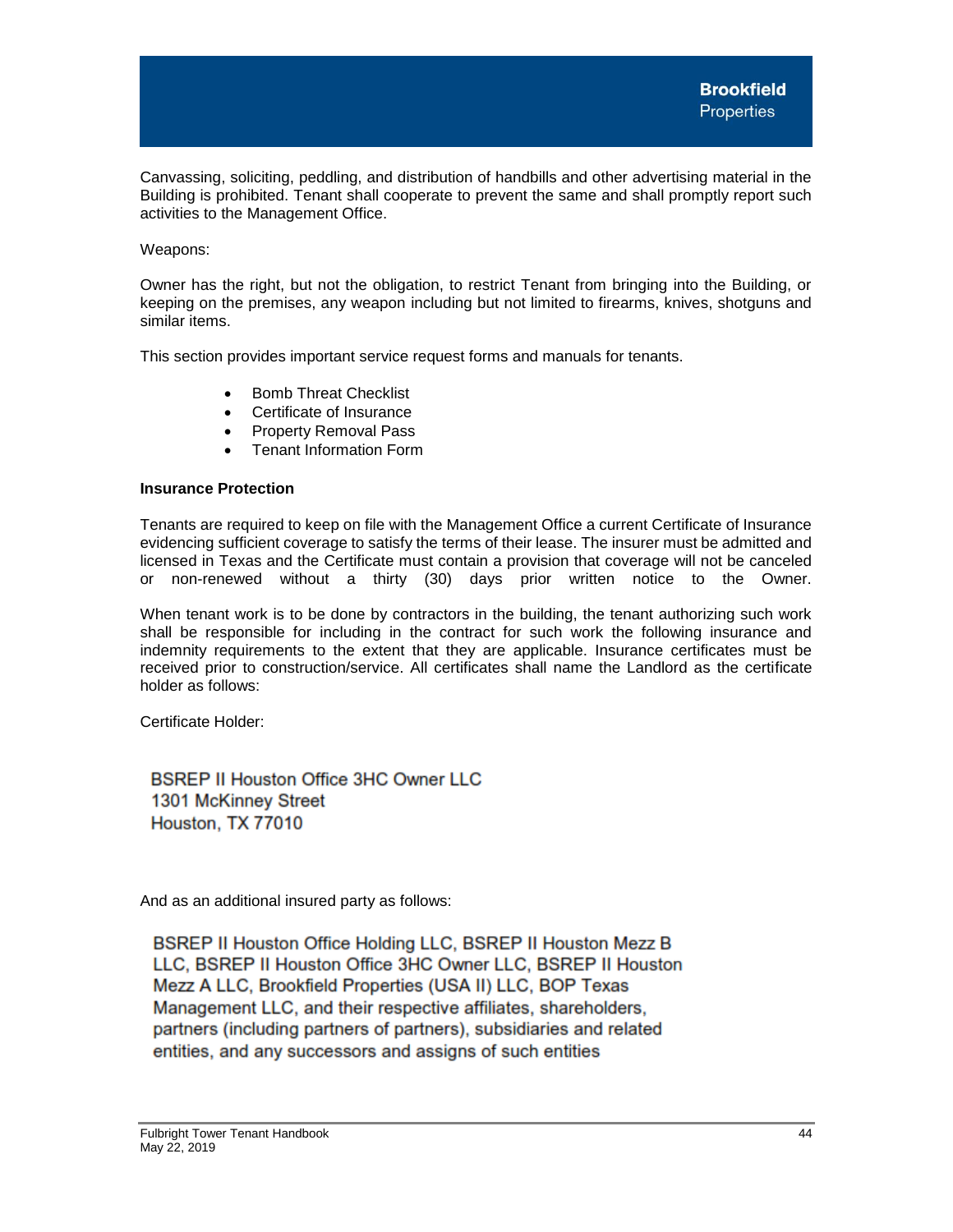Each contractor and each sub-contractor shall, until the completion of the tenant work in question, procure and maintain at its expense. Please contact Management Office for a sample COI stating minimum limits required, depending on type of work being performed.

Notes: Completed certificates must be received before work can commence.

# <span id="page-45-0"></span>**Moving Procedures**

Tenants are requested to contact the Management Office as far in advance of the move date as possible, but no less than two (2) weeks prior to any move-in to or out of the Building, to coordinate the move and reserve the freight elevator. All move-ins/outs must take place after 6:00 pm, Monday through Friday, or on weekends and are scheduled on a first come, first served basis. Additional charges for loading dock personnel, , and security guards to accomplish the move will be charged to you at prevailing rates.

As a brief checklist, please provide the following to the Management Office prior to your move in date:

- Certificate of Insurance
- Tenant business telephone and fax numbers. At least two (2) after-hours emergency contacts (home telephone numbers)

Four (4) Fire Warden designates and alternates per full floor occupancy

• Name of Tenant Administrative Liaison(s) and respective signature(s) of authorization

Arrangements should also be made with the Management Office for:

- Access control cards
- Evacuation training for Floor Wardens and employees
- Keys for offices

The following rules pertain to moving furniture, equipment and supplies in and out:

- The loading dock is the only building entrance permitted to be used for moves
- Movers must carry insurance in accordance with the specifications in the Insurance Requirements section and provide a Certificate prior to the move
- Clean masonite sections must be used as runners on all finished floor areas where furniture or equipment is being moved with wheel or skid-type dollies. The masonite must be at least one-fourth inch thick, 4' x 8' wide sheets in elevator lobbies and corridors, and 32" wide sheets through doors in Tenant Space. All sections of masonite must be taped to prohibit sliding
- The mover must provide and install protective coverings on all walls, door facings, elevator cabs and other areas along the route to be a protective barrier. These areas are inspected for damage after the move
- Restoring any damage to the building or fixtures in connection with the move is the financial responsibility of the Tenant